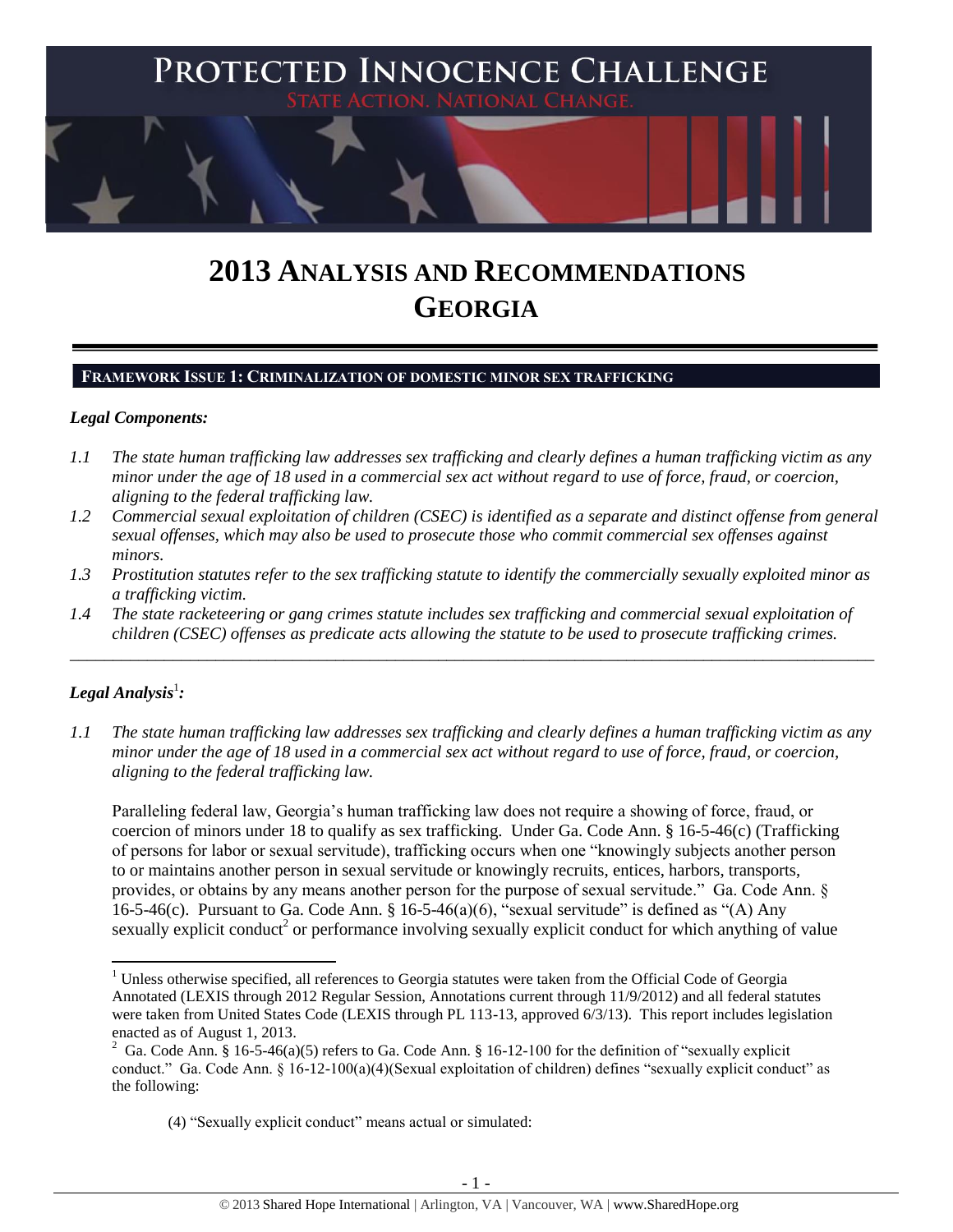is directly or indirectly given, promised to, or received by any person, which conduct is induced or obtained by coercion or deception or which conduct is induced or obtained from a person under the age of 18 years; or (B) Any sexually explicit conduct or performance involving sexually explicit conduct which is performed or provided by any person, which conduct is induced or obtained by coercion or deception or which conduct is induced or obtained from a person under the age of 18 years." If committed against a minor under 18, trafficking is a felony punishable by imprisonment for 10–20 years, a fine not to exceed \$100,000, or both. Ga. Code Ann.  $\S$  16-5-46(f)(2). If, however, the minor was "coerced or deceived into being trafficked," the crime is punishable by imprisonment for 25–50 years, a fine not to exceed \$100,000, or both. Ga. Code Ann. § 16-5-46(f)(2).

*1.2 Commercial sexual exploitation of children (CSEC) is identified as a separate and distinct offense from general sexual offenses, which may also be used to prosecute those who commit commercial sex offenses against minors.*

The following laws make CSEC a crime in Georgia:

1. Under Ga. Code Ann. § 16-6-11 (Pimping),

A person commits the offense of pimping when he or she performs any of the following acts:

(1) Offers or agrees to procure a prostitute for another;

(2) Offers or agrees to arrange a meeting of persons for the purpose of prostitution;

(3) Directs or transports another person to a place when he or she knows or should know that the direction or transportation is for the purpose of prostitution;

(4) Receives money or other thing of value from a prostitute, without lawful consideration, knowing it was earned in whole or in part from prostitution; or

(5) Aids or abets, counsels, or commands another in the commission of prostitution or aids or assists in prostitution where the proceeds or profits derived therefrom are to be divided on a pro rata basis.

Pursuant to Ga. Code Ann. § 16-6-13(b)(1) (Penalties for violating Code Sections 16-6-9 through 16- 6-12), when the victim is 16 or 17, the crime is punishable by imprisonment for 5–20 years, a fine of  $$2,500–$10,000$ , or both. Ga. Code Ann. § 16-6-13(b)(1). If the victim is under the age of 16, the perpetrator is guilty of a felony punishable by imprisonment for 10–30 years, a fine not to exceed \$100,000, or both. Ga. Code Ann. § 16-6-13(b)(2).

2. A person is guilty of pandering, according to Ga. Code Ann. § 16-6-12 (Pandering),

[W]hen he or she solicits a person to perform an act of prostitution in his or her own behalf or in behalf of a third person or when he or she knowingly assembles persons at a fixed place for the purpose of being solicited by others to perform an act of prostitution.

l

<sup>(</sup>A) Sexual intercourse, including genital-genital, oral-genital, anal-genital, or oral-anal, whether between persons of the same or opposite sex;

<sup>(</sup>B) Bestiality;

<sup>(</sup>C) Masturbation;

<sup>(</sup>D) Lewd exhibition of the genitals or pubic area of any person;

<sup>(</sup>E) Flagellation or torture by or upon a person who is nude;

<sup>(</sup>F) Condition of being fettered, bound, or otherwise physically restrained on the part of a person who is nude;

<sup>(</sup>G) Physical contact in an act of apparent sexual stimulation or gratification with any person's unclothed genitals, pubic area, or buttocks or with a female's nude breasts;

<sup>(</sup>H) Defecation or urination for the purpose of sexual stimulation of the viewer; or

<sup>(</sup>I) Penetration of the vagina or rectum by any object except when done as part of a recognized medical procedure.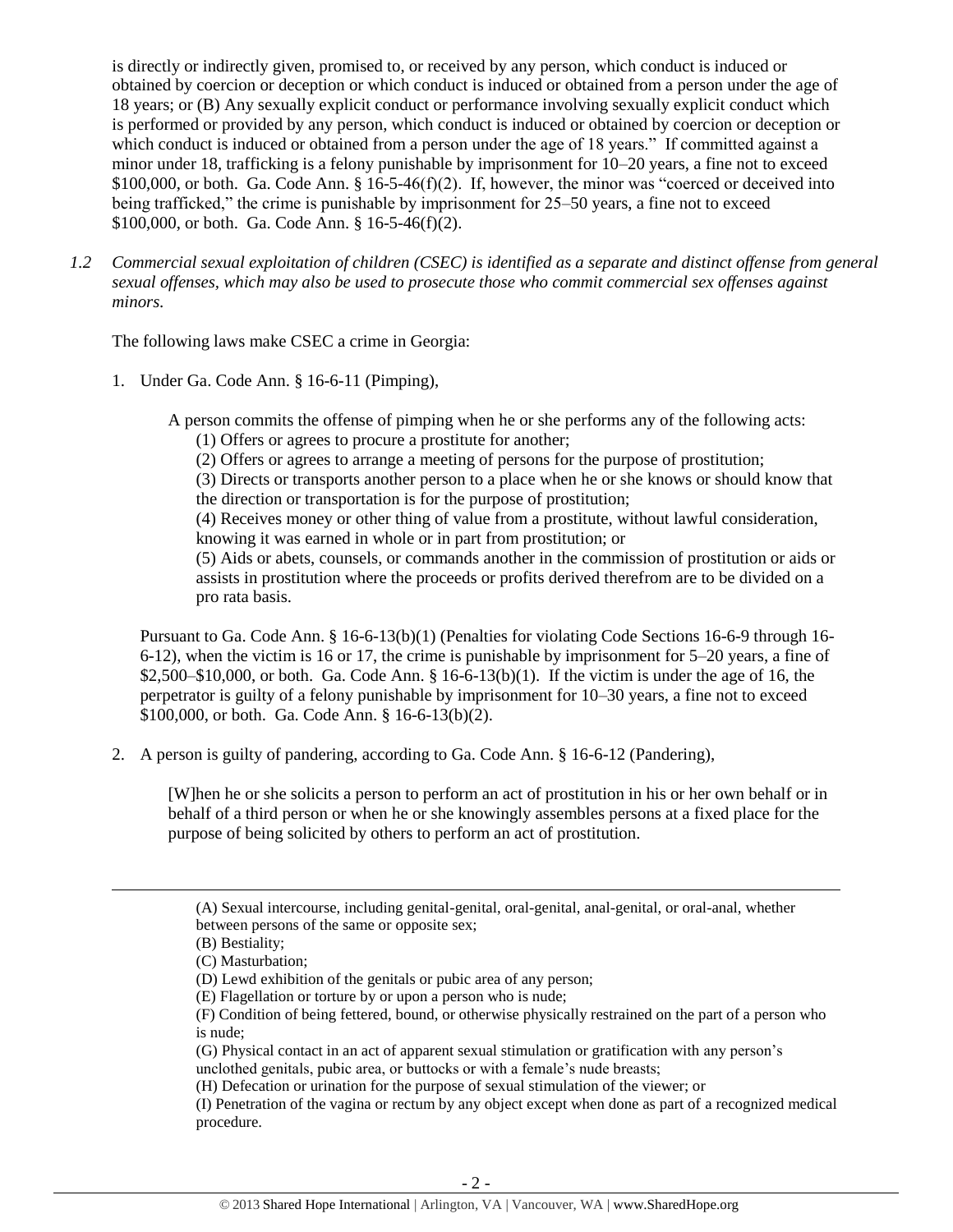When the victim is 16 or 17, the crime is punishable by imprisonment for 5–20 years, a fine of  $$2,500–$10,000$ , or both. Ga. Code Ann.  $§$  16-6-13(b)(1). If the victim is under the age of 16, the perpetrator is guilty of a felony punishable by imprisonment for 10–30 years, a fine not to exceed \$100,000, or both. Ga. Code Ann. § 16-6-13(b)(2).

- 3. Under Ga. Code Ann. § 16-6-10 (Keeping a place of prostitution), "A person having or exercising control over the use of any place or conveyance which would offer seclusion or shelter for the practice of prostitution commits the offense of keeping a place of prostitution when he knowingly grants or permits the use of such place for the purpose of prostitution." When the victim is 16 or 17, the crime is punishable by imprisonment for 5–20 years, a fine of \$2,500–\$10,000, or both. Ga. Code Ann.  $\S$  16-6-13(b)(1). If the victim is under the age of 16, the perpetrator is guilty of a felony punishable by imprisonment for 10-30 years, a fine not to exceed \$100,000, or both. Ga. Code Ann.  $§ 16-6-13(b)(2).$
- 4. Ga. Code Ann. § 16-12-100(b) (Sexual exploitation of children) states in part,

(1) It is unlawful for any person knowingly to employ, use, persuade, induce, entice, or coerce any minor to engage in or assist any other person to engage in any sexually explicit conduct for the purpose of producing any visual medium depicting such conduct.

. . . .

(3) It is unlawful for any person knowingly to employ, use, persuade, induce, entice, or coerce any minor to engage in or assist any other person to engage in any sexually explicit conduct for the purpose of any performance.

. . . .

(5) It is unlawful for any person knowingly to create, reproduce, publish, promote, sell, distribute, give, exhibit, or possess with intent to sell or distribute any visual medium which depicts a minor or a portion of a minor's body engaged in any sexually explicit conduct.

<span id="page-2-1"></span>(6) It is unlawful for any person knowingly to advertise, sell, purchase, barter, or exchange any medium which provides information as to where any visual medium which depicts a minor or a portion of a minor's body engaged in any sexually explicit conduct can be found or purchased. . . . .

<span id="page-2-0"></span>This crime is a felony punishable by imprisonment for 5–20 years and a fine not to exceed \$100,000. Ga. Code Ann. § 16-12-100(g)(1).<sup>3</sup> However, no fine will be imposed "if the person so convicted is a member of the immediate family of the victim." Ga. Code Ann.  $\S$  16-12-100(g)(1).<sup>4</sup> The law does not

<sup>4</sup> In addition, those convicted of sexual offenses face heightened penalties under Ga. Code Ann. § 17-10-6.2 ("Sexual offense" defined; split sentence; deviation from mandatory minimum sentence). Under subsection (a), "sexual offense" is defined to include, "(6) Enticing a child for indecent purposes, as defined in Code Section 16-6- 5, unless subject to the provisions of subsection (c) of Code Section 16-6-5" and "(10) Sexual exploitation of children, as defined in Code Section 16-12-100." Under subsection (b), subject to exceptions in subsection (c), "notwithstanding any other provisions of law to the contrary, any person convicted of a sexual offense shall be sentenced to a split sentence which shall include the minimum term of imprisonment specified in the Code section applicable to the offense. No portion of the mandatory minimum sentence imposed shall be suspended, stayed, probated, deferred, or withheld by the sentencing court and such sentence shall include, in addition to the mandatory imprisonment, an additional probated sentence of at least one year." Subsection (c) states,

 $(c)(1)$  In the court's discretion, the court may deviate from the mandatory minimum sentence as set forth in subsection (b) of this Code section, or any portion thereof, when the prosecuting attorney and the defendant have agreed to a sentence that is below such mandatory minimum or provided that:

(A) The defendant has no prior conviction of an offense prohibited by Chapter 6 of Title 16 or Part 2 of Article 3 of Chapter 12 of Title 16, nor a prior conviction for any offense under federal law or the laws of another state or territory of the United States which consists of the same or similar elements of offenses prohibited by Chapter 6 of Title 16 or Part 2 of Article 3 of Chapter 12 of Title 16;

 $\overline{\phantom{a}}$ <sup>3</sup> The text of Ga. Code Ann. § 16-12-100(g) included here and elsewhere in this report includes amendments made by the passage of House Bill 156 during the 2013 regular session of the Georgia Legislature (effective July 1, 2013).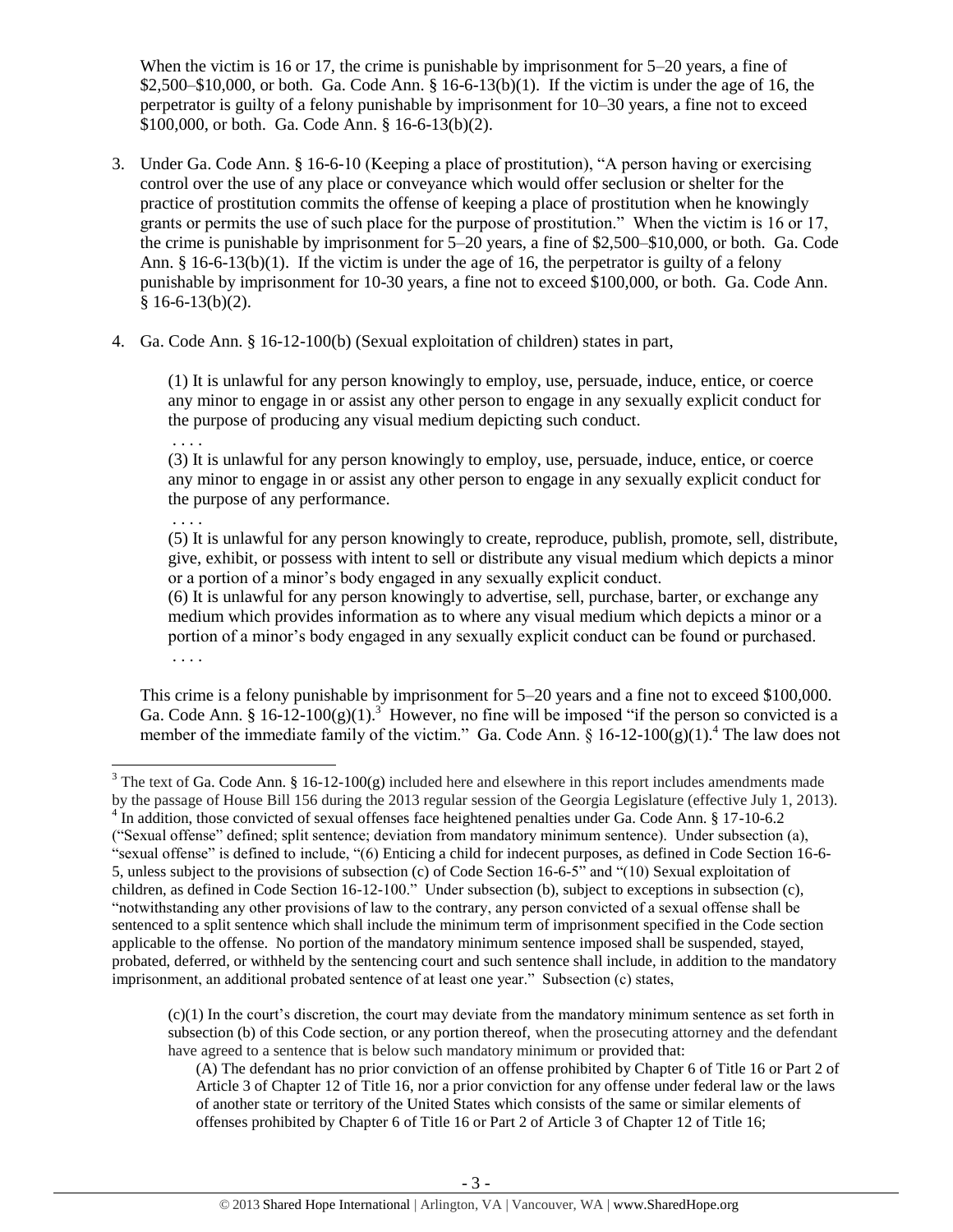apply to "Any person who creates or possesses a visual medium depicting only himself or herself engaged in sexually explicit conduct.<sup>5</sup> Ga. Code Ann. § 16-12-100 $(d)(3)$ .<sup>5</sup> The crime is classified as a misdemeanor if the minor depicted is at least 14, the image was created with the minor's consent, the defendant was 18 years old or younger when it was created, and the image was not distributed with intent to harass or annoy or for commercial purposes. Ga. Code Ann.  $\S 16$ -12-100(g)(3).

5. Ga. Code Ann. § 16-6-15(a) (Solicitation of sodomy) states, "A person commits the offense of solicitation of sodomy when he solicits another to perform or submit to an act of sodomy. Except as provided in subsection (b) of this Code section, a person convicted of solicitation of sodomy shall be punished as for a misdemeanor." This statute further states in subsection (b), "A person convicted of solicitation of sodomy when such offense involves the solicitation of a person or persons under the age of 18 years to perform or submit to an act of sodomy for money shall be guilty of a felony" punishable by imprisonment for 5–20 years and a fine of \$2,500–\$10,000.

Although not exclusively commercial, the following crimes could still apply in cases of commercial sexual exploitation of children:

- 1. Under Ga. Code Ann. § 16-6-3(a) (Statutory rape), statutory rape occurs when an individual "engages in sexual intercourse with any person under the age of 16 years and not his or her spouse . . . ." If an individual under 21 commits this crime, it is punishable by imprisonment for 1–20 years. Ga. Code Ann. § 16-6-3(b). If the individual is 21 years or older and commits this crime, it is punishable by imprisonment for 10–20 years. Ga. Code Ann. § 16-6-3(b). If the victim is 14 or 15 and the perpetrator is 18 or under and not more than 4 years older than the victim, the crime is a misdemeanor. Ga. Code Ann. § 16-6-3(c). Misdemeanors could be punishable by up to 12 months in jail, a fine not to exceed \$1,000, or both or up to 12 months confinement in a detention or diversion center. Ga. Code Ann. § 17-10-3(a)(1), (2).
- 2. According to Ga. Code Ann. § 16-6-4(a) (Child molestation; aggravated child molestation), child molestation occurs when an individual

(1) Does any immoral or indecent act to or in the presence of or with any child under the age of 16 years with the intent to arouse or satisfy the sexual desires of either the child or the person; or (2) By means of an electronic device, transmits images of a person engaging in, inducing, or otherwise participating in any immoral or indecent act to a child under the age of 16 years with the intent to arouse or satisfy the sexual desires of either the child or the person.

Upon a first conviction, this crime is punishable by imprisonment for 5–20 years, and "the Department of Corrections shall provide counseling to such defendant." Ga. Code Ann. § 16-6- 4(b)(1). A second or subsequent offense is punishable by imprisonment for 10–30 years or life imprisonment. Ga. Code Ann.  $\S 16-6-4(b)(1)$ . If the victim is 14 or 15 and the perpetrator is 18 or under and not more than 4 years older than the victim, the crime is a misdemeanor. Ga. Code Ann. §

(B) The defendant did not use a deadly weapon or any object, device, or instrument which when used offensively against a person would be likely to or actually did result in serious bodily injury during the commission of the offense;

(C) The court has not found evidence of a relevant similar transaction;

l

- (D) The victim did not suffer any intentional physical harm during the commission of the offense;
- (E) The offense did not involve the transportation of the victim; and
- (F) The victim was not physically restrained during the commission of the offense.

The text of Ga. Code Ann. § 17-10-6.2 included here and elsewhere in this report includes amendments made by the passage of House Bill 349 during the 2013 regular session of the Georgia Legislature (effective July 1, 2013).

<sup>5</sup> The text of Ga. Code Ann. § 16-12-100(d) included here and elsewhere in this report includes amendments made by the passage of House Bill 156 during the 2013 regular session of the Georgia Legislature (effective July 1, 2013). 6 *See supra* note [3.](#page-2-0)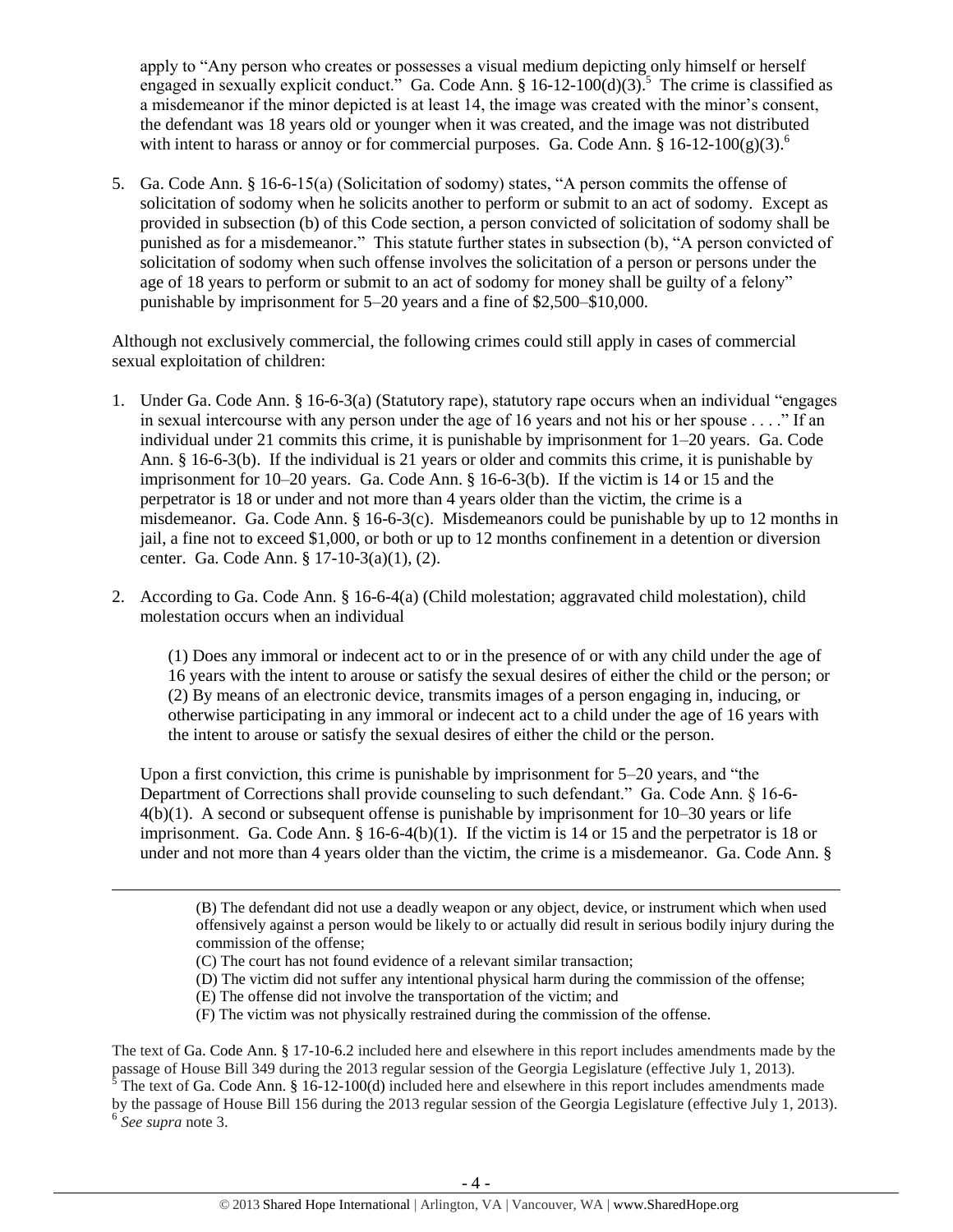$16-6-4(b)(2)$ . Misdemeanors could be punishable by up to 12 months in jail, a fine not to exceed \$1,000, or both or up to 12 months confinement in a detention or diversion center. Ga. Code Ann. §  $17-10-3(a)(1)$ , (2). Additionally, the crime is aggravated child molestation if the child is physically injured or if the crime involves sodomy. Ga. Code Ann. § 16-6-4(c). If the charge is based on an act that involves sodomy, the victim is "at least 13 but less than 16," and the perpetrator is 18 or under and no more than 4 years older than the victim, the charge is a misdemeanor. Ga. Code Ann. § 16-6- 4(d)(2). Otherwise, aggravated child molestation is punishable by life imprisonment or a split sentence including minimum imprisonment of 25 years and probation for life. Ga. Code Ann. § 17-  $10-6.1(b)(2)$ ,  $16-6-4(d)(1)$ . However in subsection e, "In the court's discretion, the judge may depart from the mandatory minimum sentence specified in this Code section for a person who is convicted of a serious violent felony when the prosecuting attorney and the defendant have agreed to a sentence that is below such mandatory minimum." Ga. Code Ann. § 17-10-6.1(e)

- 3. Ga. Code Ann. § 16-6-5(a) (Enticing a child for indecent purposes) states, "A person commits the offense of enticing a child for indecent purposes when he or she solicits, entices, or takes any child under the age of 16 years to any place whatsoever for the purpose of child molestation or indecent acts."<sup>8</sup> This crime is punishable by imprisonment for 10–30 years. Ga. Code Ann. § 16-6-5(b). Subsection (c), however, provides that "[i]f the victim is at least 14 but less than 16 years of age and the person convicted of enticing a child for indecent purposes is 18 years of age or younger and is no more than four years older than the victim, such person shall be guilty of a misdemeanor." Misdemeanors could be punishable by up to 12 months in jail, a fine not to exceed \$1,000, or both or up to 12 months confinement in a detention or diversion center. Ga. Code Ann. § 17-10-3(a)(1), (2).<sup>9</sup>
- 4. Ga. Code Ann. § 16-12-100.2(c)(1)<sup>10</sup> (Computer or electronic pornography and child exploitation prevention) is punishable by imprisonment for 1–20 years and a fine not to exceed \$10,000, except as provided in Ga. Code Ann. § 16-12-100.2(c)(3), (4). Ga. Code Ann. § 16-12-100.2(c)(2). Ga. Code Ann. § 16-12-100.2(c)(1) states,

A person commits the offense of computer or electronic pornography if such person intentionally or willfully:

<span id="page-4-0"></span>(A) Compiles, enters into, or transmits by computer or other electronic device;

(B) Makes, prints, publishes, or reproduces by other computer or other electronic device;

(C) Causes or allows to be entered into or transmitted by computer or other electronic device; or

(D) Buys, sells, receives, exchanges, or disseminates any notice, statement, or advertisement, or any child's name, telephone number, place of residence, physical characteristics, or other descriptive or identifying information for the purpose of offering or soliciting sexual conduct of or with an identifiable child or the visual depiction of such conduct.

However Ga. Code Ann. § 16-12-100.2(c)(1) is only punishable as a misdemeanor when,

. . . . (A) At the time of the offense, any identifiable child visually depicted was at least 14 years of age when the visual depiction was created;

(B) The visual depiction was created with the permission of such child;

 $8$  Kelley v. State, 686 S.E.2d 810, 813 (Ga. Ct. App. 2009) (quoting Cimildoro v. State, 387 SE 2d 335, 336 (Ga. 1990)) ("Here, the asportation element was satisfied by ample evidence of enticement; Kelley initiated contact with B. B., asked her to have sexual intercourse with him, offered her money to do so, and arranged a place to pick B. B. up so that they could have sex at his home." (footnotes omitted)).

l <sup>7</sup> The text of Ga. Code Ann. § 17-10-6.1 included here and elsewhere in this report includes amendments made by the passage of House Bill 349 during the 2013 regular session of the Georgia Legislature (effective July 1, 2013).

<sup>9</sup> *See supra* note [4.](#page-2-1)

 $10$  The text of Ga. Code Ann. § 16-12-100.2 included here and elsewhere in this report includes amendments made by the passage of House Bill 156 during the 2013 regular session of the Georgia Legislature (effective July 1, 2013).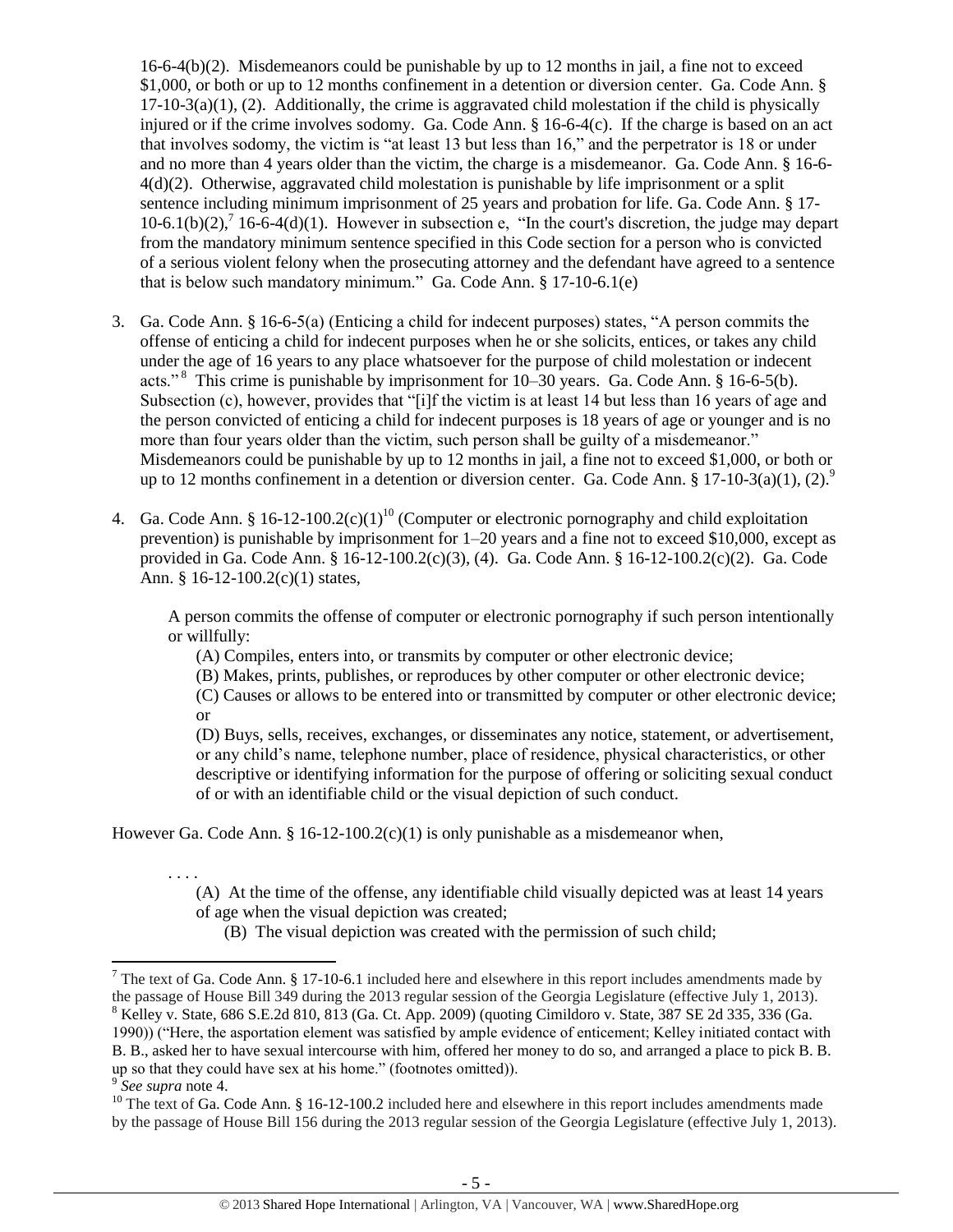- (C) The defendant possessed the visual depiction with the permission of such child; and
- (D) The defendant was 18 years of age or younger at the time of the offense and:
	- (i) The defendant did not distribute the visual depiction to another person; or

(ii) In the court's discretion, and when the prosecuting attorney and the defendant have agreed, if the defendant's violation involved the distribution of such visual depiction to another person but such distribution was not for the purpose of:

- (I) Harassing, intimidating, or embarrassing the minor depicted; or
- (II) For any commercial purpose.

(4) The prohibition contained in paragraph  $(1)$  of this subsection shall not apply to any person who creates or possesses a visual depiction of only himself or herself.

Ga. Code Ann. § 16-12-100.2(d)(1) (Computer or electronic pornography and child exploitation prevention) also makes it a crime to "intentionally or willfully . . . utilize a computer wireless service or Internet service, including, but not limited to, a local bulletin board service, Internet chat room, email, instant messaging service, or other electronic device, to seduce, solicit, lure, or entice, or attempt to seduce, solicit, lure, or entice a child, or another person believed by such person to be a child, any person having custody or control of a child, or another person believed by such person to have custody or control of a child to commit any illegal act by, with, or against a child as described in Code Section 16-6-2,<sup>11</sup> relating to the offense of sodomy or aggravated sodomy; Code Section 16-6-4, relating to the offense of child molestation or aggravated child molestation; Code Section 16-6-5, relating to the offense of enticing a child for indecent purposes; or Code Section 16-6-8, relating to the offense of public indecency, or to engage in any conduct that by its nature is an unlawful sexual offense against a child."

<span id="page-5-0"></span>This felony is punishable by imprisonment for  $1-20$  years and a fine not to exceed \$25,000, "provided, however, that if at the time of the offense the victim was at least 14 years of age and the defendant was 18 years of age or younger, then the defendant shall be guilty of a misdemeanor. Ga. Code Ann. § 16-12-100.2(d)(2).

*1.3 Prostitution statutes refer to the sex trafficking statute to identify the commercially sexually exploited minor as a trafficking victim.* 

Ga. Code Ann. § 16-6-9 (Prostitution) and Ga. Code Ann. § 16-6-16 (Masturbation for hire) do not refer to the human trafficking law. Georgia does, however, provide an affirmative defense to victims of certain sexual crimes that states that "[a] person shall not be guilty of a sexual crime if the conduct upon which the alleged criminal liability is based was committed under coercion or deception while the accused was being trafficked for sexual servitude in violation of subsection (c) of Code Section 16-5-46." Ga. Code Ann. § 16-3-6(b). "Sexual crime" is defined as "prostitution, sodomy, solicitation of sodomy, or masturbation for hire as such offenses are proscribed in Chapter 6 of Title 16." Ga. Code Ann. § 16-3-  $6(a)(3)$ .

*1.4 The state racketeering or gang crimes statute includes sex trafficking and commercial sexual exploitation of children (CSEC) offenses as predicate acts allowing the statute to be used to prosecute trafficking crimes.* 

Ga. Code Ann. § 16-14-4(a), (b) (Prohibited activities) states,

(a) It is unlawful for any person, through a pattern of racketeering activity or proceeds derived therefrom, to acquire or maintain, directly or indirectly, any interest in or control of any enterprise, real property, or personal property of any nature, including money.

 $\overline{\phantom{a}}$ <sup>11</sup> The Georgia Supreme Court concluded in *Powell v. State* that "O.C.G.A. § 16-6-2, insofar as it criminalizes the performance of private, unforced, non-commercial acts of sexual intimacy between persons legally able to consent, 'manifestly infringes upon a constitutional provision' which guarantees to the citizens of Georgia the right of privacy." 510 S.E. 2d 18, 26 (Ga. 1998) (quoting Miller v. State, 472 S.E.2d 74, 78 (Ga. 1996).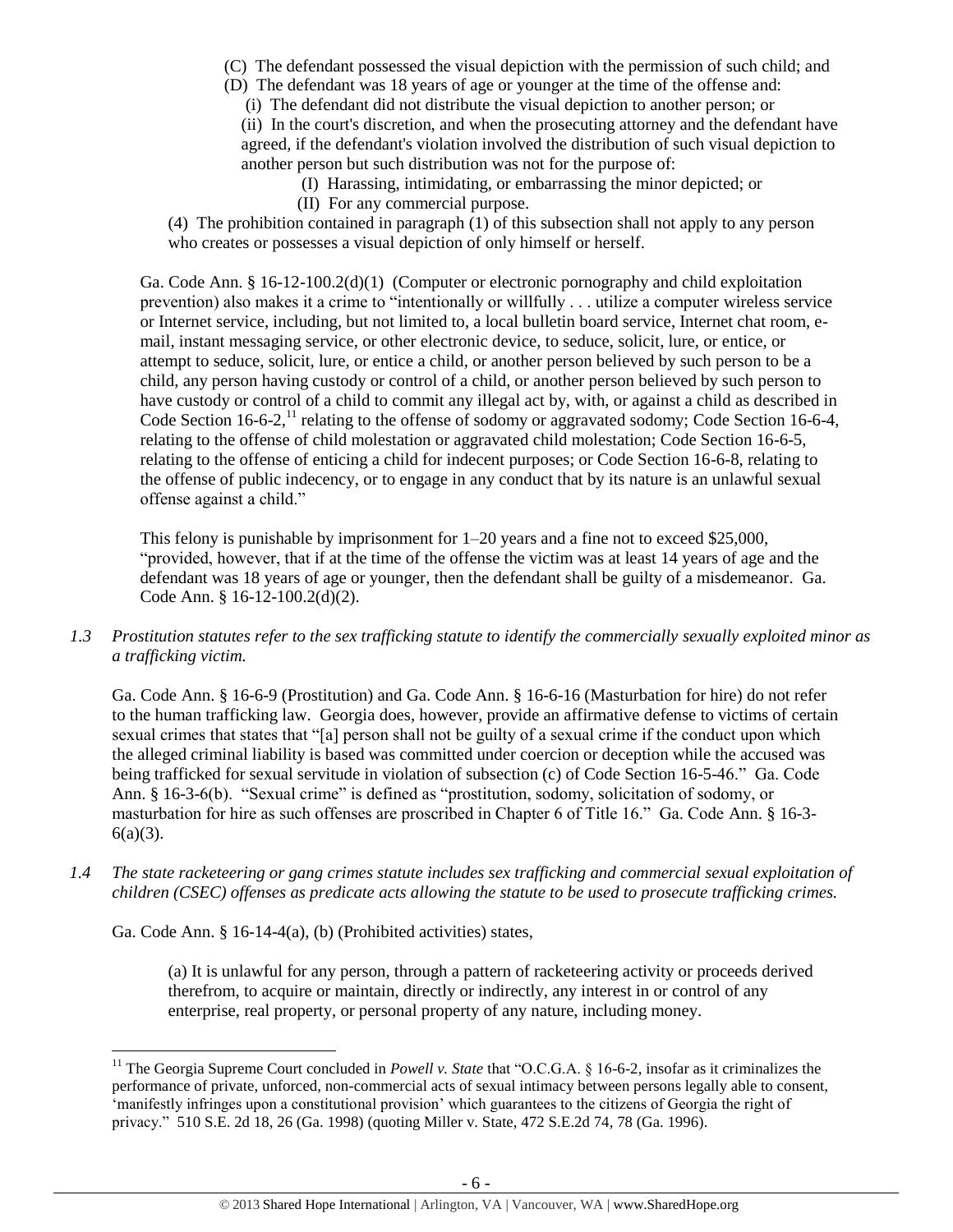(b) It is unlawful for any person employed by or associated with any enterprise to conduct or participate in, directly or indirectly, such enterprise through a pattern of racketeering activity.

"Racketeering activity" is defined in Ga. Code Ann. § 16-14-3 (Definitions) to include prostitution, keeping a place of prostitution, pimping, pandering, and pandering by compulsion, and trafficking of persons for labor or sexual servitude. Ga. Code Ann. § 16-14-3(9)(A)(xi), (xxx). Under Ga. Code Ann. § 16-14-3(8)(A), "Pattern of racketeering activity" is defined as including

(A) Engaging in at least two acts of racketeering activity in furtherance of one or more incidents, schemes, or transactions that have the same or similar intents, results, accomplices, victims, or methods of commission or otherwise are interrelated by distinguishing characteristics and are not isolated incidents, provided at least one of such acts occurred after July 1, 1980, and that the last of such acts occurred within four years, excluding any periods of imprisonment, after the commission of a prior act of racketeering activity . . . .

Racketeering is a felony punishable by imprisonment for 5–20 years, "a fine that does not exceed the greater of \$25,000.00 or three times the amount of any pecuniary value gained by him from such violation," or both. Ga. Code Ann. § 16-14-5. Asset forfeiture exists for racketeering crimes, and Ga. Code Ann. § 16-14-7(a) (Forfeiture proceedings) states in part, "All property of every kind used or intended for use in the course of, derived from, or realized through a pattern of racketeering activity is subject to forfeiture to the state."

Similarly, it is an offense "for any person employed by or associated with a criminal street gang to conduct or participate in criminal gang activity through the commission of any offense enumerated in paragraph (1) of Code Section 16-15-3." Ga. Code Ann. § 16-15-4(a). "Any offense defined as racketeering activity by Code Section 16-14-3" also constitutes criminal gang activity. Ga. Code Ann. 16-15-3(1)(A). Ga. Code Ann. § 16-15-3(2) defines a "criminal street gang" as "any organization, association, or group of three or more persons associated in fact, whether formal or informal, which engages in criminal gang activity as defined in paragraph (1) of this Code section."

In addition to any other penalty provided by law, any violation of Ga. Code Ann. § 16-15-4(a) is punishable by imprisonment for 5–15 years, a fine of \$10,000–\$15,000, or both. Ga. Code Ann. § 16-5-  $4(k)(1)$ . Additionally, "(1) All property which is directly or indirectly used or intended for use in any manner to facilitate a violation of this chapter; and (2) Any property constituting or derived from gross profits or other proceeds obtained from a violation of this chapter" is subject to forfeiture. Ga. Code Ann.  $§ 16-15-5(a).$ 

Additionally, if the perpetrator was found guilty of the racketeering statute, which includes Ga. Code Ann. § 16-5-46 (Trafficking in persons for labor or sexual servitude), § 16-6-11 (Pimping), and § 16-6-12 (Pandering), a victim may seek civil remedies pursuant to Ga. Code Ann. § 16-14-6. Furthermore, Ga. Code Ann. § 16-14-6(c) (Available civil remedies) states,

Any person who is injured by reason of any violation of Code Section 16-14-4 [Prohibited activities – racketeering] shall have a cause of action for three times the actual damages sustained and, where appropriate, punitive damages. Such person shall also recover attorneys' fees in the trial and appellate courts and costs of investigation and litigation reasonably incurred.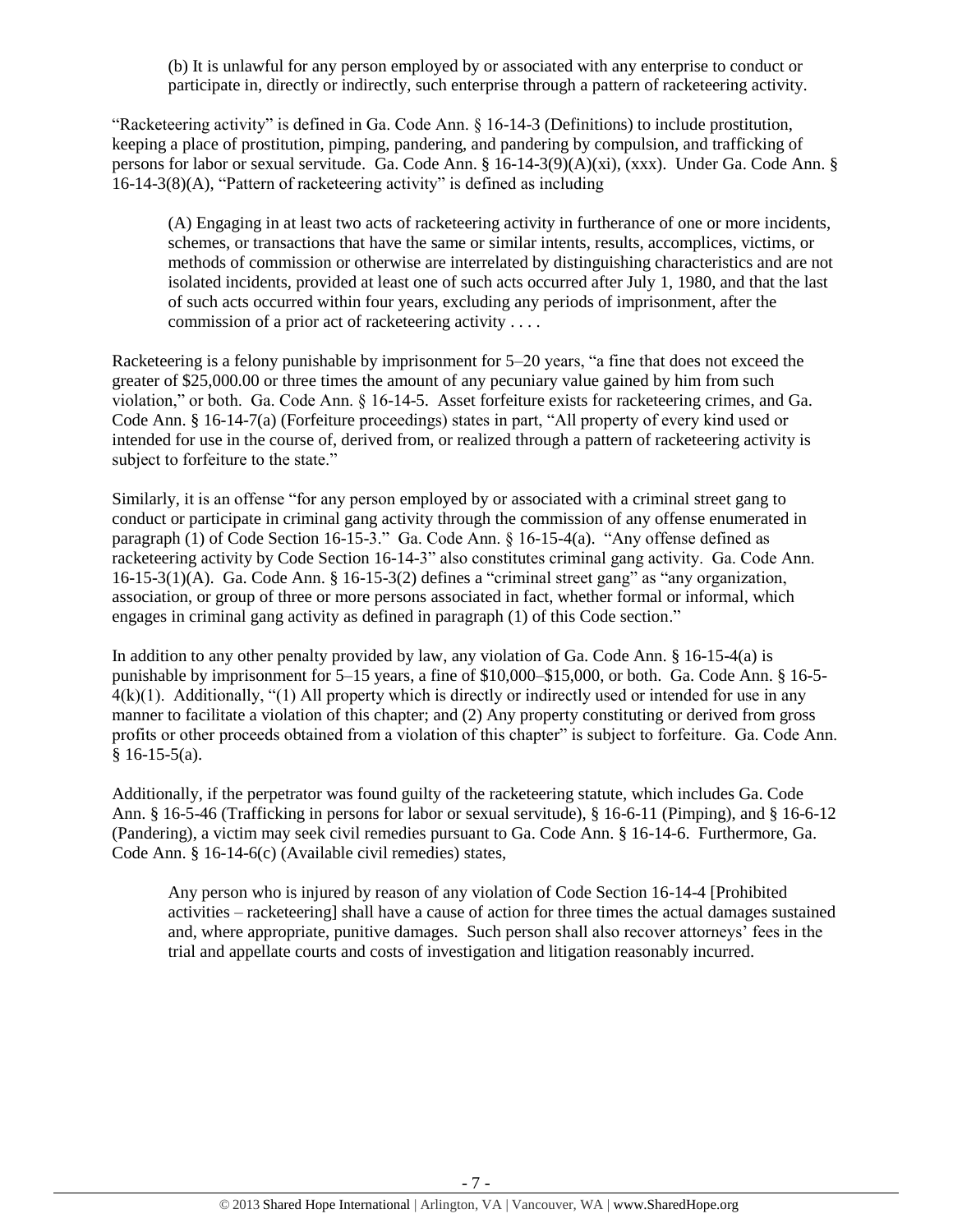#### **FRAMEWORK ISSUE 2: CRIMINAL PROVISIONS ADDRESSING DEMAND**

# *Legal Components:*

- *2.1 The state sex trafficking law can be applied to buyers of commercial sex acts with a victim of domestic minor sex trafficking.*
- *2.2 Buyers of commercial sex acts with a minor can be prosecuted under commercial sexual exploitation of children (CSEC) laws.*
- *2.3 Solicitation of prostitution laws differentiate between buying sex acts with an adult and buying sex acts with a minor under 18.*
- *2.4 Penalties for buyers of commercial sex acts with minors are as high as federal penalties.*
- *2.5 Using the Internet to lure, entice, or purchase, or attempt to lure, entice, or purchase commercial sex acts with a minor is a separate crime or results in an enhanced penalty for buyers.*
- *2.6 No age mistake defense is permitted for a buyer of commercial sex acts with any minor under 18.*
- *2.7 Base penalties for buying sex acts with a minor under 18 are sufficiently high and not reduced for older minors.*
- *2.8 Financial penalties for buyers of commercial sex acts with minors are sufficiently high to make it difficult for buyers to hide the crime.*
- *2.9 Buying and possessing child pornography carries penalties as high as similar federal offenses.*
- *2.10 Convicted buyers of commercial sex acts with minors and child pornography are required to register as sex offenders.*

\_\_\_\_\_\_\_\_\_\_\_\_\_\_\_\_\_\_\_\_\_\_\_\_\_\_\_\_\_\_\_\_\_\_\_\_\_\_\_\_\_\_\_\_\_\_\_\_\_\_\_\_\_\_\_\_\_\_\_\_\_\_\_\_\_\_\_\_\_\_\_\_\_\_\_\_\_\_\_\_\_\_\_\_\_\_\_\_\_\_\_\_\_\_

# *Legal Analysis:*

 $\overline{a}$ 

*2.1 The state sex trafficking law can be applied to buyers of commercial sex acts with a victim of domestic minor sex trafficking.* 

Ga. Code Ann. § 16-5-46 (Trafficking of persons for labor or sexual servitude) applies to buyers of sex with victims of domestic minor sex trafficking following federal precedent through the term "obtain."<sup>12</sup> Under Ga. Code Ann. § 16-5-46 (Trafficking of persons for labor or sexual servitude) sexual servitude is defined as "[a]ny sexually explicit conduct or performance involving sexually explicit conduct for which anything of value is directly or indirectly given, promised to, or received by any person, which conduct is induced or obtained by coercion or deception or which conduct is induced or obtained from a person under the age of 18 years…" Ga. Code Ann. § 16-5-46(6)(A).

*2.2 Buyers of commercial sex acts with a minor can be prosecuted under commercial sexual exploitation of children (CSEC) laws.*

Ga. Code Ann. § 16-6-12 (Pandering) has been applied to buyers. The law states, "A person commits the offense of pandering when he or she solicits a person to perform an act of prostitution in his or her own behalf or in behalf of a third person or when he or she knowingly assembles persons at a fixed place for the purpose of being solicited by others to perform an act of prostitution."<sup>13</sup> Although this law is not

<sup>13</sup> See Fluker v. State, 282 S.E.2d 112, 115 (Ga. 1981) (concerning an earlier version of the statute) (In Fluker, two appellants faced charges of pandering for "soliciting a named female to perform an act of prostitution." The

 $12$  *See* United States v. Jungers, 702 F.3d 1066 ( $8<sup>th</sup>$  Cir. 2013). In this case, the Eighth Circuit specifically addressed whether the federal sex trafficking law, 18 U.S.C. § 1591 (Sex trafficking of children or by force, fraud, or coercion) applies to buyers when it reversed a District of South Dakota ruling that Congress did not intend the string of verbs constituting criminal conduct under 18 U.S.C. § 1591(a)(1) ("recruits, entices, harbors, transports, provides, obtains, or maintains") to reach the conduct of buyers. United States v. Jungers, 834 F. Supp. 2d 930, 931 (D.S.D. 2011). Holding that the conduct of buyers who obtain a child for commercial sex can violate 18 U.S.C. § 1591(a)(1), the Eighth Circuit illustrated through hypothetical buyer scenarios that, under certain circumstances, most of the terms in the string of verbs constituting criminal conduct under 18 U.S.C. § 1591(a)(1) could apply to buyers. While other terms may apply to buyers' conduct under state law as well, the analysis here focuses on the term "obtains" which is most likely to apply in the majority of buyer cases.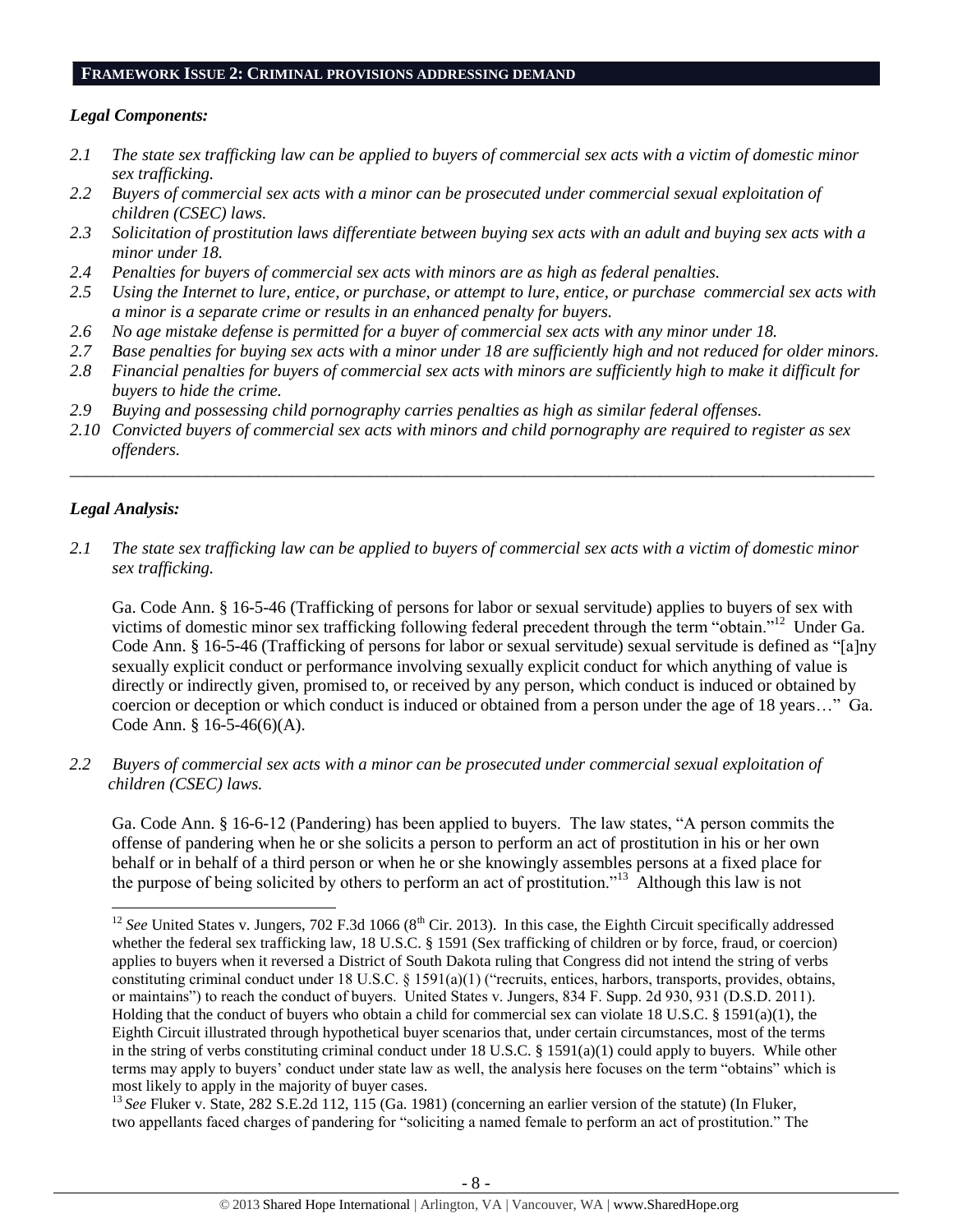specific to minors, it does provide for heightened penalties when a minor is involved. Ga. Code Ann. §  $16-6-13(b).$ <sup>14</sup>

Under Ga. Code Ann. § 16-6-5(a) (Enticing a child for indecent purposes), "A person commits the offense of enticing a child for indecent purposes when he or she solicits, entices, or takes any child under the age of 16 years to any place whatsoever for the purpose of child molestation or indecent acts." Asportation is an element of this crime, and it "is satisfied 'whether the "taking" involves physical force, enticement, or persuasion."<sup>15</sup>

# *2.3 Solicitation of prostitution laws differentiate between buying sex acts with an adult and buying sex acts with a minor under 18.*

Ga. Code Ann. § 16-6-12 (Pandering), the applicable statute for solicitation of prostitution, states, "A person commits the offense of pandering when he or she solicits a person to perform an act of prostitution in his or her own behalf or in behalf of a third person or when he or she knowingly assembles persons at a fixed place for the purpose of being solicited by others to perform an act of prostitution." Although Ga. Code Ann. § 16-6-12 (Pandering) is age-neutral, Ga. Code Ann. § 16-6-13 provides heightened penalties for this crime when a minor is the subject of the solicitation. When the victim is 16 or 17, the crime is punishable by imprisonment for 5–20 years, a fine of \$2,500–\$10,000, or both. Ga. Code Ann. § 16-6- 13(b)(1). If the victim is under the age of 16, the perpetrator is guilty of a felony punishable by imprisonment for 10-30 years, a fine not to exceed \$100,000, or both. Ga. Code Ann. § 16-6-13(b)(2).

In the cases in which it is applicable to buyers, enticing a child for indecent purposes under Ga. Code Ann. § 16-6-5 is a crime that can only apply when the victim is a minor under 16 years old. Ga. Code Ann. § 16-6-5(a).

# *2.4 Penalties for buyers of commercial sex acts with minors are as high as federal penalties.*

Under Ga. Code Ann. § 16-5-46(f)(2) (Trafficking of persons for labor or sexual servitude), if committed against a minor under 18, trafficking is a felony punishable by imprisonment for 10–20 years, a fine not to exceed \$100,000, or both. If, however, the minor was "coerced or deceived into being trafficked," the crime is punishable by imprisonment for 25–50 years, a fine not to exceed \$100,000, or both. Ga. Code Ann.  $§$  16-5-46(f)(2).

If a buyer is convicted under Ga. Code Ann. § 16-6-12 (Pandering) and the victim is 16 or 17, the buyer is guilty of a felony punishable by imprisonment for 5–20 years, a fine of \$2,500–\$10,000, or both. Ga. Code Ann. § 16-6-13(b)(1). If the victim is under 16, the buyer is guilty of a felony punishable by imprisonment for 10–30 years, a fine not to exceed \$100,000, or both. Ga. Code Ann. § 16-6-13(b)(2).

A buyer convicted of Ga. Code Ann. § 16-12-100.2(c)<sup>16</sup> (Computer or electronic pornography and child exploitation prevention) faces imprisonment for 1–20 years and a fine not to exceed \$10,000. Ga. Code Ann. § 16-12-100.2(c)(2).

However Ga. Code Ann. § 16-12-100.2(c)(1) is punishable as a misdemeanor if,

 $\overline{\phantom{a}}$ appellants unsuccessfully challenged this statute's applicability to buyers of commercial sex, and the court stated, "Even if the primary emphasis of the present pandering statute is . . . upon the recruitment of females into the practice of prostitution, the fact remains, as we have pointed out, that the statute's wording renders one guilty of pandering when he solicits a female to commit an act of prostitution, either for himself or another.")

<sup>15</sup> Kelley v. State, 686 S.E.2d 810, 813 (Ga. Ct. App. 2009) (quoting Cimildoro v. State, 387 SE 2d 335, 336 (Ga. 1990)) ("Here, the asportation element was satisfied by ample evidence of enticement; Kelley initiated contact with B. B., asked her to have sexual intercourse with him, offered her money to do so, and arranged a place to pick B. B. up so that they could have sex at his home." (footnotes omitted)).

<sup>16</sup> *See supra* note [10.](#page-4-0)

<sup>&</sup>lt;sup>14</sup> See supra Section 1.2 for sexual offenses which may apply to buyers of commercial sex acts with minors.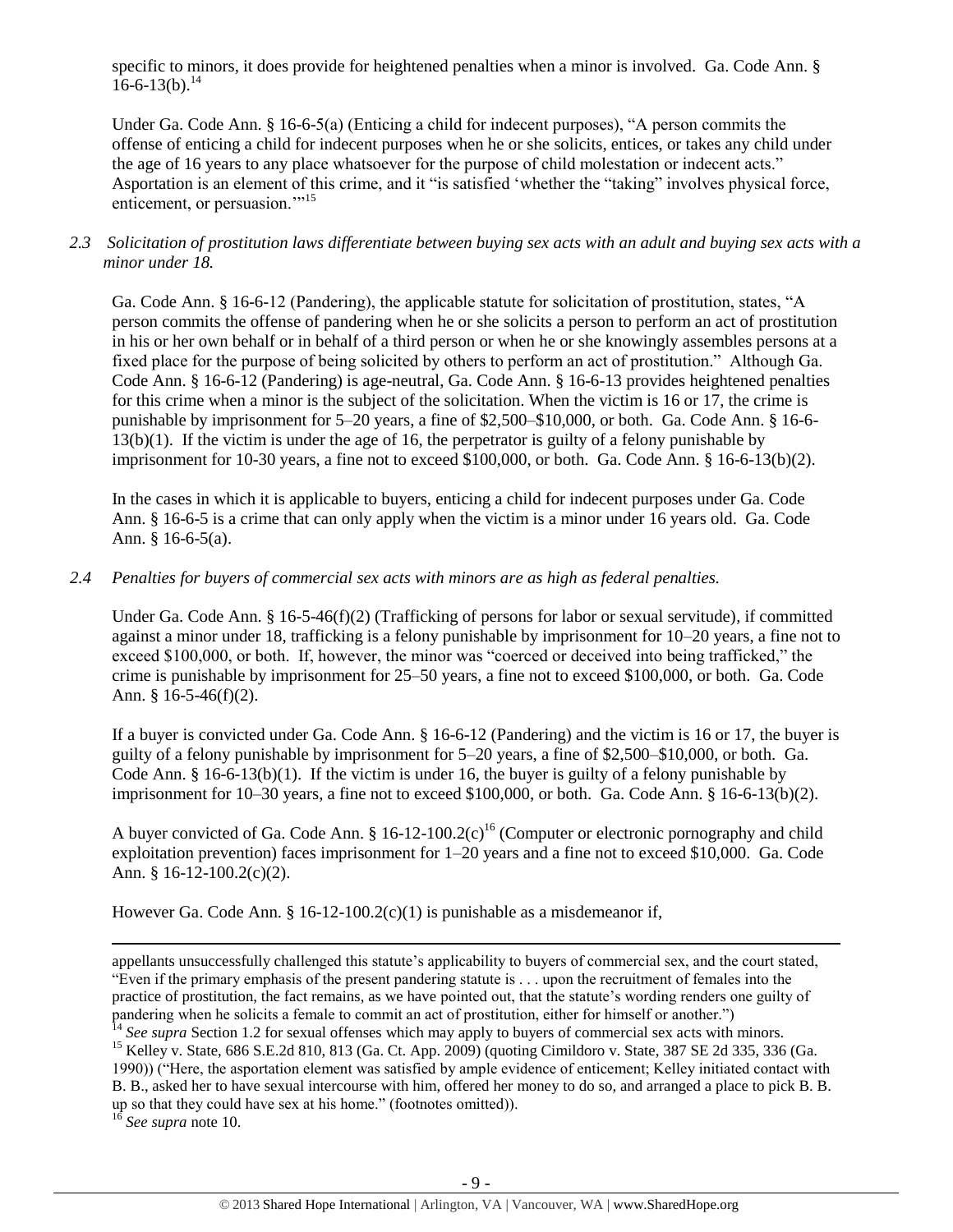(A) At the time of the offense, any identifiable child visually depicted was at least 14 years of age when the visual depiction was created;

(B) The visual depiction was created with the permission of such child;

(C) The defendant possessed the visual depiction with the permission of such child; and

(D) The defendant was 18 years of age or younger at the time of the offense and:

(i) The defendant did not distribute the visual depiction to another person; or

(ii) In the court's discretion, and when the prosecuting attorney and the defendant have agreed, if the defendant's violation involved the distribution of such visual depiction to another person but such distribution was not for the purpose of:

- (I) Harassing, intimidating, or embarrassing the minor depicted; or
- (II) For any commercial purpose.

. . . .

(4) The prohibition contained in paragraph (1) of this subsection shall not apply to any person who creates or possesses a visual depiction of only himself or herself.

A buyer convicted of occupying a room for an immoral purpose, under Ga. Code Ann. § 43-21-61, is guilty of a misdemeanor punishable by up to 12 months in jail, a fine not to exceed \$1,000, or both or up to 12 months confinement in a detention or diversion center. Ga. Code Ann. § 17-10-3(a)(1), (2).

Enticing a minor under 16 for indecent purposes, under Ga. Code Ann. § 16-6-5, is punishable by imprisonment for 10–30 years. Ga. Code Ann. § 16-6-5(b). If the victim is 14 or 15 years old and the accused is18 or younger and no more than 4 years older than the victim, the crime is a misdemeanor. Ga. Code Ann. § 16-6-5(c). Misdemeanors could be punishable by up to 12 months in jail, a fine not to exceed \$1,000, or both or up to 12 months confinement in a detention or diversion center. Ga. Code Ann.  $§ 17-10-3(a)(1), (2).$ 

Additionally, although the following laws do not expressly deal with commercial transactions, offenders could face penalties under the sexual offense laws of Ga. Code Ann. § 16-6-3 (Statutory rape) and Ga. Code Ann. § 16-6-4 (Child molestation), which both involve sexual acts with minors. If the victim is 14 or 15 and the perpetrator is less than 18 and no more than 4 years older than the victim, the crime of statutory rape is a misdemeanor. Ga. Code Ann. § 16-6-3(c). Misdemeanors could be punishable by up to 12 months in jail, a fine not to exceed \$1,000, or both or up to 12 months confinement in a detention or diversion center. Ga. Code Ann. § 17-10-3(a)(1), (2). If the offender is under 21, statutory rape is punishable by imprisonment for 1–20 years. Ga. Code Ann. § 16-6-3(b). If the offender is 21 or older, the crime is punishable by imprisonment for 10–20 years. Ga. Code Ann. § 16-6-3(b). Child molestation is generally punishable by imprisonment for 5–20 years. Ga. Code Ann. § 16-6-4(b)(1). If, however, the victim is 14 or 15, and the offender is less than 18 and no more than 4 years older than the victim, the crime of child molestation is only a misdemeanor. Ga. Code Ann. § 16-6-4(b)(2).

<span id="page-9-0"></span>In comparison, if the victim is under the age of 14, a conviction under the Trafficking Victims Protection Act  $(T\hat{V}PA)^{17}$  for child sex trafficking is punishable by 15 years to life imprisonment and a fine not to exceed \$250,000. 18 U.S.C. §§ 1591(b)(1),  $3559(a)(1)$ ,  $3571(b)(3)$ . If the victim is between the ages of 14–17, a conviction is punishable by 10 years to life imprisonment and a fine not to exceed \$250,000. 18 U.S.C.  $\S$ § 1591(b)(2), 3559(a)(1), 3571(b)(3). A conviction is punishable by mandatory life imprisonment however, if the buyer has a prior conviction for a federal sex offense<sup>18</sup> against a minor. 18

<sup>&</sup>lt;sup>17</sup> Trafficking Victims Protection Act (TVPA) of 2000, Pub. L. No. 106-386, 114 Stat. 1464, 1466 (codified in scattered sections of 18 and 22 U.S.C.).

<sup>&</sup>lt;sup>18</sup> Pursuant to 18 U.S.C. § 3559(e)(2), "federal sex offense" is defined as

<span id="page-9-1"></span>an offense under section 1591 [18 USCS § 1591] (relating to sex trafficking of children), 2241 [18 USCS § 2241] (relating to aggravated sexual abuse),  $2242$  [18 USCS § 2242] (relating to sexual abuse),  $2244(a)(1)$ [18 USCS  $\S 2244(a)(1)$ ] (relating to abusive sexual contact), 2245 [18 USCS  $\S 2245$ ] (relating to sexual abuse resulting in death), 2251 [18 USCS § 2251] (relating to sexual exploitation of children), 2251A [18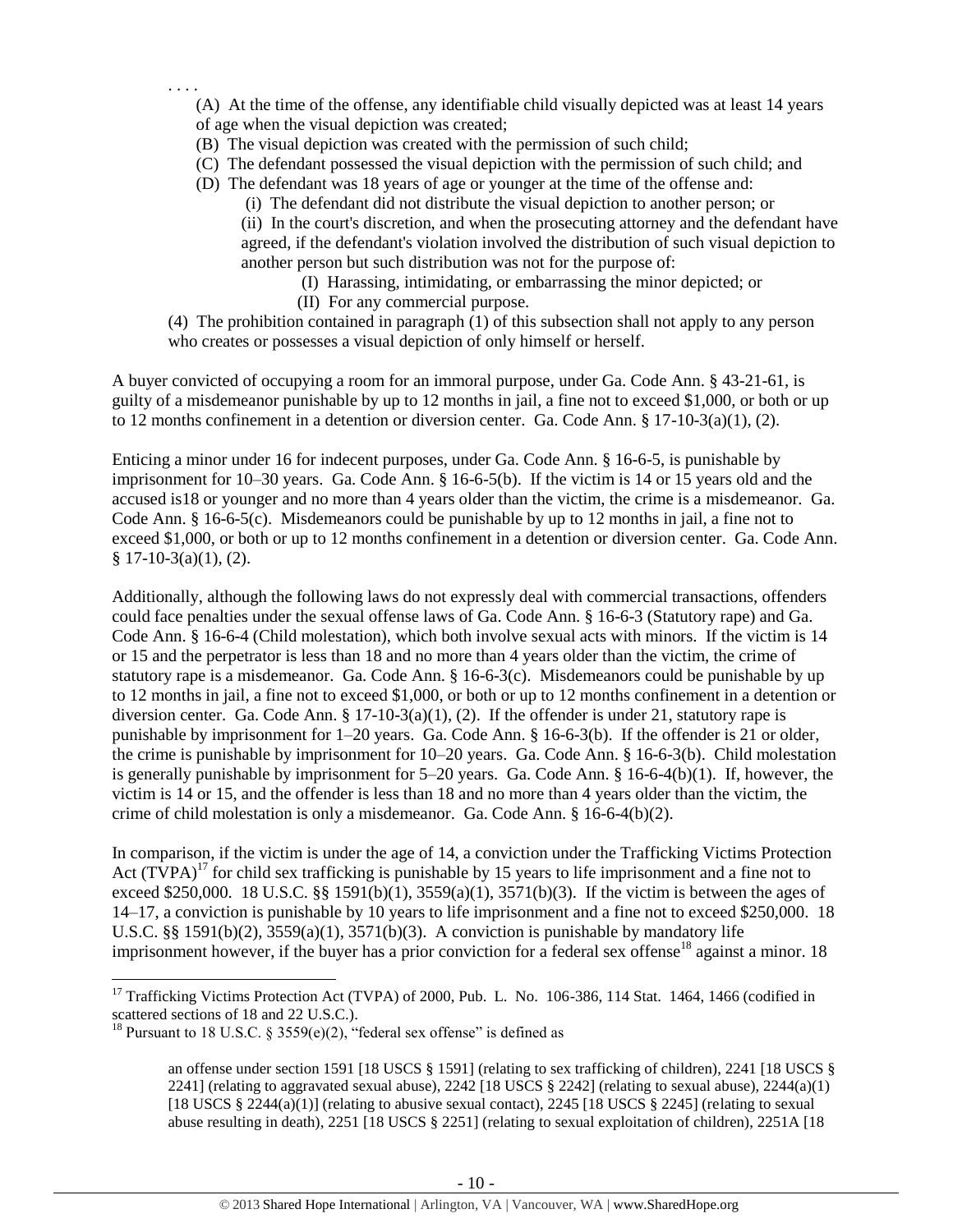U.S.C. § 3559(e)(1). To the extent buyers can be prosecuted under other federal CSEC laws, <sup>19</sup> a conviction is punishable by penalties ranging from a fine not to exceed \$250,000 to life imprisonment and a fine not to exceed  $$250,000.<sup>20</sup>$ 

*2.5 Using the Internet to lure, entice, or purchase, or attempt to lure, entice, or purchase commercial sex acts with a minor is a separate crime or results in an enhanced penalty for buyers.*

Although it is not expressly commercial, buyers could be charged with Ga. Code Ann. § 16-12-  $100.2(d)(1)$ ,<sup>21</sup> (Computer or electronic pornography and child exploitation prevention) which states,

It shall be unlawful for any person intentionally or willfully to utilize a computer wireless service or Internet service, including, but not limited to, a local bulletin board service, Internet chat room, e-mail, instant messaging service, or other electronic device, to seduce, solicit, lure, or entice, or attempt to seduce, solicit, lure, or entice a child, or another person believed by such person to be a child, any person having custody or control of a child, or another person believed by such person to have custody or control of a child to commit any illegal act by, with, or against a child as described in Code Section 16-6-2,<sup>22</sup> relating to the offense of sodomy or aggravated sodomy; Code Section 16-6-4, relating to the offense of child molestation or aggravated child molestation; Code Section 16-6-5, relating to the offense of enticing a child for indecent purposes; or Code Section 16-6-8, relating to the offense of public indecency, or to engage in any conduct that by its nature is an unlawful sexual offense against a child.

This crime is punishable by imprisonment for 1–20 years and a fine not to exceed \$25,000. Ga. Code Ann. § 16-12-100.2(d)(2). If, however, "the victims was at least 14 years of age and the defendant was 18 years of age or younger, then the defendant shall be guilty of a misdemeanor." Ga. Code Ann. § 16-12- 100.2(d)(2). Misdemeanors could be punishable by up to 12 months in jail, a fine not to exceed \$1,000, or both or up to 12 months confinement in a detention or diversion center. Ga. Code Ann. § 17-10-  $3(a)(1), (2).$ 

# *2.6 No age mistake defense is permitted for a buyer of commercial sex acts with any minor under 18.*

Under the state human trafficking statute, the mistake of age defense is not allowed because the statute states that "[t]he age of consent for sexual activity or the accused's lack of knowledge of the age of the person being trafficked shall not constitute a defense in a prosecution for a violation of this Code section." Ga. Code Ann. § 16-5-46(d).

Regarding the heightened penalties that apply to pandering, the law does not explicitly prohibit the mistake of age defense. Ga. Code Ann. § 16-6-13. Therefore, it is possible, albeit unlikely, that buyers could use a mistake of age defense.

<sup>21</sup> *See supra* note [10.](#page-4-0)

l

<sup>22</sup> *See supra* note [11.](#page-5-0)

USCS § 2251A] (relating to selling or buying of children), 2422(b) [18 USCS § 2422(b)] (relating to coercion and enticement of a minor into prostitution), or  $2423(a)$  [18 USCS §  $2423(a)$ ] (relating to transportation of minors).

<sup>19</sup> 18 U.S.C. §§ 2251A(b) (Selling or buying of children), 2251(a) (Sexual exploitation of children), 2423(a) (Transportation of a minor with intent for minor to engage in criminal sexual activity), 2422(a) (Coercion and enticement), 2252(a)(2), (a)(4) (Certain activities relating to material involving the sexual exploitation of minors). <sup>20</sup> 18 U.S.C. §§ 2251A(b) (conviction punishable by imprisonment for 30 years to life and a fine), 2251(e) (conviction punishable by imprisonment for 15–30 years and a fine), 2423(a) (conviction punishable by imprisonment for 10 years to life and a fine), 2422(a) (conviction punishable by a fine, imprisonment up to 20 years, or both),  $2252(a)(2)$ , (4) (stating that a conviction under subsection (a)(2) is punishable by imprisonment for  $5-20$ years and a fine, while a conviction under subsection (a)(4) is punishable by imprisonment up to 10 years, a fine, or both.); *see also* 18 U.S.C §§ 3559(a)(1) (classifying all of the above listed offenses as felonies), 3571(b)(3) (providing a fine up to \$250,000 for any felony conviction).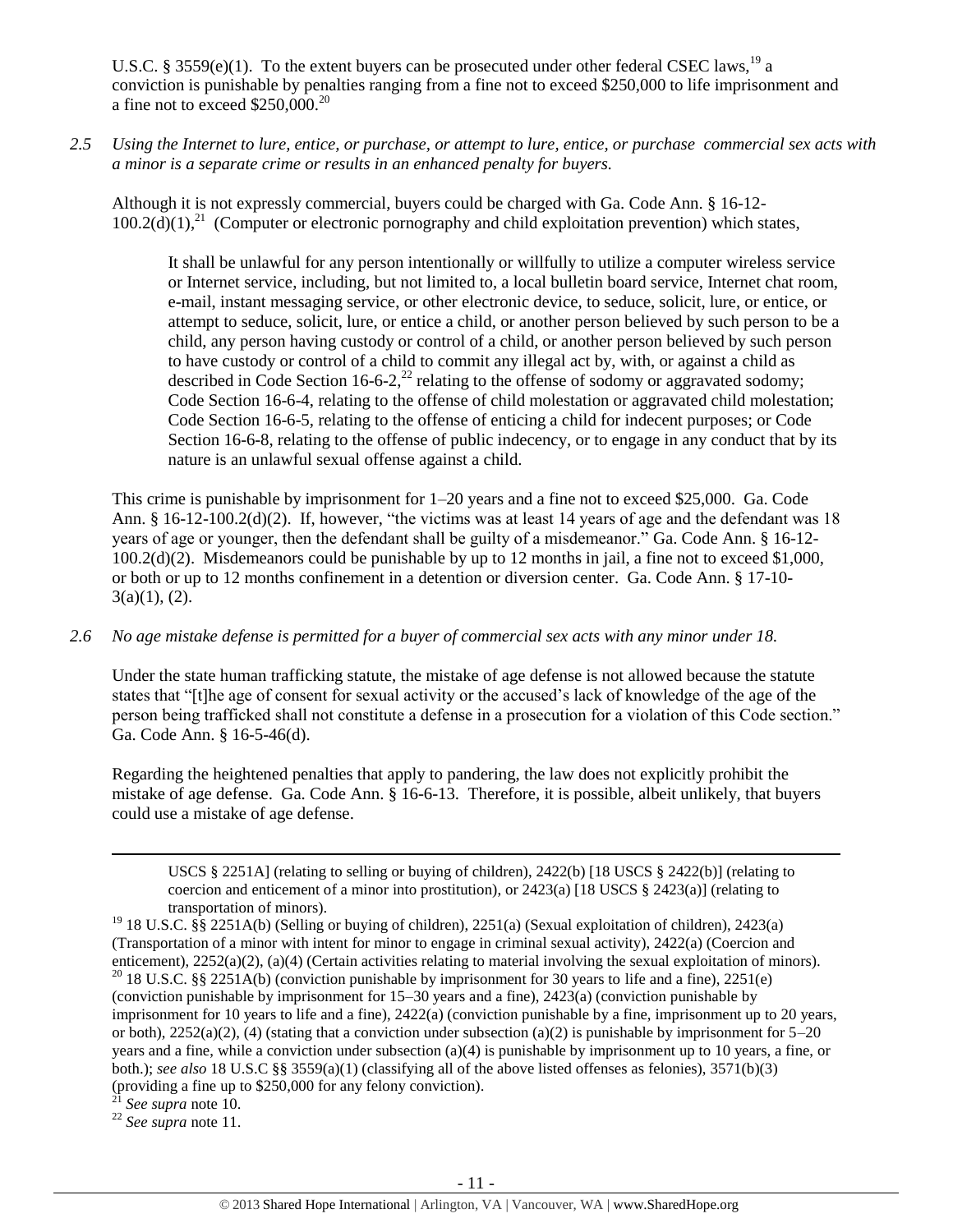Case law clarifies that knowledge of a victim's age is not a necessary element of either statutory rape or child molestation and states in dicta that "'[w]ith regard to statutory rape . . . , the defendant's knowledge of the age of the female is not an essential element of the crime . . . and therefore it is no defense that the accused reasonably believed that the prosecutrix was of the age of consent."<sup>23</sup>

2.6.1 Recommendation: Enact a provision that explicitly states that mistake of age is not a defense to Ga. Code Ann. § 16-6-13 (Pandering).

# *2.7 Base penalties for buying sex acts with a minor under 18 are sufficiently high and not reduced for older minors.*

Ga. Code Ann. § 16-5-46(c) (Trafficking of persons for labor or sexual servitude) imposes the same penalty for all offenses involving a minor under 18. Under Ga. Code Ann. § 16-5-46(f)(2) (Trafficking of persons for labor or sexual servitude), if committed against a minor under 18, trafficking is a felony punishable by imprisonment for 10–20 years, a fine not to exceed \$100,000, or both. If, however, the minor was "coerced or deceived into being trafficked," the crime is punishable by imprisonment for 25– 50 years, a fine not to exceed \$100,000, or both. Ga. Code Ann. § 16-5-46(f)(2).

Ga. Code Ann. § 16-6-13 sets the penalty for violations of Ga. Code Ann. § 16-6-12 (Pandering) and staggers penalties based on the victim's age. If the victim is 16 or 17, the buyer will be guilty of a felony punishable by imprisonment for 5–20 years, a fine of \$2,500–\$10,000, or both; whereas, if the victim is under 16, the buyer will be guilty of a felony punishable by imprisonment for 10–30 years, a fine not to exceed \$100,000, or both. Ga. Code Ann. §§ 16-6-13(b)(1), (2).

*2.8 Financial penalties for buyers of commercial sex acts with minors are sufficiently high to make it difficult for buyers to hide the crime.*

Under Ga. Code Ann. § 16-5-46 (Trafficking of persons for labor or sexual servitude), those who purchase sex with a minor under 18 may be subject to a fine not to exceed \$100,000. Ga. Code Ann. § 16-5-46(f)(2). Additionally, the buyer would face mandatory asset forfeiture of "[a]ll real and personal property of every kind used or intended for use in the course of, derived from, or realized through a violation of this Code section. . . Forfeiture shall be had by the same procedure set forth in Code Section 16-14-7." Ga. Code Ann. § 16-5-46(g). "Forfeiture shall be had by a civil procedure. . ." Ga. Code Ann. §16-14-7. The net proceeds of the forfeiture is to be deposited in the general fund of the state treasury. Ga. Code Ann. § 16-14-7(k). Seizure of forfeitable property is governed by Ga. Code. Ann. §16-14-7(f).

Pursuant to Ga. Code Ann. § 16-6-13(b)(1), a person convicted of Ga. Code Ann. § 16-6-12 (Pandering) when the minor involved is 16 or 17, may face a fine between \$2,500 and \$10,000. If the minor involved is under 16, the punishment may involve a fine not to exceed \$100,000. Ga. Code Ann. § 16-6- 13(b)(2). Additionally, a buyer is subject to motor vehicle forfeiture under Ga. Code Ann. § 16-6-13.2(c) (Defined terms; prosecution; forfeiture and seizure of property) when the buyer has a prior conviction of Ga. Code Ann. § 16-6-12. Asset forfeiture pursuant to this section is discretionary and civil in nature. The items forfeited shall be disposed of pursuant to Ga. Code Ann. § 16-13-49(u)(Contraband; forfeiture; seizure), which provides for the sale of the property and distribution to government agencies.

 $\overline{\phantom{a}}$  $^{23}$ Haywood v. State, 642 S.E.2d 203, 204 (Ga. Ct. App. 2007) (quoting Tant v. State, 281 S.E.2d 357 (Ga. Ct. App. 2007)) (alteration in the original). Haywood further states,

Haywood also argues that the evidence regarding F. M.'s age would somehow be relevant to the charges of rape and child molestation. As Haywood was found not guilty of rape, and as his conviction for child molestation merged with the conviction for statutory rape, this argument is moot. Moreover, we note that 'knowledge of the victim's age is not an element of the crime of child molestation. The legislature has carefully worded the child molestation statute so that the defendant's knowledge of the age of the victim is not an element of the crime, just as it is not an element of the crime of statutory rape.' Id. (quoting Bennett v. State, 631 S.E.2d 402, 404 (Ga. Ct. App. 2006)).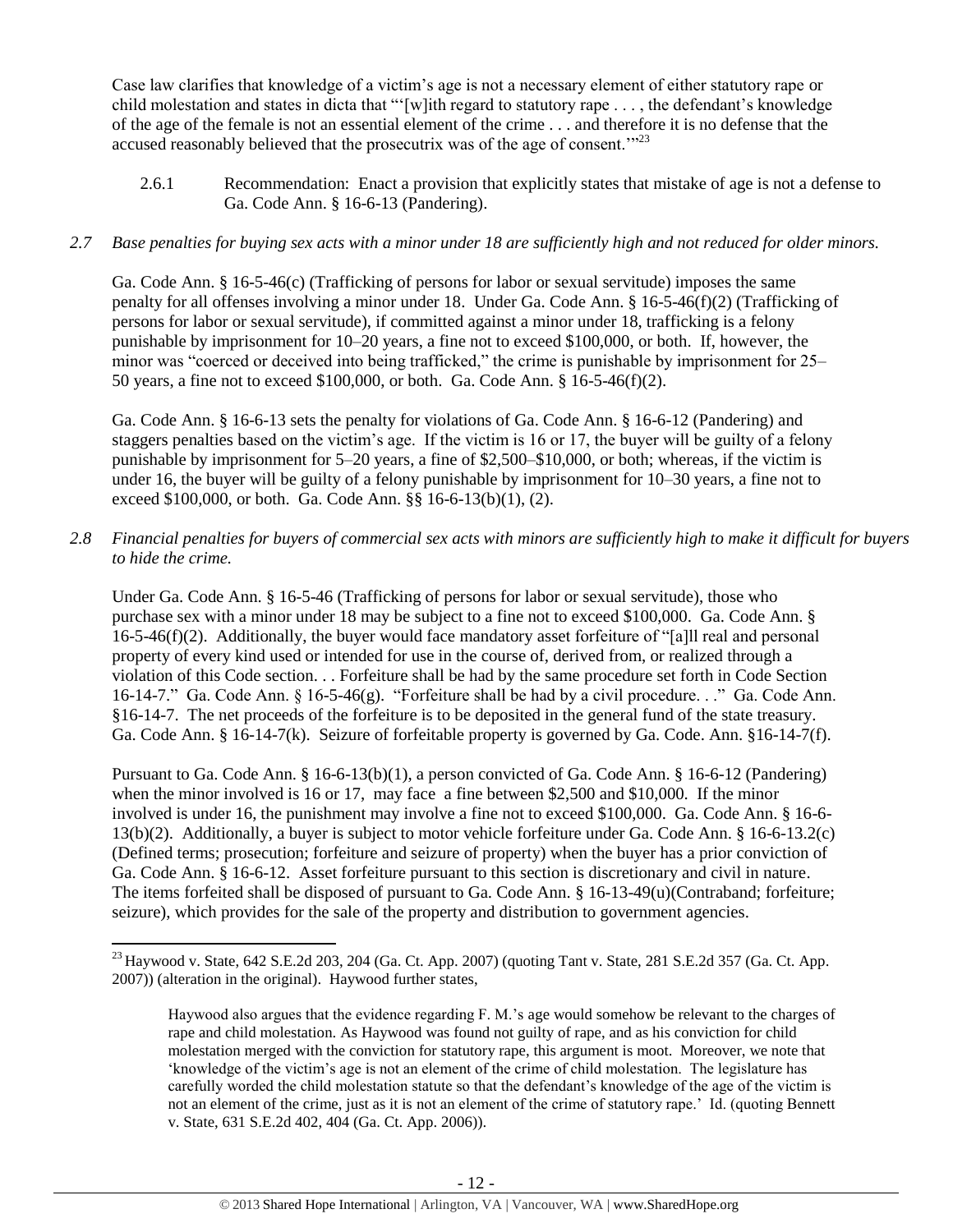Additionally, for violating Ga. Code Ann. § 16-12-100(b)(8) (Sexual exploitation of children; reporting violation; forfeiture; penalties) by possessing child pornography, a buyer will be subject to asset forfeiture pursuant to Ga. Code Ann. § 16-12-100(e)(1)(B) and must forfeit "such interest as the person may have in: . . . [a]ny property used, or intended to be used, to commit such offense." This forfeiture action is criminal in nature and mandatory. The property forfeited shall also be disposed of pursuant to Ga. Code Ann. § 16-13-49(u) (Contraband; forfeiture; seizure), which provides for the sale of the property and distribution to government agencies.

Finally, a buyer will be subject to restitution orders. Ga. Code Ann. § 17-14-3 (Restitution to victim; restitution as condition of probation) states, ". . . [I]n addition to any other penalty imposed by law, a judge of any court of competent jurisdiction shall, in sentencing an offender, make a finding as to the amount of restitution due any victim, and order an offender to make full restitution to such victim." Consideration of restitution is mandatory, although the "nature and amount of restitution" is dependent upon considerations outlined in Ga. Code Ann. § 17-14-10(a) (Considerations for determining nature and amount of restitution; restitution deemed part of financial resources of victim) including:

(1) The financial resources and other assets of the offender or person ordered to pay restitution including whether any of the assets are jointly controlled;

(2) The earnings and other income of the offender or person ordered to pay restitution;

(3) Any financial obligations of the offender or person ordered to pay restitution, including obligations to dependents;

- (4) The amount of damages;
- (5) The goal of restitution to the victim and the goal of rehabilitation of the offender;
- (6) Any restitution previously made;
- (7) The period of time during which the restitution order will be in effect; and
- (8) Other factors which the ordering authority deems to be appropriate.

# *2.9 Buying and possessing child pornography carries penalties as high as similar federal offenses.*

Under Ga. Code Ann. § 16-12-100(b)(8) (Sexual exploitation of children; reporting violation; forfeiture; penalties), "It is unlawful for any person knowingly to possess or control any material which depicts a minor or a portion of a minor's body engaged in any sexually explicit conduct." Additionally, "It is unlawful for any person knowingly to . . . purchase . . . any medium which provides information as to where any visual medium which depicts a minor or a portion of a minor's body engaged in any sexually explicit conduct can be found or purchased." Ga. Code Ann. § 16-12-100(b)(6). A person who violates this statute is guilty of a felony, which is punishable by imprisonment for 5–20 years and a fine not to exceed \$100,000. Ga. Code Ann. §  $16-12-100(g)(1)$ .<sup>24</sup> However, under Ga. Code Ann. § 16-12- $100(g)(3),(4)$ , the creation of child pornography is a misdemeanor if:

. . . .

(A) The minor depicted was at least 14 years of age at the time the visual medium was created;

(B) The visual medium was created with the permission of the minor depicted; and

- (C) The defendant was 18 years of age or younger at the time of the offense and:
	- (i) The defendant's violation of such paragraphs did not involve the distribution of such visual medium to another person; or

(ii) In the court's discretion, and when the prosecuting attorney and the defendant have agreed, if the defendant's violation of such paragraphs involved the distribution of such visual medium to another person but such distribution was not for the purpose of:

(I) Harassing, intimidating, or embarrassing the minor depicted; or

(II) For any commercial purpose."

<sup>24</sup> *See supra* note [3.](#page-2-0)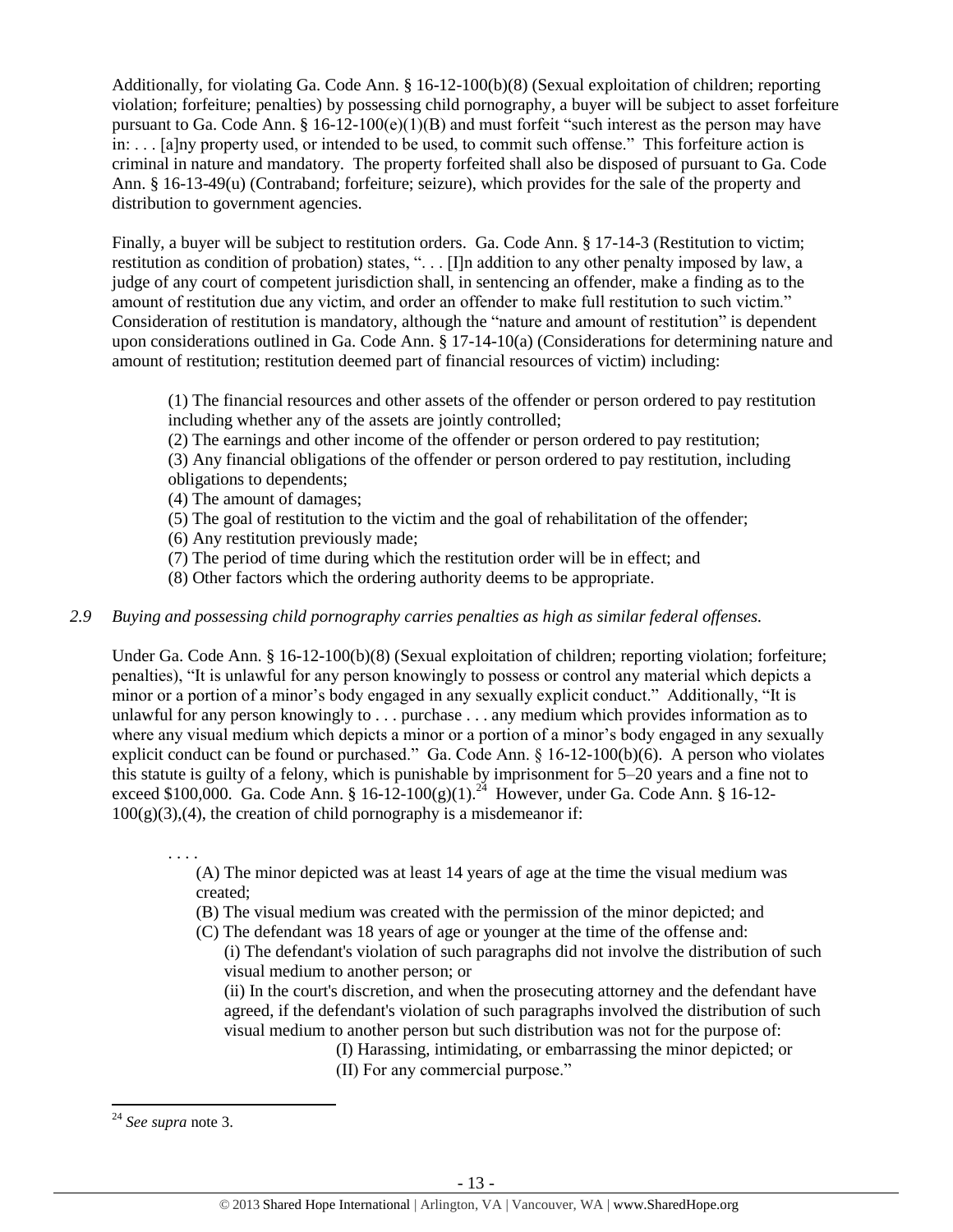(4) The prohibition contained in paragraph (1) of this subsection shall not apply to any person who creates or possesses a visual depiction of only himself or herself.

Under Ga. Code Ann. § 16-12-100.2(c)(1)(D)<sup>25</sup> (Computer or electronic pornography and child exploitation prevention), any person who "[b]uys, sells, receives, exchanges, or disseminates any notice, statement, or advertisement, or any child's name, telephone number, place of residence, physical characteristics, or other descriptive or identifying information for the purpose of offering or soliciting sexual conduct of or with an identifiable child or the visual depiction of such conduct," is guilty of a felony punishable by imprisonment for 1-20 years and a fine not to exceed \$10,000. Ga. Code Ann. § 16-  $12-100.2(c)(2)$ .

In comparison, a federal conviction for possession of child pornography<sup>26</sup> is generally punishable by imprisonment for 5–20 years and a fine not to exceed \$250,000.<sup>27</sup> Subsequent convictions, however, are punishable by imprisonment up to 40 years and a fine not to exceed \$250,000.<sup>28</sup>

# *2.10 Convicted buyers of commercial sex acts with minors and child pornography are required to register as sex offenders.*

Under Ga. Code Ann. § 42-1-12(e) (State sexual offender registry), registration is required for, among others, individuals, "convicted on or after July 1, 1996, of a criminal offense against a victim who is a minor;" and those "convicted on or after July 1, 1996, of a dangerous sexual offense." Ga. Code Ann. § 42-1-12(a)(9)(B) states in part,

(B) "Criminal offense against a victim who is a minor" with respect to convictions occurring after June 30, 2001, means any criminal offense under Title 16 or any offense under federal law or the laws of another state or territory of the United States which consists of:

(iii) Criminal sexual conduct toward a minor;

(iv) Solicitation of a minor to engage in sexual conduct;

(viii) Creating, publishing, selling, distributing, or possessing any material depicting a minor or a portion of a minor's body engaged in sexually explicit conduct;

(ix) Transmitting, making, selling, buying, or disseminating by means of a computer any descriptive or identifying information regarding a child for the purpose of offering or soliciting sexual conduct of or with a child or the visual depicting of such conduct; (x) Conspiracy to transport, ship, receive, or distribute visual depictions of minors engaged in

 $\overline{a}$ 

. . .

. . .

<sup>28</sup> 18 U.S.C. §§ 2252(b) (stating if a person has a prior conviction under subsection (a)(2), or a list of other statutes, a conviction is punishable by a fine and imprisonment for 15–40 years, but if a person has a prior conviction under subsection (a)(4), or a list of other statutes, a conviction is punishable by a fine and imprisonment for  $10-20$  years),  $2252A(b)(1)$  (stating if a person has a prior conviction under subsection (a)(2), (a)(3), or a list of other statutes, a conviction is punishable by a fine and imprisonment for  $15-40$  years),  $1466A(a)$ , (b) (stating that the penalty scheme for section 2252A(b) applies); *see also* 18 U.S.C §§ 3559(a)(1) (classifying all of the above listed offenses as felonies), 3571(b)(3) (providing a fine up to \$250,000 for any felony conviction).

<sup>25</sup> *See supra* note [10.](#page-4-0)

<sup>&</sup>lt;sup>26</sup> 18 U.S.C. §§ 2252(a)(2), (a)(4)(A) (Certain activities relating to material involving the sexual exploitation of minors), 2252A(a)(2)–(3) (Certain activities relating to material constituting or containing child pornography), 1466A(a), (b) (Obscene visual representations of the sexual abuse of children).

<sup>&</sup>lt;sup>27</sup> 18 U.S.C. §§ 2252(b) (stating that a conviction under subsection (a)(2) is punishable by imprisonment for 5–20 years and a fine, while a conviction under subsection (a)(4) is punishable by imprisonment up to 10 years, a fine, or both), 2252A(b)(1) (a conviction is punishable by imprisonment for 5–20 years and a fine), 1466A(a), (b) (stating that a conviction under subsection (a) is "subject to the penalties provided in section  $2252A(b)(1)$ ," imprisonment for 5–20 years and a fine, while a conviction under subsection (b) is "subject to the penalties provided in section 2252A(b)(2)," imprisonment up to 10 years, a fine, or both); *see also* 18 U.S.C §§ 3559(a)(1) (classifying all of the above listed offenses as felonies), 3571(b)(3) (providing a fine up to \$250,000 for any felony conviction).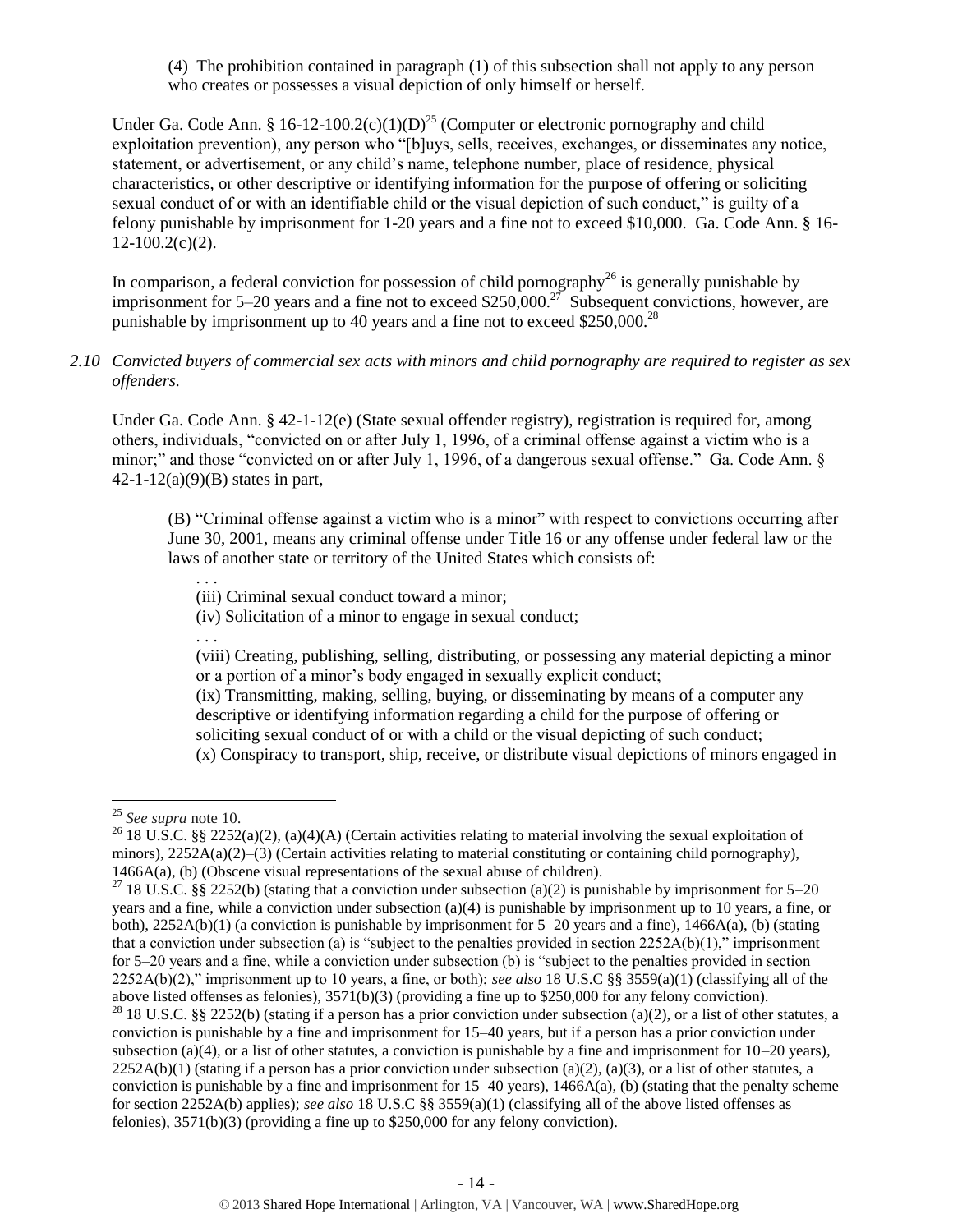sexually explicit conduct; or

(xi) Any conduct which, by its nature, is a sexual offense against a victim who is a minor.

Likewise, pursuant to Ga. Code Ann.  $\S$  42-1-12(a)(10)(B),

<span id="page-14-0"></span>. . .

(B) "Dangerous sexual offense" with respect to convictions occurring after June 30, 2006, means any criminal offense, or the attempt to commit any criminal offense, under Title 16 as specified in this paragraph or any offense under federal law or the laws of another state or territory of the United States which consists of the same or similar elements of the following offenses:

(iv) Rape in violation of Code Section  $16-6-1$ ;<sup>29</sup> (v) Sodomy in violation of Code Section  $16-6-2$ ;<sup>30</sup> (vi) Aggravated sodomy in violation of Code Section 16-6-2; (vii) Statutory rape in violation of Code Section 16-6-3, if the individual convicted of the offense is 21 years of age or older; (viii) Child molestation in violation of Code Section 16-6-4; (ix) Aggravated child molestation in violation of Code Section 16-6-4, unless the person was convicted of a misdemeanor offense; (x) Enticing a child for indecent purposes in violation of Code Section 16-6-5; . . . (xv) Sexual exploitation of children in violation of Code Section 16-12-100;. . . (xvii) Computer pornography and child exploitation prevention in violation of Code Section 16-12-100.2; . . .

(xix) Any conduct which, by its nature, is a sexual offense against a victim who is a minor or an attempt to commit a sexual offense against a victim who is a minor.

A "minor" is defined as "any individual under the age of 18 years and any individual that the sexual offender believed at the time of the offense was under the age of 18 years if such individual was the victim of an offense." Ga. Code. Ann.  $\frac{242-1-12(a)(14)}{2}$ .

2.10.1 Recommendation: Amend the sex offender registry statute, Ga. Code Ann. § 42-1-12 (State Sexual Offender Registry), to include a registration requirement for the offenses of Ga. Code Ann. § 16-6-12 (Pandering) when the victim is a minor and Ga. Code Ann. § 16-5-46 (Trafficking of persons for labor or sexual servitude) when the offense involves sexual conduct of a minor.

<sup>&</sup>lt;sup>29</sup> A rape occurs whenever the victim is a female under 10 years old. Ga. Code Ann. § 16-6-1(a)(2).

<sup>30</sup> *See supra* note [11.](#page-5-0)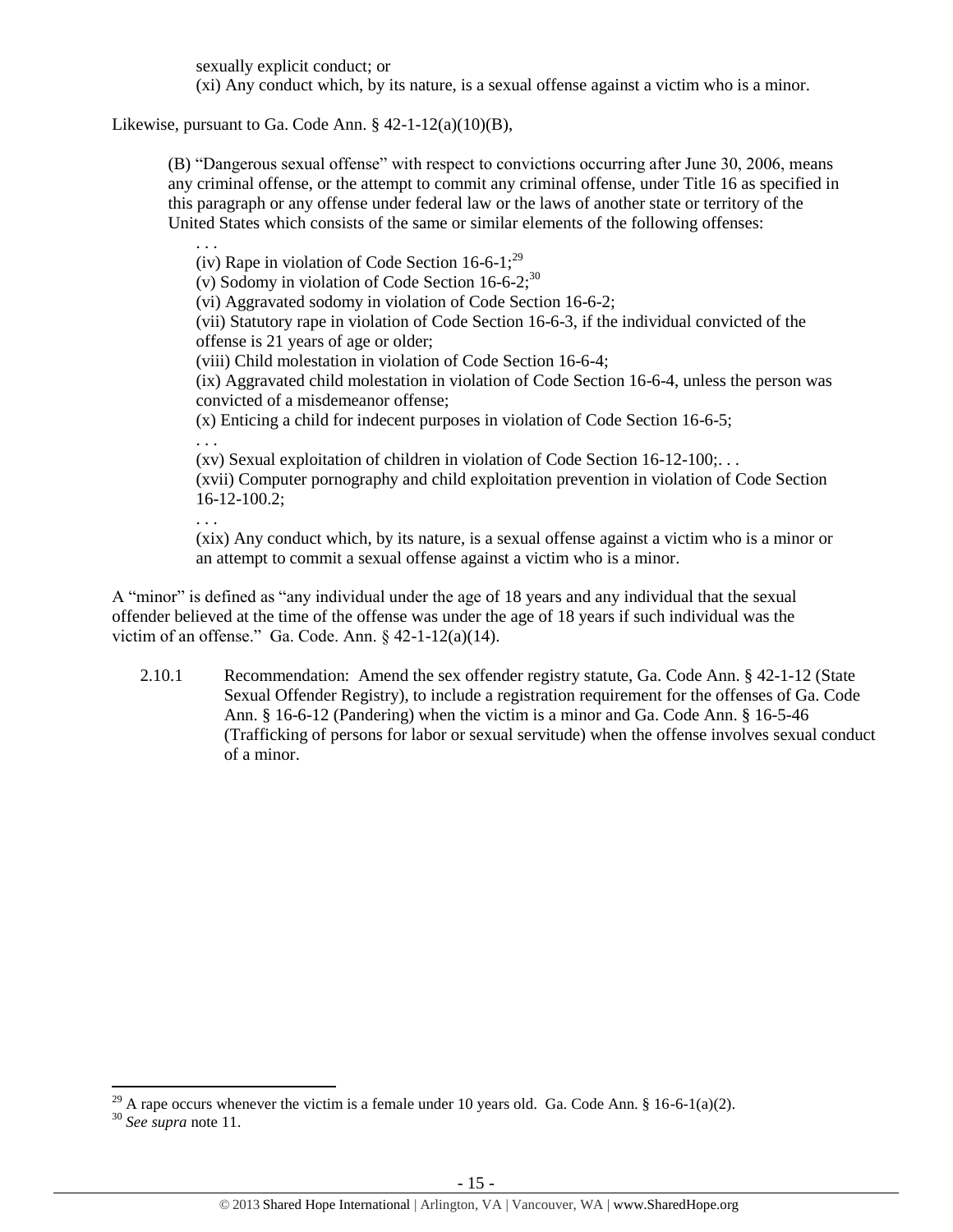#### **FRAMEWORK ISSUE 3: CRIMINAL PROVISIONS FOR TRAFFICKERS**

# *Legal Components:*

- *3.1 Penalties for trafficking a child for sexual exploitation are as high as federal penalties.*
- *3.2 Creating and distributing child pornography carries penalties as high as similar federal offenses.*
- *3.3 Using the Internet to lure, entice, recruit, or sell commercial sex acts with a minor is a separate crime or results in an enhanced penalty for traffickers.*
- *3.4 Financial penalties for traffickers, including asset forfeiture, are sufficiently high*.
- *3.5 Convicted traffickers are required to register as sex offenders.*
- *3.6 Laws relating to termination of parental rights for certain offenses include sex trafficking or commercial sexual exploitation of children (CSEC) offenses in order to remove the children of traffickers from their control and potential exploitation.*

*\_\_\_\_\_\_\_\_\_\_\_\_\_\_\_\_\_\_\_\_\_\_\_\_\_\_\_\_\_\_\_\_\_\_\_\_\_\_\_\_\_\_\_\_\_\_\_\_\_\_\_\_\_\_\_\_\_\_\_\_\_\_\_\_\_\_\_\_\_\_\_\_\_\_\_\_\_\_\_\_\_\_\_\_\_\_\_\_\_\_\_\_\_\_*

# *Legal Analysis:*

*3.1 Penalties for trafficking a child for sexual exploitation are as high as federal penalties.* 

Trafficking a child under the age of 18 is punishable by imprisonment for 10–20 years, a fine not to exceed \$100,000, or both. Ga. Code Ann. § 16-5-46(f)(2). If the trafficker used "coercion or deception" in trafficking the minor, the penalty is life imprisonment or imprisonment for 25–50 years, a fine not to exceed \$100,000, or both. Ga. Code Ann. § 16-5-46(f)(2). Additionally, under subsection (g), "All real and personal property of every kind used or intended for use in the course of, derived from, or realized through a violation of this Code section shall be subject to forfeiture to the state."

A trafficker convicted of keeping a place of prostitution pursuant to Ga. Code Ann. § 16-6-10, pimping pursuant to Ga. Code Ann. § 16-6-11, or pandering pursuant to Ga. Code Ann. § 16-6-12 is guilty of a misdemeanor of a high and aggravated nature. Ga. Code Ann. § 16-6-13(a). Penalties, however, are heightened if the victim is under 18. Ga. Code Ann. § 16-6-13(b). If a person is convicted of any of the above offenses and the victim is 16 or 17, the trafficker is guilty of a felony punishable by imprisonment for 5–20 years, a fine of \$2,500–\$10,000, or both. Ga. Code Ann. § 16-6-13(b)(1). If the minor is under 16, the trafficker is guilty of a felony punishable by imprisonment for 10–30 years, a fine not to exceed \$100,000, or both. Ga. Code Ann. § 16-6-13(b)(2).

A trafficker who uses the computer to exploit a child may be convicted under Ga. Code Ann. § 16-12-  $100.2(c)(1)$ ,<sup>31</sup> if he does any of the following:

- (A) Compiles, enters into, or transmits by computer or other electronic device;
- (B) Makes, prints, publishes, or reproduces by other computer or other electronic device;

(C) Causes or allows to be entered into or transmitted by computer or other electronic device; or (D) Buys, sells, receives, exchanges, or disseminates any notice or statement, or advertisement or any child's name, telephone number, place of residence, physical characteristics, or other descriptive or identifying information for the purpose of offering or soliciting sexual conduct of or with an identifiable child or the visual depiction of such conduct.

Violating subsection (c) is punishable by imprisonment for 1–20 years and a fine not to exceed \$10,000. Ga. Code Ann. § 16-12-100.2(c)(2).<sup>32</sup>

<sup>31</sup> *See supra* note [10.](#page-4-0)

<sup>&</sup>lt;sup>32</sup> *See supra* Section 2.9, for discussion of the limitations of these penalties.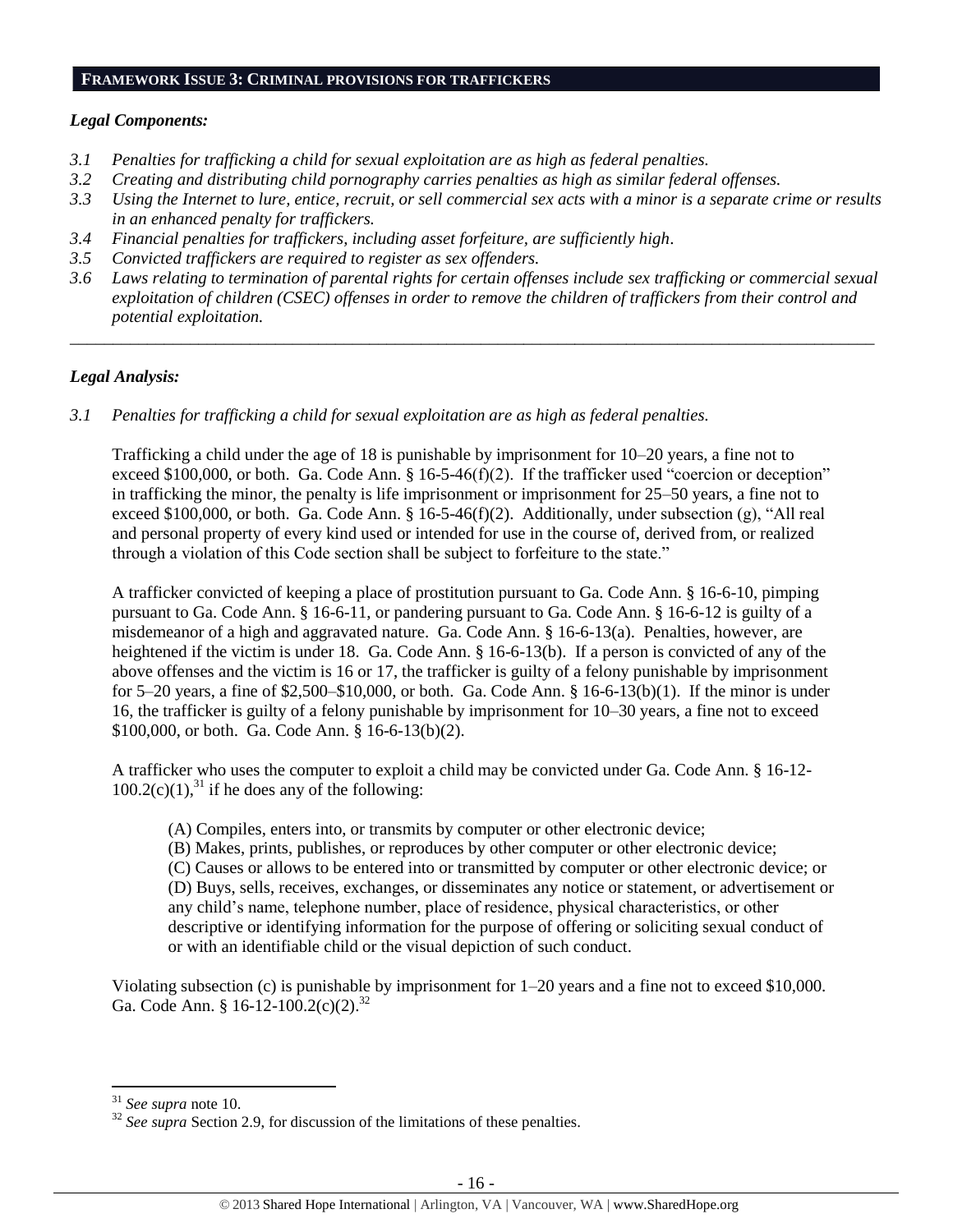Under Ga. Code Ann. § 16-12-100(b)(3) (Sexual exploitation of children), "It is unlawful for any person knowingly to employ, use, persuade, induce, entice, or coerce any minor to engage in or assist any other person to engage in any sexually explicit conduct for the purpose of any performance." This offense is a felony punishable by imprisonment for 5–20 years and a fine not to exceed \$100,000. Ga. Code Ann. §  $16-12-100(g)(1)$ .<sup>33</sup> In addition, those convicted of sexual offenses face heightened penalties under Ga. Code Ann. § 17-10-6.2.<sup>34</sup> Under subsection (a), "sexual offense" is defined to include, "(6) Enticing a child for indecent purposes, as defined in Code Section 16-6-5, unless subject to the provisions of subsection (c) of Code Section 16-6-5" and "(10) Sexual exploitation of children, as defined in Code Section 16-12-100." Under subsection (b), subject to exceptions in subsection (c), "notwithstanding any other provisions of law to the contrary, any person convicted of a sexual offense shall be sentenced to a split sentence which shall include the minimum term of imprisonment specified in the Code section applicable to the offense. No portion of the mandatory minimum sentence imposed shall be suspended, stayed, probated, deferred, or withheld by the sentencing court and such sentence shall include, in addition to the mandatory imprisonment, an additional probated sentence of at least one year." Subsection (c) states,

(1) In the court's discretion, the court may deviate from the mandatory minimum sentence as set forth in subsection (b) of this Code section, or any portion thereof, when the prosecuting attorney and the defendant have agreed to a sentence that is below such mandatory minimum or provided that:

(A) The defendant has no prior conviction of an offense prohibited by Chapter 6 of Title 16 or Part 2 of Article 3 of Chapter 12 of Title 16, nor a prior conviction for any offense under federal law or the laws of another state or territory of the United States which consists of the same or similar elements of offenses prohibited by Chapter 6 of Title 16 or Part 2 of Article 3 of Chapter 12 of Title 16;

(B) The defendant did not use a deadly weapon or any object, device, or instrument which when used offensively against a person would be likely to or actually did result in serious bodily injury during the commission of the offense;

(C) The court has not found evidence of a relevant similar transaction;

(D) The victim did not suffer any intentional physical harm during the commission of the offense;

(E) The offense did not involve the transportation of the victim; and

(F) The victim was not physically restrained during the commission of the offense. (2) If the court deviates in sentencing pursuant to this subsection, the judge shall issue a written order setting forth the judge's reasons. Any such order shall be appealable by the defendant pursuant to Code Section 5-6-34, or by the State of Georgia pursuant to Code Section 5-7-1, unless the sentence imposed was pursuant to an agreement by the prosecuting attorney and the defendant.

In comparison, if the victim is under the age of 14, a conviction under the  $TVPA^{35}$  for child sex trafficking is punishable by 15 years to life imprisonment and a fine not to exceed \$250,000. 18 U.S.C. §§ 1591(b)(1), 3559(a)(1), 3571(b)(3). If the victim is between the ages of 14–17, a conviction is punishable by 10 years to life imprisonment and a fine not to exceed \$250,000. 18 U.S.C. §§ 1591(b)(2),  $3559(a)(1)$ ,  $3571(b)(3)$ . A conviction is punishable by mandatory life imprisonment, however, if the trafficker has a prior conviction for a federal sex offense<sup>36</sup> against a minor.

<sup>33</sup> *See supra* note [3.](#page-2-0)

 $34$  The text of Ga. Code Ann. § 17-10-6.2 included here and elsewhere in this report includes amendments made by the passage of House Bill 349 during the 2013 regular session of the Georgia Legislature (effective July 1, 2013) <sup>35</sup> *See supra* note [17.](#page-9-0)

<sup>36</sup> *See supra* note [18.](#page-9-1)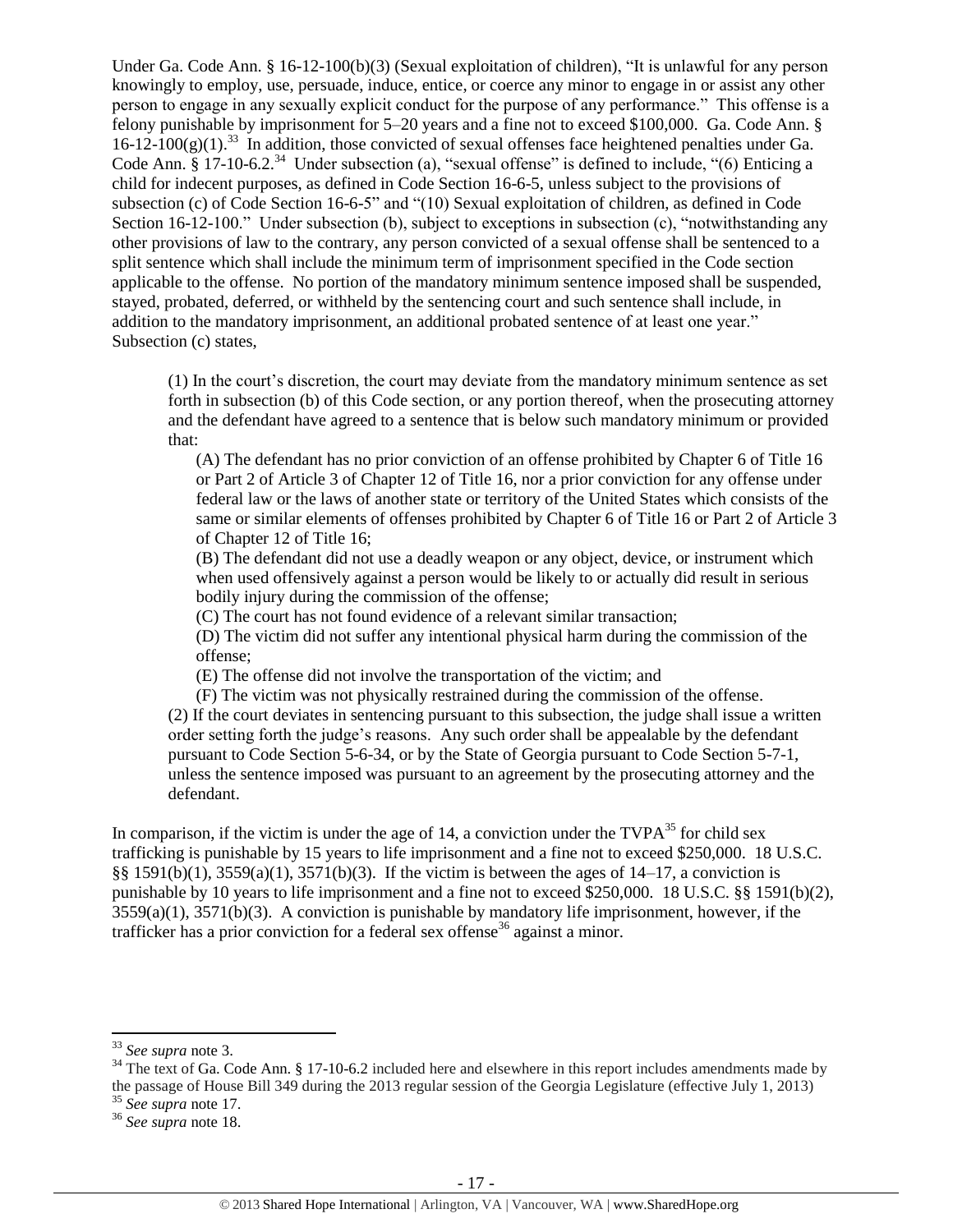# *3.2 Creating and distributing child pornography carries penalties as high as similar federal offenses.*

Under Ga. Code Ann. § 16-12-100(b)(3), "It is unlawful for any person knowingly to employ, use, persuade, induce, entice, or coerce any minor to engage in or assist any other person to engage in any sexually explicit conduct for the purpose of any performance." Subsection (b)(1) states, "It is unlawful for any person knowingly to employ, use, persuade, induce, entice, or coerce any minor to engage in or assist any other person to engage in any sexually explicit conduct for the purpose of producing any visual medium depicting such conduct." These offenses are punishable by imprisonment for 5-20 years, a fine not to exceed \$100,000, or both. Ga. Code Ann.  $$16-12-100(g)(1).^{37}$  These offenses are also subject to the provisions of Ga. Code Ann. § 17-10-6.2.

Ga. Code Ann. § 16-12-80(a) (Distributing obscene material; obscene material defined; penalty),<sup>38</sup> states in part,

A person commits the offense of distributing obscene material when he sells, lends, rents, leases, gives, advertises, publishes, exhibits, or otherwise disseminates to any person any obscene material of any description, knowing the obscene nature thereof, or offers to do so, or possesses such material with the intent to do so . . . .

A violation of § 16-12-80, is a misdemeanor of a high and aggravated nature, which is punishable by confinement up to 12 months, a fine not to exceed \$5,000, or both. Ga. Code Ann. §§ 17-10-4(a), 16-12- 80(f). Ga. Code Ann. § 16-12-80 (Distributing obscene material; obscene material defined; penalty) is included in the definition of "racketeering activity." Ga. Code Ann. § 16-14-3(9)(A)(xii). Therefore, if a trafficker is also convicted of racketeering, the offender could be guilty of a felony punishable by imprisonment for 5–20 years, "a fine that does not exceed the greater of \$25,000.00 or three times the amount of any pecuniary value gained by him from such violation," or both Ga. Code Ann. § 16-14-5(a), (b). Additionally, racketeering is subject to asset forfeiture, pursuant to Ga. Code Ann. § 16-14-7(a) (Forfeiture proceedings), which states, "All property of every kind used or intended for use in the course of, derived from, or realized through a pattern of racketeering activity is subject to forfeiture to the state." Ga. Code Ann. § 16-14-7(a).

Similarly, "any offense defined as racketeering activity by Code Section 16-14-3" also constitutes criminal gang activity. Ga. Code Ann. 16-15-3(1)(A). Ga. Code Ann. § 16-15-3(2) defines "criminal street gang" as "any organization, association, or group of three or more persons associated in fact, whether formal or informal, which engages in criminal gang activity as defined in paragraph (1) of this Code section." It is an offense "for any person employed by or associated with a criminal street gang to conduct or participate in criminal gang activity through the commission of any offense enumerated in paragraph (1) of Code Section 16-15-3." Ga. Code Ann. § 16-15-4(a). Any violation of this provision is punishable by imprisonment for 5–15 years, a fine of \$10,000–\$15,000, or both. Ga. Code Ann. § 16-5-  $4(k)(1)$ . Additionally, "(1) All property which is directly or indirectly used or intended for use in any manner to facilitate a violation of this chapter; and (2) Any property constituting or derived from gross profits or other proceeds obtained from a violation of this chapter" is subject to forfeiture. Ga. Code Ann.  $§ 16-15-5(a).$ 

In comparison, if the victim is under the age of 14, a conviction under the  $TVPA<sup>39</sup>$  for child sex trafficking is punishable by 15 years to life imprisonment and a fine not to exceed \$250,000. 18 U.S.C. §§ 1591(b)(1), 3559(a)(1), 3571(b)(3). If the victim is between the ages of 14–17 a conviction is punishable by 10 years to life imprisonment and a fine not to exceed \$250,000. 18 U.S.C. §§ 1591(b)(2),  $3559(a)(1)$ ,  $3571(b)(3)$ . A conviction is punishable by mandatory life imprisonment however, if the

<sup>37</sup> *See supra* Section 2.9 for a discussion of the limitations of these penalties. *See supra* not[e 3.](#page-2-0)

<sup>&</sup>lt;sup>38</sup> *But see* This That & the Other Gift & Tobacco, Inc. v. Cobb County, 285 F.3d 1319, 1324 (11th Cir. 2002) (holding that the part of Ga. Code Ann. § 16-12-80 that bans all advertising of sexual devices violates the First Amendment).

<sup>39</sup> *See supra* note [17.](#page-9-0)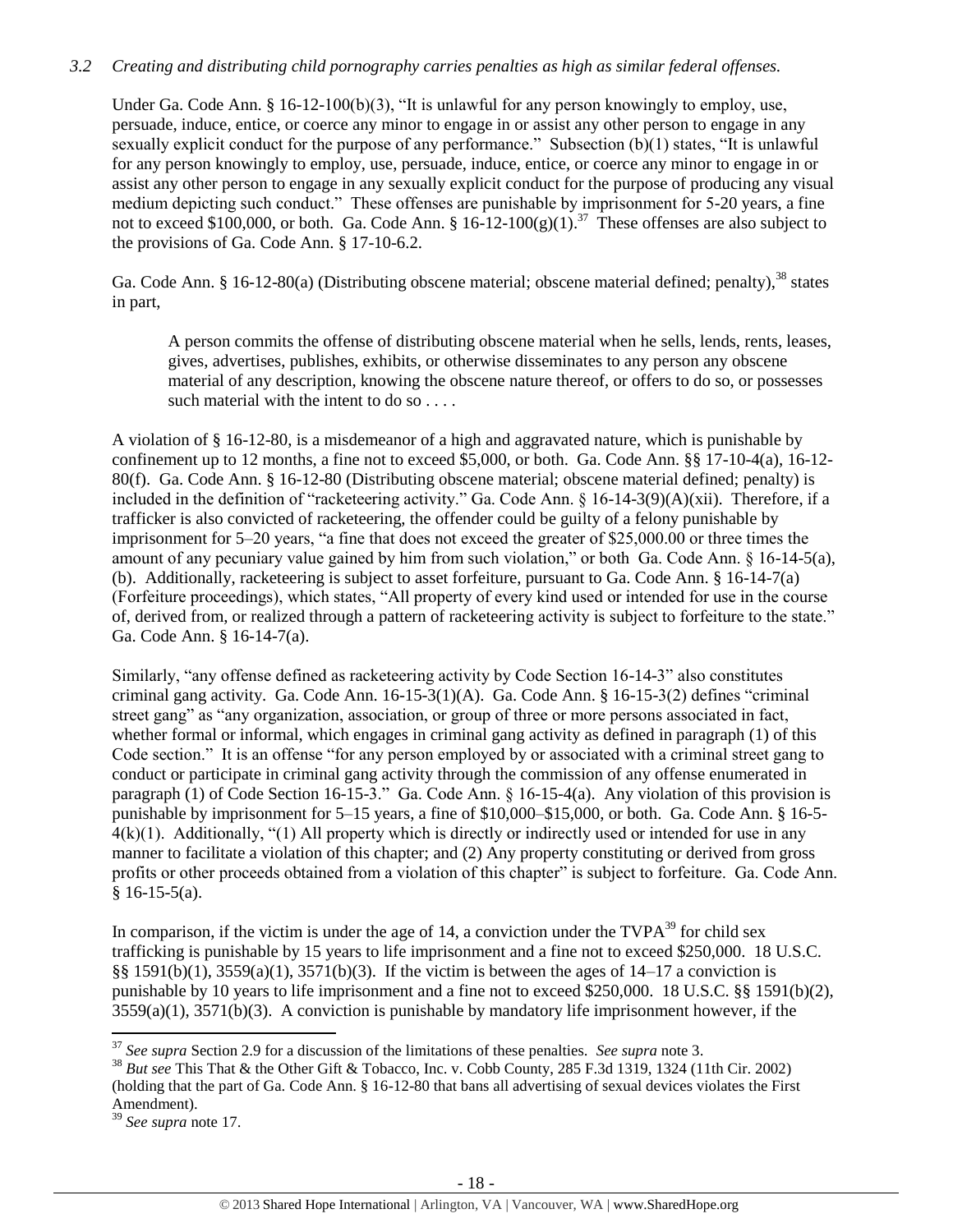trafficker has a prior conviction for a federal sex offense<sup>40</sup> against a minor. Additionally, a federal conviction for distribution of child pornography<sup>41</sup> is generally punishable by imprisonment for  $5-20$  years and a fine not to exceed \$250,000.<sup>42</sup> Subsequent convictions, however, are punishable by imprisonment up to 40 years and a fine not to exceed  $$250,000.<sup>43</sup>$ 

*3.3 Using the Internet to lure, entice, recruit, or sell commercial sex acts with a minor is a separate crime or results in an enhanced penalty for traffickers.*

According to Ga. Code Ann. § 16-12-100.2(c)<sup>44</sup> (Computer or electronic pornography and child exploitation prevention),

(1) A person commits the offense of computer or electronic pornography if such person intentionally or willfully:

(A) Compiles, enters into, or transmits by computer or other electronic device;

(B) Makes, prints, publishes, or reproduces by other computer or other electronic device;

(C) Causes or allows to be entered into or transmitted by computer or other electronic device; or

(D) Buys, sells, receives, exchanges, or disseminates any notice, statement, or advertisement, or any child's name, telephone number, place of residence, physical characteristics, or other descriptive or identifying information for the purpose of offering or soliciting sexual conduct of or with an identifiable child or the visual depiction of such conduct.

This crime is punishable by imprisonment for 1–20 years and a fine not to exceed \$10,000. Ga. Code Ann. § 16-12-100.2(c)(2).<sup>45</sup>

Although not directly commercial, other sections of Ga. Code Ann. § 16-12-100.2, may be applied to those who use the Internet to lure a minor for the purpose of sex acts. Ga. Code Ann.  $\S 16-12-100.2(d)(1)$ states,

It shall be unlawful for any person intentionally or willfully to utilize a computer wireless service or Internet service, including, but not limited to, a local bulletin board service, Internet chat room, e-mail, instant messaging service, or other electronic device, to seduce, solicit, lure, or entice, or attempt to seduce, solicit, lure, or entice a child, or another person believed by such person to be a child, any person having custody or control of a child, or another person believed by such person to have custody or control of a child to commit any illegal act by, with, or against a child as

l <sup>40</sup> *See supra* note [18.](#page-9-1)

<sup>&</sup>lt;sup>41</sup> 18 U.S.C. §§ 2252(a)(1), (a)(2), (a)(3)(B), (4)(A) (Certain activities relating to material involving the sexual exploitation of minors),  $2252A(a)(2)-(3)$  (Certain activities relating to material constituting or containing child pornography), 1466A(a) (Obscene visual representations of the sexual abuse of children).

 $42$  18 U.S.C. §§ 2252(b) (stating that a conviction under subsection (a)(2) or (a)(3) is punishable by imprisonment for 5–20 years and a fine, while a conviction under subsection (a)(4) is punishable by imprisonment up to 10 years, a fine, or both),  $2252A(b)(1)$  (a conviction is punishable by imprisonment for 5–20 years and a fine), 1466A(a), (b) (stating that a conviction under subsection (a) is "subject to the penalties provided in section  $2252A(b)(1)$ ," imprisonment for 5–20 years and a fine, while a conviction under subsection (b) is "subject to the penalties provided in section 2252A(b)(2)," imprisonment up to 10 years, a fine, or both); *see also* 18 U.S.C §§ 3559(a)(1) (classifying all of the above listed offenses as felonies),  $3571(b)(3)$  (providing a fine up to \$250,000 for any felony conviction). <sup>43</sup> 18 U.S.C. §§ 2252(b) (stating if a person has a prior conviction under subsection (a)(1), (a)(2), or (a)(3) or a list of other statutes, a conviction is punishable by a fine and imprisonment for  $15-40$  years,  $2252A(b)(1)$  (stating if a person has a prior conviction under subsection (a)(2), (a)(3), or a list of other statutes, a conviction is punishable by a fine and imprisonment for  $15-40$  years),  $1466A(a)$ , (b) (stating that the penalty scheme for section  $2252A(b)$ applies); *see also* 18 U.S.C §§ 3559(a)(1) (classifying all of the above listed offenses as felonies), 3571(b)(3) (providing a fine up to \$250,000 for any felony conviction).

<sup>&</sup>lt;sup>4</sup> See supra note [10.](#page-4-0)

<sup>&</sup>lt;sup>45</sup> See supra Section 2.9 for discussion of the limitations of these penalties.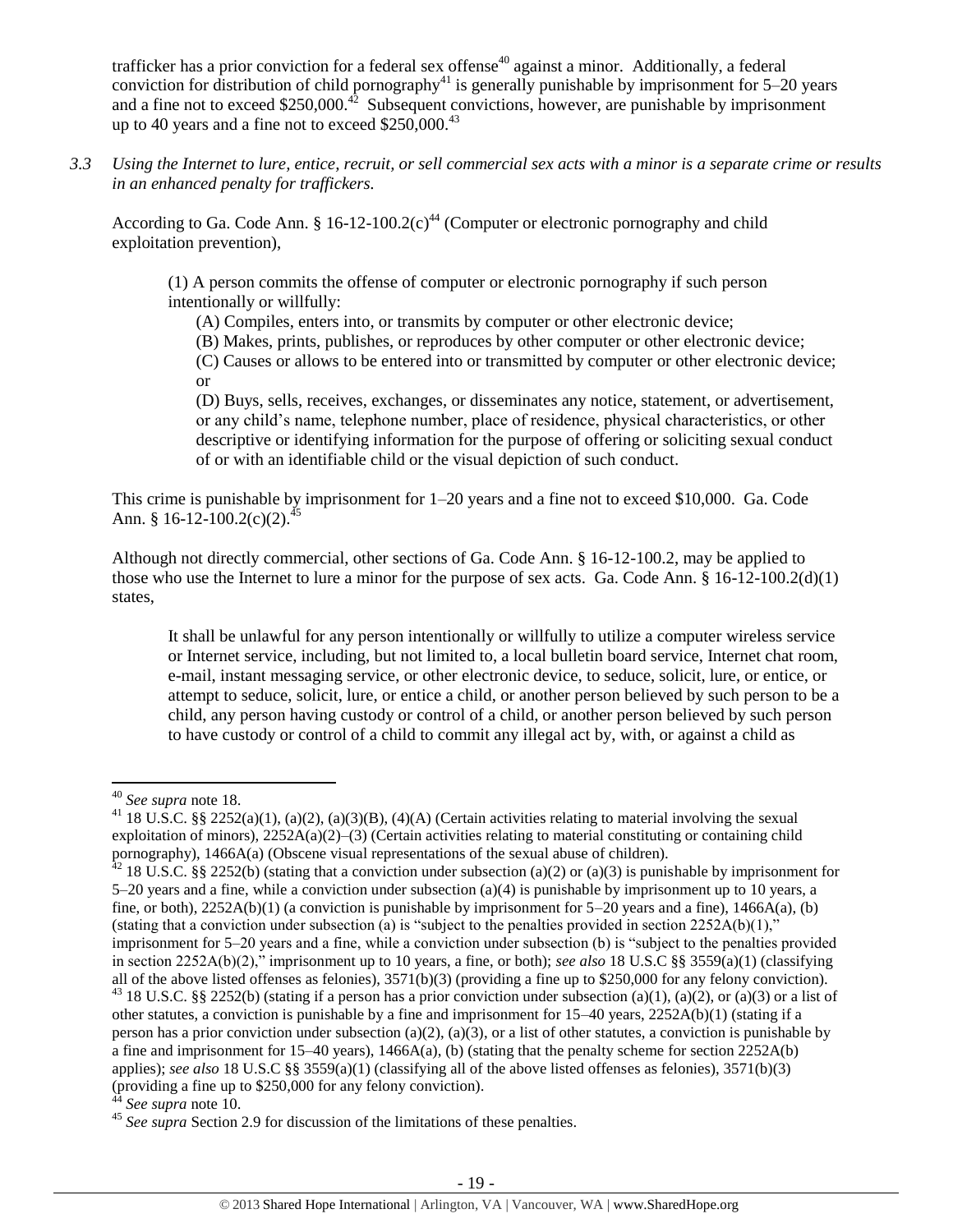described in Code Section 16-6-2,<sup>46</sup> relating to the offense of sodomy or aggravated sodomy; Code Section 16-6-4, relating to the offense of child molestation or aggravated child molestation; Code Section 16-6-5, relating to the offense of enticing a child for indecent purposes; or Code Section 16-6-8, relating to the offense of public indecency, or to engage in any conduct that by its nature is an unlawful sexual offense against a child.

This crime is a felony punishable by imprisonment for 1–20 years and a fine not to exceed \$25,000. Ga. Code Ann. § 16-12-100.2(d)(2).<sup>47</sup> However, if the victim was at least 14 years of age and the perpetrator was "18 years of age or younger, then the defendant shall be guilty of a misdemeanor." Ga. Code Ann. § 16-12-100.2(d)(2).

# *3.4 Financial penalties for traffickers, including asset forfeiture, are sufficiently high.*

A person convicted of trafficking under Ga. Code Ann. § 16-5-46 (Trafficking of persons for labor or sexual servitude), when the victim is under 18, could face a fine not to exceed \$100,000. Ga. Code Ann.  $§$  16-5-46(f)(2). Additionally, under subsection (g), the trafficker would be subject to mandatory asset forfeiture. "All real and personal property of every kind used or intended for use in the course of, derived from, or realized through a violation of this Code section shall be subject to forfeiture to the state." Ga. Code Ann. § 16-5-46(g). Forfeiture shall be had by the same procedure set forth in Code Section 16-14- 7." Ga. Code Ann. § 16-5-46(g). "Forfeiture shall be had by a civil procedure. . ." Ga. Code Ann. §16- 14-7. Seizure of forfeitable property is governed by Ga. Code. Ann. §16-14-7(f). The net proceeds of the forfeiture is to be deposited in the general fund of the state treasury. Ga. Code Ann. § 16-14-7(k).

If convicted of Ga. Code Ann. § 16-6-10 (Keeping a place of prostitution), § 16-6-11 (Pimping), or. § 16- 6-12 (Pandering), and the victim is between 16 and 18, the offender could be subject to a fine between \$2,500 and \$10,000. Ga. Code Ann.  $\S$  16-6-13(b)(1). If the victim is under 16, the trafficker could be subject to a fine not to exceed \$100,000. Ga. Code Ann. § 16-6-13(b)(2).

In addition, under Ga. Code Ann. § 16-6-13.3(a) a perpetrator must forfeit "[a]ny proceeds or money which is used, intended for use, used in any manner to facilitate, or derived from a violation of Code Section 16-6-11 [Pimping], wherein any of the persons involved in performing an act of prostitution is under the age of 18 . . . ." When convicted of pimping a minor, the perpetrator's vehicle is also subject to forfeiture if the perpetrator has the requisite prior convictions or pleas. Ga. Code Ann. § 16-6-13.2(c)(1). Asset forfeiture pursuant to this section is discretionary and civil in nature. The items forfeited shall be disposed of pursuant to Ga. Code Ann. § 16-13-49(u)(Contraband; forfeiture; seizure), which provides for the sale of the property and distribution to government agencies.

An individual convicted of Ga. Code Ann. § 16-12-100 (Sexual exploitation of children; reporting violation; forfeiture; penalties) which includes using a minor in a sexually explicit performance or visual depiction, must forfeit any proceeds and "[a]ny property used, or intended to be used, to commit such offense." Ga. Code Ann.  $\hat{\S}$  16-12-100(e)(1).<sup>48</sup> This forfeiture action is criminal in nature and mandatory. The property forfeited shall also be disposed of pursuant to Ga. Code Ann. § 16-13-49(u) (Contraband; forfeiture; seizure), which provides for the sale of the property and distribution to government agencies.

Finally, a trafficker may be subject to restitution orders. Ga. Code Ann. § 17-14-3 (Restitution to victim; restitution as condition of probation) states, ". . . [I]n addition to any other penalty imposed by law, a judge of any court of competent jurisdiction shall, in sentencing an offender, make a finding as to the amount of restitution due any victim, and order an offender to make full restitution to such victim." Consideration of restitution is mandatory, although the "nature and amount of restitution" is dependent

 $\overline{\phantom{a}}$ <sup>46</sup> *See supra* note [11.](#page-5-0)

<sup>47</sup> *See supra* note [3.](#page-2-0)

<sup>&</sup>lt;sup>48</sup> Ga. Code Ann. § 16-12-100(e)(3) states, "The court shall order forfeiture of property referred to in paragraph (1) of this subsection if the trier of fact determines, beyond a reasonable doubt, that such property is subject to forfeiture."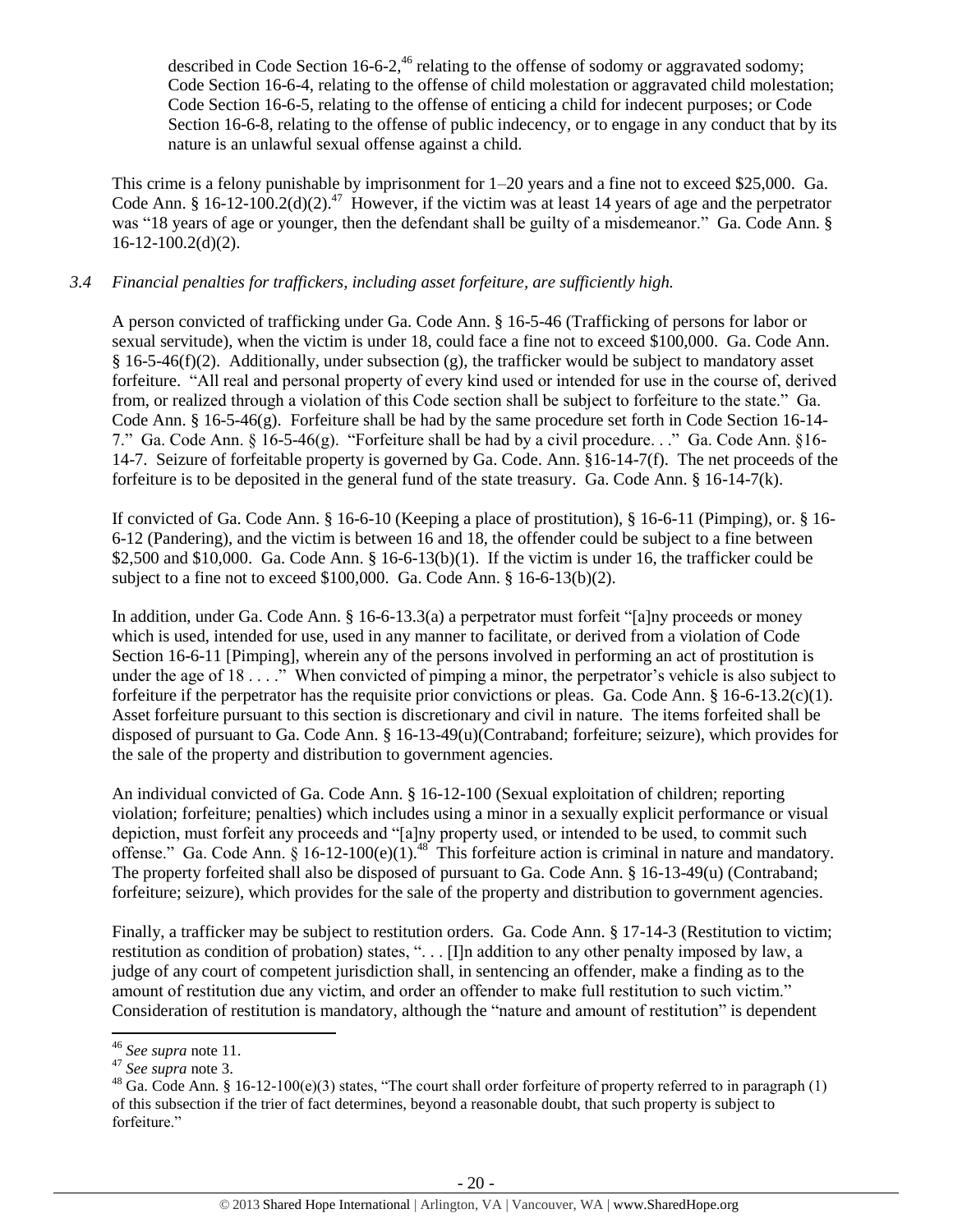upon considerations outlined in Ga. Code Ann. § 17-14-10(a) (Considerations for determining nature and amount of restitution; restitution deemed part of financial resources of victim) including:

(1) The financial resources and other assets of the offender or person ordered to pay restitution including whether any of the assets are jointly controlled;

(2) The earnings and other income of the offender or person ordered to pay restitution;

(3) Any financial obligations of the offender or person ordered to pay restitution, including

obligations to dependents;

(4) The amount of damages;

(5) The goal of restitution to the victim and the goal of rehabilitation of the offender;

(6) Any restitution previously made;

(7) The period of time during which the restitution order will be in effect; and

(8) Other factors which the ordering authority deems to be appropriate.

# *3.5 Convicted traffickers are required to register as sex offenders.*

Under Ga. Code Ann. § 42-1-12(e) (State sexual offender registry), registration is required for, among others, individuals "convicted on or after July 1, 1996, of a criminal offense against a victim who is a minor;" and those "convicted on or after July 1, 1996, of a dangerous sexual offense." Subsection 9(B) of Ga. Code Ann. § 42-1-12(a) states in part,

(B) "Criminal offense against a victim who is a minor" with respect to convictions occurring after June 30, 2001, means any criminal offense under Title 16 or any offense under federal law or the laws of another state or territory of the United States which consists of:

. . . .

(iv) Solicitation of a minor to engage in sexual conduct;

(v) Use of a minor in a sexual performance;

(vi) Solicitation of a minor to practice prostitution;

(vii) Use of a minor to engage in any sexually explicit conduct to produce any visual medium depicting such conduct;

(viii) Creating, publishing, selling, distributing, or possessing any material depicting a minor or a

portion of a minor's body engaged in sexually explicit conduct;

(ix) Transmitting, making, selling, buying, or disseminating by means of a computer any descriptive or identifying information regarding a child for the purpose of offering or soliciting sexual conduct of or with a child or the visual depicting of such conduct;

(x) Conspiracy to transport, ship, receive, or distribute visual depictions of minors engaged in sexually explicit conduct; or

(xi) Any conduct which, by its nature, is a sexual offense against a victim who is a minor.

Likewise, pursuant to Ga. Code Ann.  $\S$  42-1-12(a)(10)(B),

(B) "Dangerous sexual offense" with respect to convictions occurring after June 30, 2006, means any criminal offense, or the attempt to commit any criminal offense, under Title 16 as specified in this paragraph or any offense under federal law or the laws of another state or territory of the United States which consists of the same or similar elements of the following offenses:

(iv) Rape in violation of Code Section  $16-6-1$ ;<sup>49</sup>

(v) Sodomy in violation of Code Section  $16-6-2$ ;<sup>50</sup>

(vi) Aggravated sodomy in violation of Code Section 16-6-2;

 $\overline{\phantom{a}}$ 

. . .

<sup>49</sup> *See supra* note [29.](#page-14-0)

<sup>50</sup> *See supra* note [11.](#page-5-0)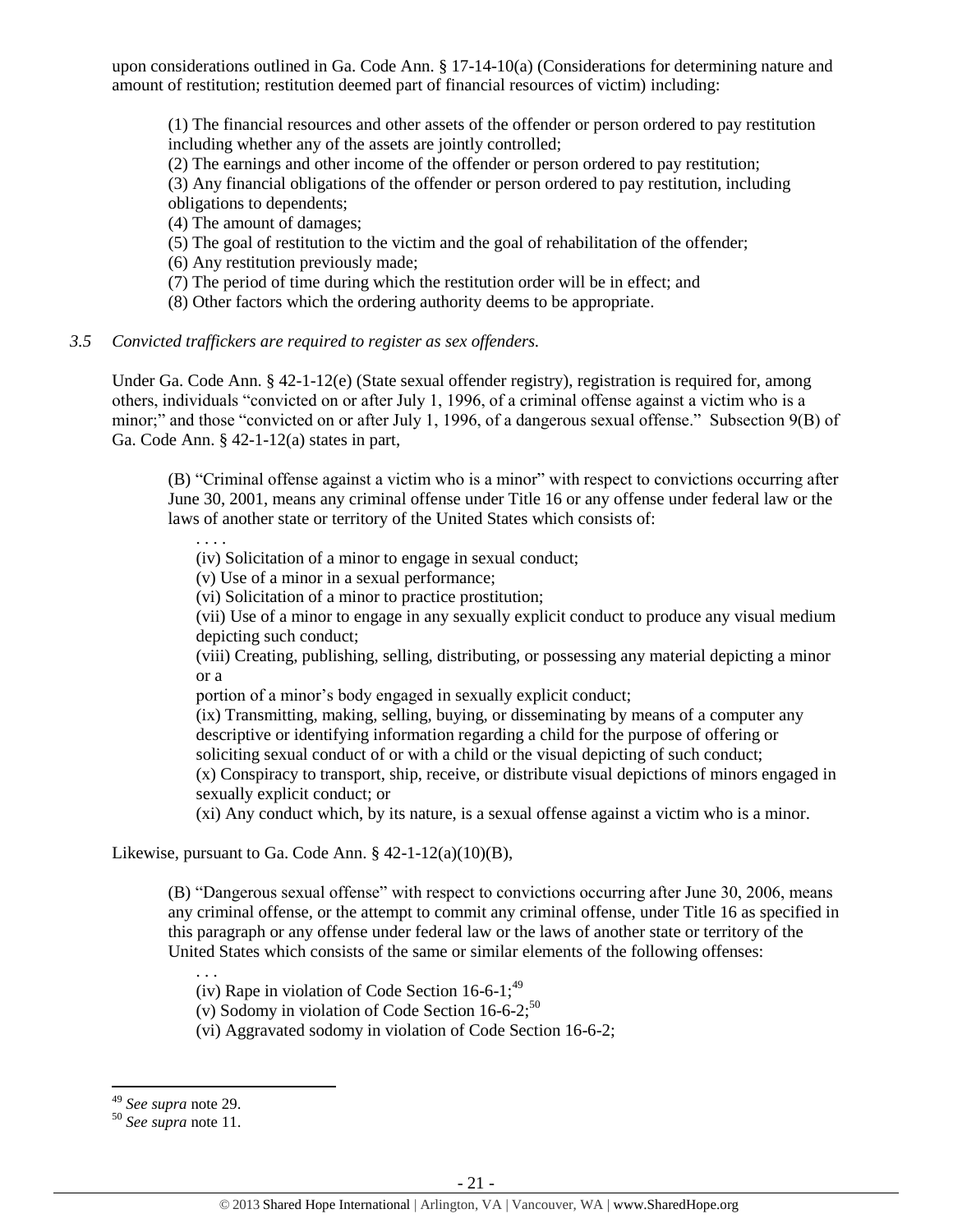(vii) Statutory rape in violation of Code Section 16-6-3, if the individual convicted of the offense

is 21 years of age or older;

(viii) Child molestation in violation of Code Section 16-6-4;

(ix) Aggravated child molestation in violation of Code Section 16-6-4, unless the person was convicted of a misdemeanor offense;

(x) Enticing a child for indecent purposes in violation of Code Section 16-6-5;

(xv) Sexual exploitation of children in violation of Code Section 16-12-100;

. . .

. . .

 $\overline{\phantom{a}}$ 

…

. . .

(xvii) Computer pornography and child exploitation prevention in violation of Code Section 16-12-100.2;

(xix) Any conduct which, by its nature, is a sexual offense against a victim who is a minor or an attempt to commit a sexual offense against a victim who is a minor.

A "minor" is defined as "any individual under the age of 18 years and any individual that the sexual offender believed at the time of the offense was under the age of 18 years if such individual was the victim of an offense." Ga. Code. Ann. § 42-1-12(a)(14).

- 3.5.1 Recommendation: Amend the sex offender registry statute, Ga. Code Ann. § 42-1-12 (State Sexual Offender Registry), to include Ga. Code Ann. § 16-6-11 (Pimping), § 16-6-12 (Pandering), and § 16-5-46 (Trafficking of persons for labor or sexual servitude) as offenses for which registration as a sex offender is required when the victim is a minor.
- *3.6 Laws relating to termination of parental rights for certain offenses include sex trafficking or commercial sexual exploitation of children (CSEC) offenses in order to remove the children of traffickers from their control and potential exploitation.*

Georgia does not specifically list the types of violent felonies that could cause the removal of a child from a parent. Ga. Code Ann. §  $15{\text -}11{\text -}310^{51}$  (Grounds for determining termination of parental rights) states in part:

(a) In considering the termination of parental rights, the court shall first determine whether one of the following statutory grounds for termination of parental rights has been met:

(2) The parent has subjected his or her child to aggravated circumstances;

… (5) A child is a dependent child due to lack of proper parental care or control by his or her parent, reasonable efforts to remedy the circumstances have been unsuccessful or were not required, such cause of dependency is likely to continue or will not likely be remedied, and the continued dependency will cause or is likely to cause serious physical, mental, emotional, or moral harm to such child.

(iii) Conviction of the parent of a felony and imprisonment therefor which has a demonstrable negative effect on the quality of the parent-child relationship;

iv) Egregious conduct or evidence of past egregious conduct of the parent toward the child or toward another child of a physically, emotionally, or sexually cruel or abusive nature;

 $51$  The text of Ga. Code Ann. § 15-11-310 included here and elsewhere in this report includes amendments made by the passage of House Bill 242 during the 2013 regular session of the Georgia Legislature (effective January 1, 2014). Prior to January 1, 2014, determination of parental rights is governed by Ga. Code Ann. § 15-11-94 (Grounds for termination; other dispositions). In a decision to terminate parental rights, a court may consider:

<sup>(</sup>vi) Injury or death of a sibling under circumstances which constitute substantial evidence that such injury or death resulted from parental neglect or abuse. Ga. Code Ann. § 15-11-94(b)(4)(B).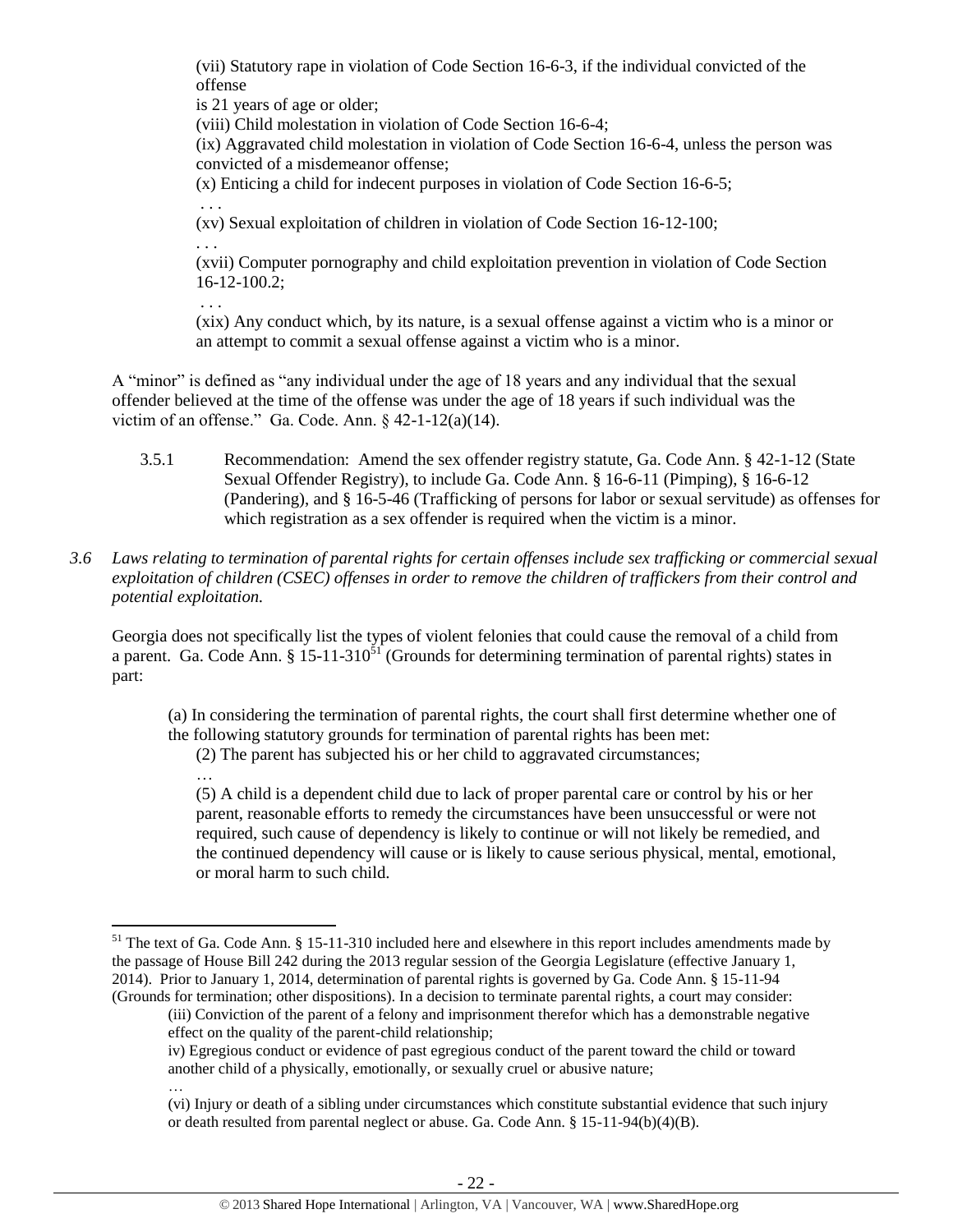Ga. Code Ann. § 15-11-310 (Determination of whether child is without proper parental care and control) states:

(a) In determining whether a child is without proper parental care and control, the court shall consider, without being limited to, the following:

…(4) Egregious conduct or evidence of past egregious conduct of a physically, emotionally, or sexually cruel or abusive nature by such parent toward his or her child or toward another child of such parent;

"Aggravated circumstances" includes circumstances in which a parent has "(C) Attempted, conspired to attempt, or has subjected a child or his or her sibling to torture, chronic abuse, sexual abuse, or sexual exploitation;. . . ." Ga. Code Ann. § 15-11-2 (Definitions).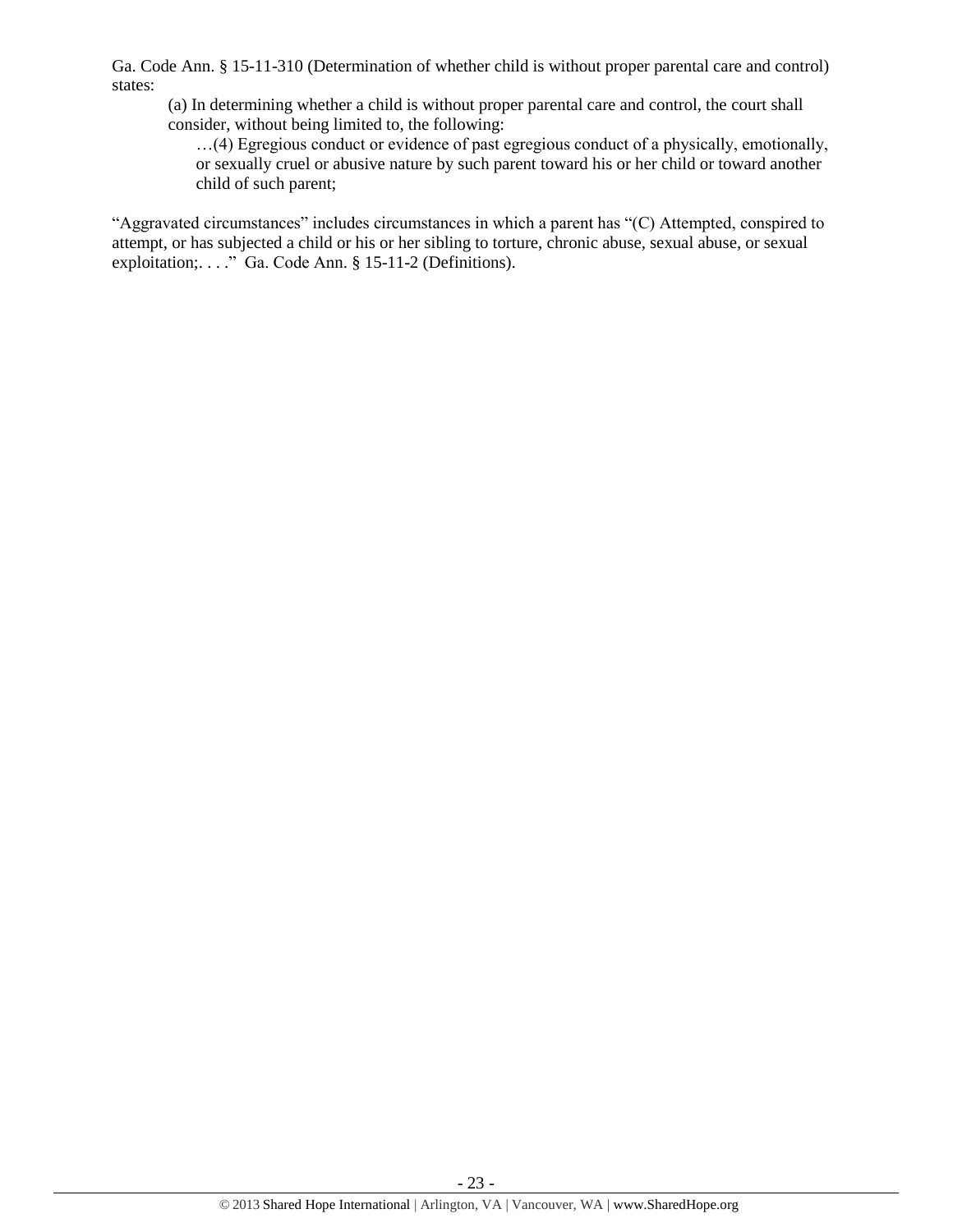#### **FRAMEWORK ISSUE 4: CRIMINAL PROVISIONS FOR FACILITATORS**

#### *Legal Components:*

- *4.1 The acts of assisting, enabling, or financially benefitting from child sex trafficking are included as criminal offenses in the state sex trafficking statute.*
- *4.2 Financial penalties, including asset forfeiture laws, are in place for those who benefit financially from or aid and assist in committing domestic minor sex trafficking.*

*\_\_\_\_\_\_\_\_\_\_\_\_\_\_\_\_\_\_\_\_\_\_\_\_\_\_\_\_\_\_\_\_\_\_\_\_\_\_\_\_\_\_\_\_\_\_\_\_\_\_\_\_\_\_\_\_\_\_\_\_\_\_\_\_\_\_\_\_\_\_\_\_\_\_\_\_\_\_\_\_\_\_\_\_\_\_\_\_\_\_\_\_\_\_*

- *4.3 Promoting and selling child sex tourism is illegal.*
- *4.4 Promoting and selling child pornography is illegal.*

# *Legal Analysis:*

*4.1 The acts of assisting, enabling, or financially benefitting from child sex trafficking are included as criminal offenses in the state sex trafficking statute.*

Under Ga. Code Ann. § 16-5-46 (Trafficking of persons for labor or sexual servitude), trafficking for sexual servitude occurs when a person "knowingly subjects or maintains another in sexual servitude or knowingly recruits, entices, harbors, transports, provides, or obtains by any means another person for the purpose of sexual servitude." Ga. Code Ann. § 16-5-46(c). This language could reach some facilitators, but does not include terms such as "benefiting," "assisting," or "aiding," which are terms more explicitly applicable to facilitators.

Georgia's human trafficking law does, however, allow for the prosecution of corporations in certain circumstances. Ga. Code Ann. § 16-5-46(j). Specifically, a corporation can be prosecuted under the human trafficking law

for an act or omission constituting a crime under this Code section only if an agent of the corporation performs the conduct which is an element of the crime while acting within the scope of his or her office or employment and on behalf of the corporation and the commission of the crime was either authorized, requested, commanded, performed, or within the scope of his or her employment on behalf of the corporation or constituted a pattern of illegal activity that an agent of the company knew or should have known was occurring.

In addition to the trafficking law, Georgia has several other laws applicable to facilitators:

- 1. Ga. Code Ann. § 16-6-10 (Keeping a place of prostitution) could apply to facilitators and specifically criminalizes "exercising control over the use of any place or conveyance which would offer seclusion or shelter for the practice of prostitution . . . when [the perpetrator] knowingly grants or permits the use of such place for the purpose of prostitution." Similarly, pursuant to Ga. Code Ann. § 44-7-18(b) (Effect of leases for purposes of prostitution or assignation), leases entered into for the purposes of prostitution "shall be void."
- 2. Ga. Code Ann. § 16-6-11 (Pimping). Although not specific to minors, the offense of pimping, as defined in Ga. Code Ann. § 16-6-11, includes when a person,

(3) Directs or transports another person to a place when he or she knows or should know that the direction or transportation is for the purpose of prostitution;

. . .

(5) Aids or abets, counsels, or commands another in the commission of prostitution or aids or assists in prostitution where the proceeds or profits derived therefrom are to be divided on a pro rata basis.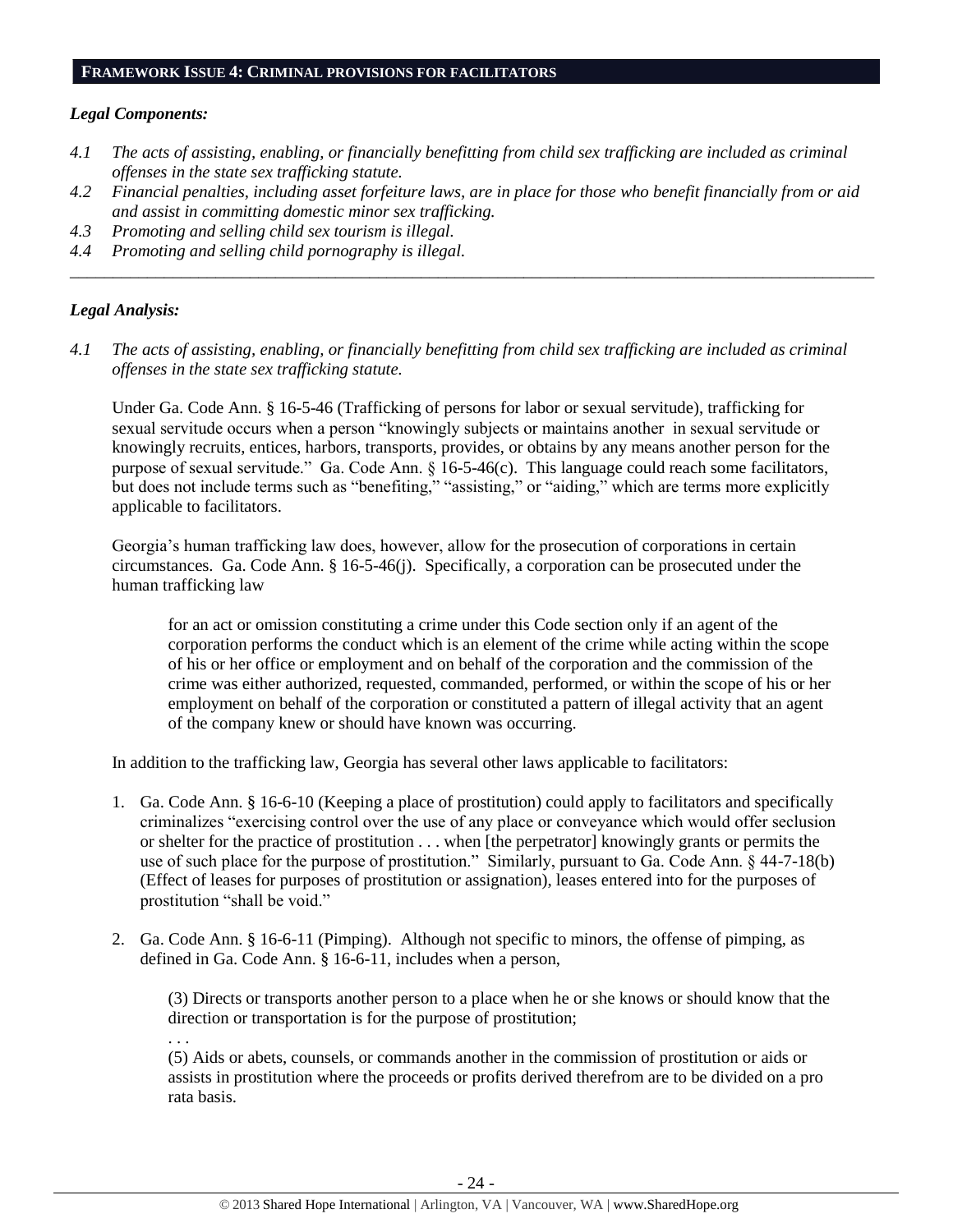- 3. Ga. Code Ann. § 39-5-4 (Report of certain information; failure to report required information; penalties). According to this statute, "An interactive computer service doing business in this state that obtains knowledge of facts or circumstances from which a violation of any law of this state prohibiting child pornography is apparent shall make a report, as soon as reasonably possible, of such facts and circumstances to the Cyber Tipline at the National Center for Missing and Exploited Children." Ga. Code Ann. § 39-5-4(a). A "knowing [] and will full violat [ion] [of] subsection (a)" is a misdemeanor. Ga. Code Ann. § 39-5-4(b). Subsequent violations raise the offense to a misdemeanor of a high and aggravated nature. Ga. Code Ann. § 39-5-4(b).
- 4. Ga. Code Ann. § 16-12-100(b) (Sexual exploitation of children; reporting violation; forfeiture; penalties), states in part, "It is unlawful for any person knowingly to employ, use, persuade, induce, entice or coerce any minor to engage in or *assist* any other person to engage in any sexually explicit conduct for the purpose of producing any visual medium depicting such conduct." Ga. Code Ann. § 16-12-100(b)(1) (emphasis added). The statute also states that "[i]t is unlawful for any person knowingly to create, reproduce, publish, promote, sell, distribute, give, exhibit, or possess with intent to sell or distribute any visual medium which depicts a minor or a portion of a minor's body engaged in any sexually explicit conduct." Ga. Code Ann.  $§ 16-12-100(b)(5).$
- 5. Ga. Code Ann. § 16-12-100.2(c)(1)(D)<sup>52</sup> (Computer or electronic pornography and child exploitation prevention) states,

A person commits the offense of computer or electronic pornography if such person intentionally or willfully:

. . . (D) Buys, sells, receives, exchanges, or disseminates any notice, statement, or advertisement, or any child's name, telephone number, place of residence, physical characteristics, or other descriptive or identifying information for the purpose of offering or soliciting sexual conduct of or with an identifiable child or the visual depiction of such conduct.

This crime is punishable by imprisonment for 1–20 years and a fine not to exceed \$10,000. Ga. Code Ann. § 16-12-100.2(c)(2).<sup>53</sup>

Where a facilitator is also engaged in criminal gang activity, extra penalties may apply. It is an offense "for any person employed by or associated with a criminal street gang to conduct or participate in criminal gang activity through the commission of any offense enumerated in paragraph (1) of Code Section 16-15-3." Ga. Code Ann. § 16-15-4(a).<sup>54</sup> In addition to any other penalty provided by law, Any violation of this provision is punishable by imprisonment for 5–15 years, a fine of \$10,000–\$15,000, or both. Ga. Code Ann. § 16-5-4(k)(1). Additionally, "(1) All property which is directly or indirectly used or intended for use in any manner to facilitate a violation of this chapter; and (2) Any property constituting or derived from gross profits or other proceeds obtained from a violation of this chapter" is subject to forfeiture. Ga. Code Ann. § 16-15-5(a).

In addition to criminal penalties, Georgia has also enacted mandatory posting requirements for businesses likely to be used in the course of human trafficking.<sup>55</sup> Such business must post a standard sign in

l

<sup>52</sup> *See supra* note [10.](#page-4-0)

<sup>53</sup> *See supra* Section 2.9 for circumstances that will limit these penalties.

<sup>54</sup> *See* discussion *supra* in Section 1.2.

<sup>&</sup>lt;sup>55</sup> Ga. Code Ann. § 16-5-47(b) provides that the businesses subject to the mandatory posting provision are: Adult entertainment establishments Bars; Primary airports; Passenger rail or light rail stations; Bus stations; Truck stops; Emergency rooms within general acute care hospitals; Urgent care centers; Farm labor contractors and day haulers; Privately operated job recruitment centers; Safety rest areas located along interstate highways in this state; Hotels; and Businesses and establishments that offer massage or bodywork services by a person who is not a massage therapist.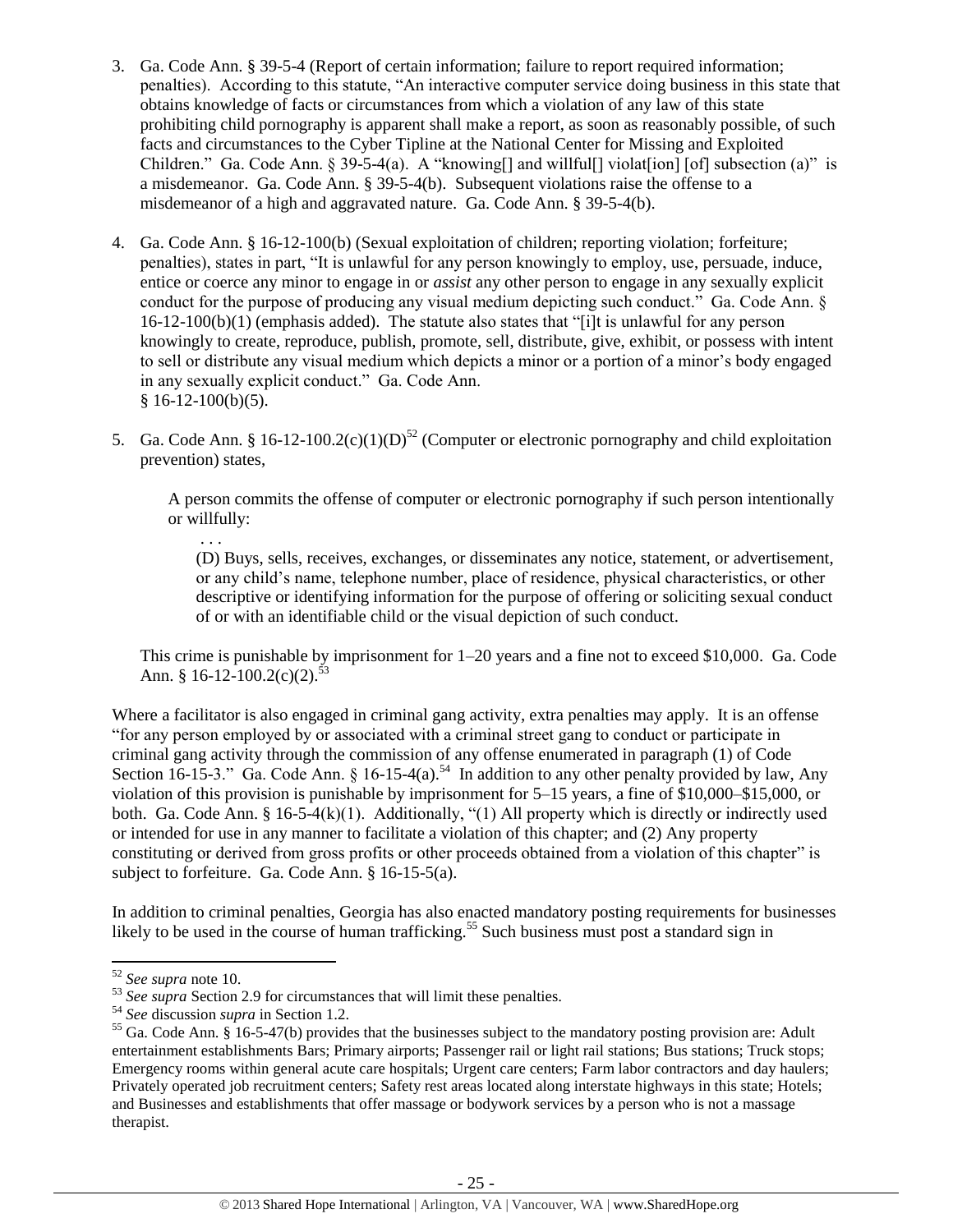prominent locations informing trafficking victims about available services. Failure to post such notice is punishable by a fine of not more than \$500.00 and "[u]pon a second or subsequent conviction, the owner shall be guilty of a high and aggravated misdemeanor and shall be punished by a fine not to exceed \$5,000.00." Ga. Code Ann. § 16-5-47(d).

4.1.1 Recommendation: Amend Ga. Code Ann. § 16-5-46 (Trafficking of persons for labor or sexual servitude) to expressly include aiding, assisting and benefitting from human trafficking as prohibited conduct.

# *4.2 Financial penalties, including asset forfeiture laws, are in place for those who benefit financially from or aid and assist in committing domestic minor sex trafficking.*

A person convicted of trafficking under Ga. Code Ann. § 16-5-46 (Trafficking of persons for labor or sexual servitude), when the victim is under 18, could face a fine not to exceed \$100,000. Ga. Code Ann. § 16-5-46(f)(2). Additionally, under subsection (g), "All real and personal property of every kind used or intended for use in the course of, derived from, or realized through a violation of this Code section shall be subject to forfeiture to the state." Ga. Code Ann. § 16-5-46(g). "Forfeiture shall be had by the same procedure set forth in Code Section 16-14-7." Ga. Code Ann. § 16-5-46(g). "Forfeiture shall be had by a civil procedure. . ." Ga. Code Ann. §16-14-7. Seizure of forfeitable property is governed by Ga. Code. Ann. §16-14-7(f). The net proceeds of the forfeiture is to be deposited in the general fund of the state treasury. Ga. Code Ann. § 16-14-7(k).

Facilitators prosecuted under Ga. Code Ann. § 16-6-11 (Pimping) may face asset forfeiture. Under Ga. Code Ann. § 16-6-13.3 (Proceeds from pimping; forfeiture; distribution), "Any proceeds or money which is used, intended for use, used in any manner to facilitate, or derived from a violation of Code Section 16- 6-11 [pimping], wherein any of the persons involved in performing an act of prostitution is under the age of 18, is contraband and forfeited . . . ." Ga. Code Ann. § 16-6-13.3(a). Additionally, if the facilitator has a prior conviction for Ga. Code Ann. § 16-6-11, the facilitator may be subject to motor vehicle forfeiture. Ga. Code Ann. § 16-6-13.2(c). Asset forfeiture pursuant to this section is discretionary and civil in nature. The items forfeited shall be disposed of pursuant to Ga. Code Ann. § 16-13-49(u)(Contraband; forfeiture; seizure), which provides for the sale of the property and distribution to government agencies.

Additional forfeiture exists for those facilitators involved in using a minor for a sexual performance or visual depiction of sexually explicit conduct. Ga. Code Ann. § 16-12-100. Under Ga. Code Ann. § 16-  $12-100(e)(1)$ , anyone "who is convicted of an offense under this Code section shall forfeit to the State of Georgia such interest as the person may have in: (A) Any property constituting or directly derived from gross profits or other proceeds obtained from such offense; and (B) Any property used, or intended to be used, to commit such offense." This forfeiture action is criminal in nature and mandatory. The property forfeited shall also be disposed of pursuant to Ga. Code Ann. § 16-13-49(u) (Contraband; forfeiture; seizure), which provides for the sale of the property and distribution to government agencies.

Finally, a facilitator may be subject to restitution orders. Ga. Code Ann. § 17-14-3 states, "... [I]n addition to any other penalty imposed by law, a judge of any court of competent jurisdiction shall, in sentencing an offender, make a finding as to the amount of restitution due any victim, and order an offender to make full restitution to such victim." Consideration of restitution is mandatory, although the order itself is dependent upon considerations outlined in Ga. Code Ann. § 17-14-10 including:

(1) The financial resources and other assets of the offender or person ordered to pay restitution including whether any of the assets are jointly controlled; (2) The earnings and other income of the offender or person ordered to pay restitution;

 $\overline{\phantom{a}}$ The text of Ga. Code Ann. § 16-5-47 included here and elsewhere in this report includes amendments made by the passage of House Bill 141 during the 2013 regular session of the Georgia Legislature (effective May 6, 2013).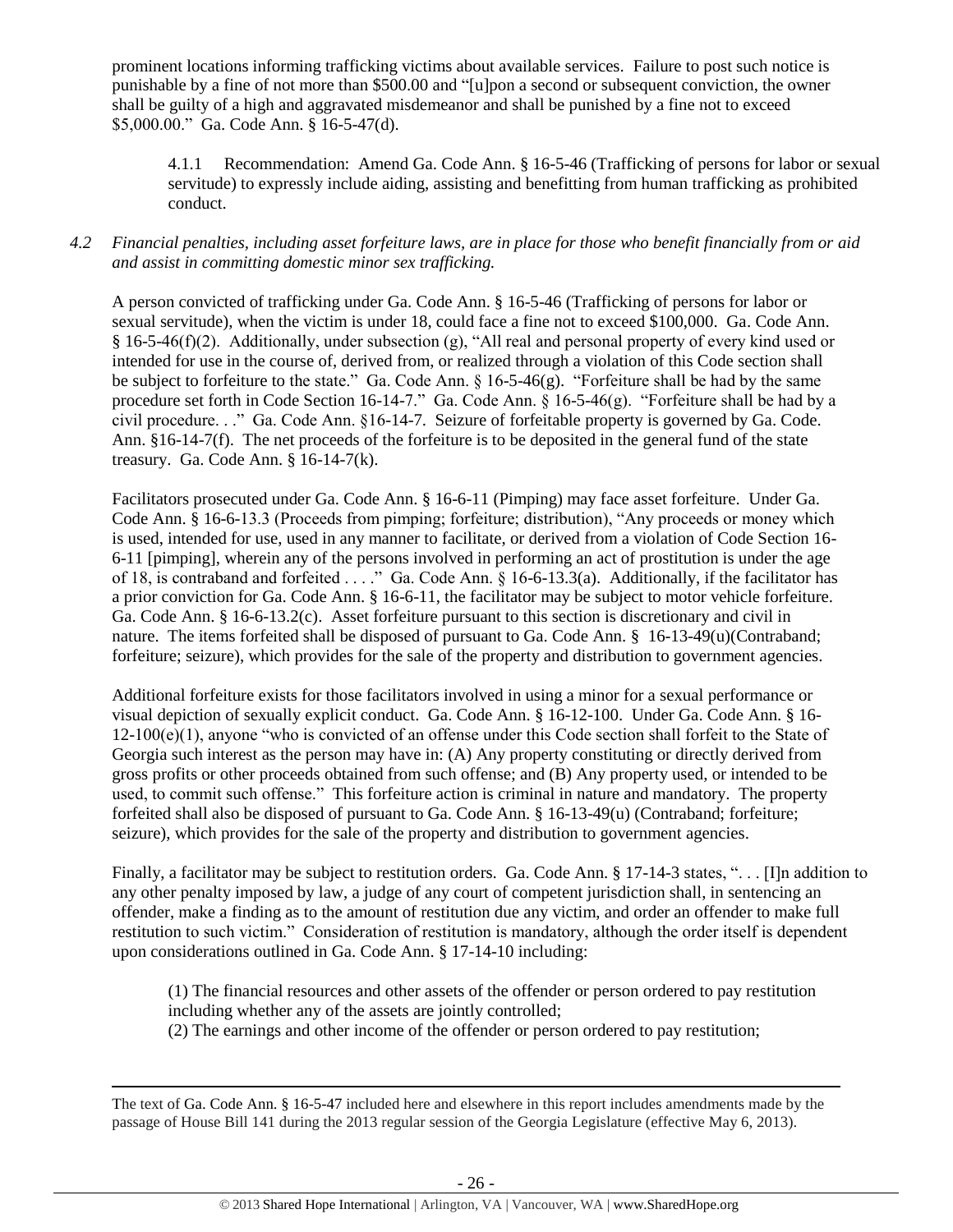(3) Any financial obligations of the offender or person ordered to pay restitution, including obligations to dependents;

- (4) The amount of damages;
- (5) The goal of restitution to the victim and the goal of rehabilitation of the offender;
- (6) Any restitution previously made;
- (7) The period of time during which the restitution order will be in effect; and
- (8) Other factors which the ordering authority deems to be appropriate.
- *4.3 Promoting and selling child sex tourism is illegal*.

Georgia does not have a specific law that prohibits the promotion or sale of child sex tourism.

4.3.1 Recommendation: Enact a law prohibiting selling or offering to sell travel services that include or facilitate travel for the purpose of engaging in commercial sexual exploitation of a minor or prostitution of a minor, if the travel or sale occurs in Georgia.

# *4.4 Promoting and selling child pornography is illegal.*

Pursuant to Ga. Code Ann. § 16-12-100 (Sexual exploitation of children; reporting violation; forfeiture; penalties), promoting and selling pornography depicting children under 18 is illegal. Ga. Code Ann. § 16-12-100. Specifically, "It is unlawful for any person knowingly to . . . promote, sell, distribute, give, exhibit, or possess with intent to sell or distribute any visual medium which depicts a minor or a portion of a minor's body engaged in any sexually explicit conduct." Ga. Code Ann. § 16-12-100(b)(5). Similarly, it is also a crime to "advertise, sell, purchase, barter, or exchange any medium which provides information as to where any visual medium which depicts a minor or a portion of a minor's body engaged in any sexually explicit conduct can be found or purchased." Ga. Code Ann. § 16-12-100(b)(6). This crime is punishable by imprisonment for 5–20 years and a fine not to exceed \$100,000. Ga. Code Ann. §  $16 - 12 - 100(g)(1)^{56}$ 

Under Ga. Code Ann. § 16-12-100.2(c)(1)<sup>57</sup> (Computer or electronic pornography and child exploitation prevention),

A person commits the offense of computer or electronic pornography if such person intentionally or willfully:

- (A) Compiles, enters into, or transmits by computer or other electronic device;
- (B) Makes, prints, publishes, or reproduces by other computer or other electronic device;

(C) Causes or allows to be entered into or transmitted by computer or other electronic device; or

(D) Buys, sells, receives, exchanges, or disseminates

any notice, statement, or advertisement or any child's name, telephone number, place of residence, physical characteristics, or other descriptive or identifying information for the purpose of offering or soliciting sexual conduct of or with an identifiable child [defined as under 16] or the visual depiction of such conduct.

The crime is punishable by imprisonment for 1–20 years and a fine not to exceed \$10,000. Ga. Code Ann. § 16-12-100.2(c)(2).<sup>58</sup>

l <sup>56</sup> *See supra* Section 2.9 for circumstances that will limit these penalties. *See also* note [3.](#page-2-0)

<sup>57</sup> *See supra* note [10.](#page-4-0)

<sup>58</sup> *See supra* Section 2.9 for circumstances that will limit these penalties.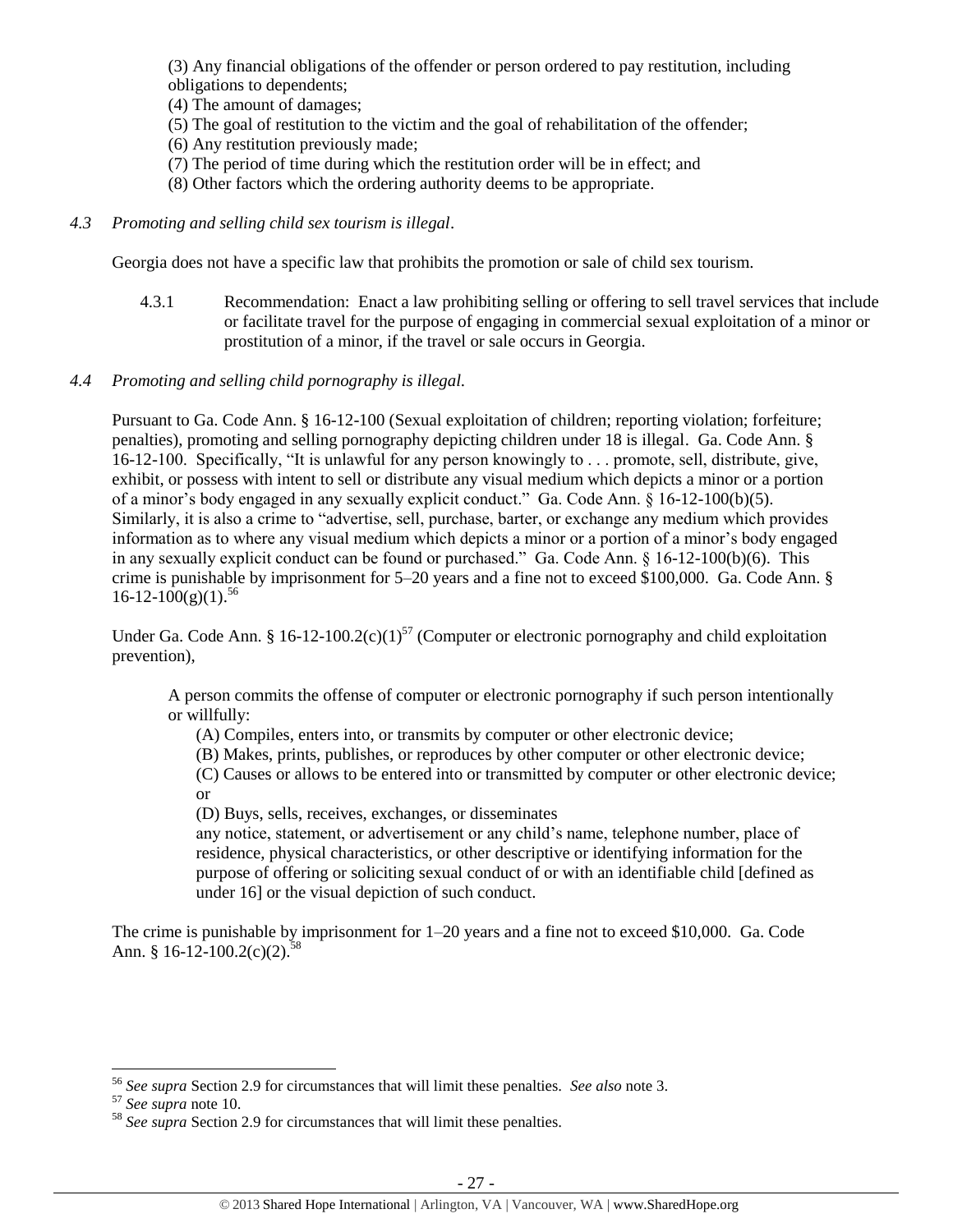#### **FRAMEWORK ISSUE 5: PROTECTIVE PROVISIONS FOR THE CHILD VICTIMS**

## *Legal Components:*

- *5.1 Statutorily-mandated victim services define "victim" to specifically include victims of domestic minor sex trafficking or commercial sexual exploitation of children (CSEC) to ensure prompt identification and access to victims' rights and services.*
- *5.2 The state sex trafficking statute expressly prohibits a defendant from raising consent of the minor to the commercial sex acts as a defense.*
- *5.3 Prostitution laws apply only to adults, making minors under 18 specifically immune from this offense.*
- *5.4 Child victims of sex trafficking or commercial sexual exploitation are provided with a child protection response, including specialized shelter and services, and are not detained in juvenile detention facilities.*
- *5.5 Commercial sexual exploitation or sex trafficking is identified as a type of abuse and neglect within child protection statutes.*
- *5.6 The definition of "caregiver" (or similar term) in the child welfare statutes is broad enough to include a trafficker who has custody or control of a child in order to bring a trafficked child into the protection of child protective services.*
- *5.7 Crime victims' compensation is specifically available to a child victim of sex trafficking or commercial sexual exploitation of children (CSEC) without regard to ineligibility factors.*
- *5.8 Victim-friendly procedures and protections are provided in the trial process for minors under 18.*
- *5.9 Expungement or sealing of juvenile delinquency records resulting from arrests or adjudications for prostitution-related offenses committed as a result of, or in the course of, the commercial sexual exploitation of a minor is available within a reasonable time after turning 18.*
- *5.10 Victim restitution and civil remedies for victims of domestic minor sex trafficking or commercial sexual exploitation of children (CSEC) are authorized by law.*
- *5.11 Statutes of limitations for civil and criminal actions for child sex trafficking or commercial sexual exploitation of children (CSEC) offenses are eliminated or lengthened sufficiently to allow prosecutors and victims a realistic opportunity to pursue criminal action and legal remedies.*

*\_\_\_\_\_\_\_\_\_\_\_\_\_\_\_\_\_\_\_\_\_\_\_\_\_\_\_\_\_\_\_\_\_\_\_\_\_\_\_\_\_\_\_\_\_\_\_\_\_\_\_\_\_\_\_\_\_\_\_\_\_\_\_\_\_\_\_\_\_\_\_\_\_\_\_\_\_\_\_\_\_\_\_\_\_\_\_\_\_\_\_\_\_*

# *Legal Analysis:*

*5.1 Statutorily-mandated victim services define "victim" to specifically include victims of domestic minor sex trafficking or commercial sexual exploitation of children (CSEC) to ensure prompt identification and access to victims' rights and services.*

Pursuant to Ga. Code Ann. § 17-14-2(9) (Definitions), Georgia defines a victim deserving restitution fairly broadly and states that a victim includes any

[n]atural person or his or her personal representative or, if the victim is deceased, his or her estate; . . . suffering damages caused by an offender's unlawful act; provided, however, that the term "victim" shall not include any person who is concerned in the commission of such unlawful act as defined in Code Section 16-2-20 [When a person is a party to a crime]*.*

Therefore, a sexually exploited child generally would qualify as a victim for purposes of restitution. Notably, however, if a court did determine that the minor "[i]ntentionally aid[ed] or abet[ted] in the commission of the crime," under Ga. Code Ann. § 16-2-20(b)(3) (When a person is a party to a crime), the minor could no longer be considered a victim. Therefore, if a court considers a victim of domestic minor sex trafficking as aiding in his or her trafficking situation or prostitution, the minor may not be considered a victim.

For the purposes of crime victims' compensation funds, a violation of Ga. Code Ann. § 16-5-46 (Trafficking in persons for labor or sexual servitude) is specifically included in the definition of "crime."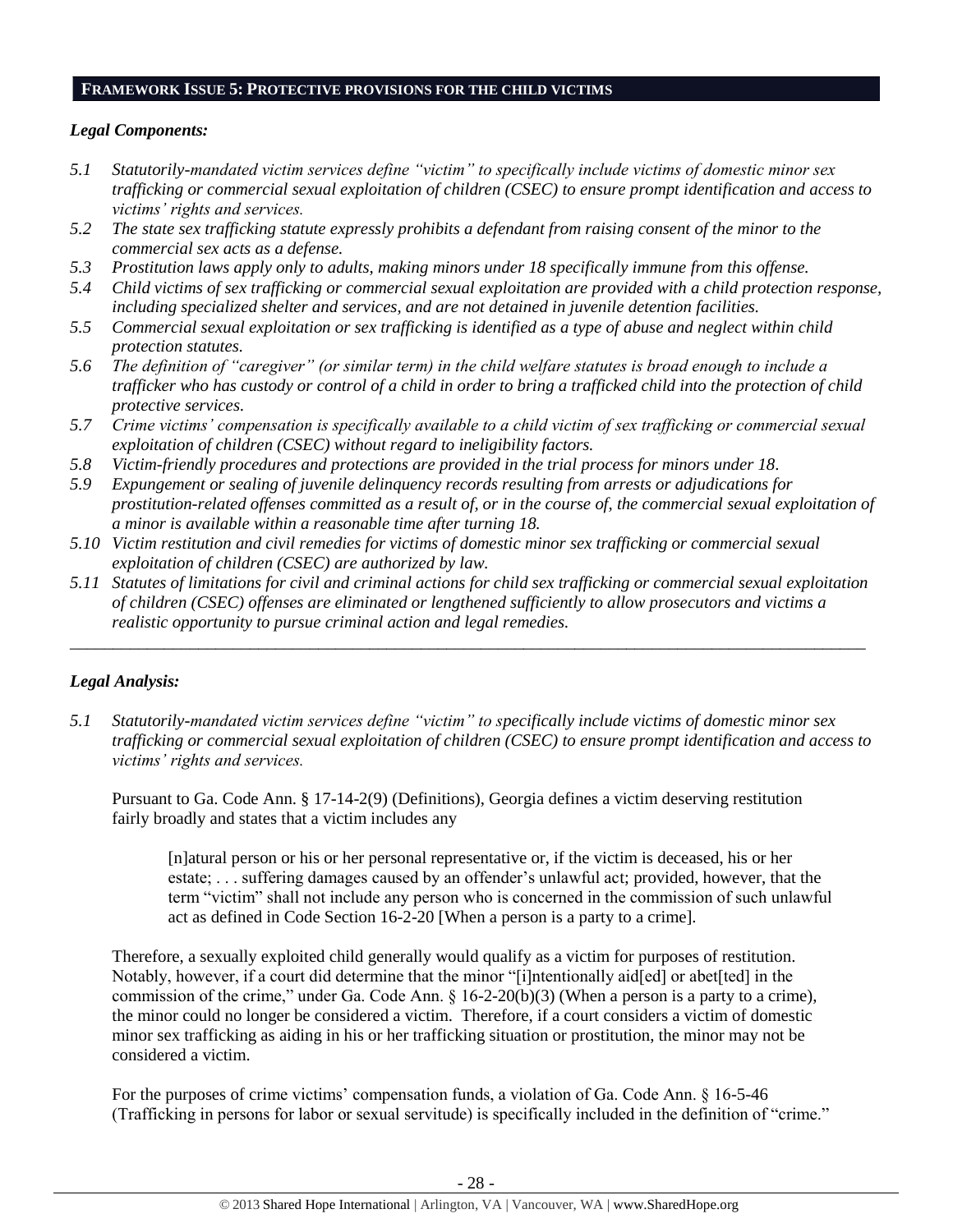Ga. Code Ann. § 17-15-2(3)(A). Pursuant to Ga. Code Ann. § 17-15-2(10) (Definitions), a "victim" is defined as someone who

(A) Is injured physically, who dies, or who suffers financial hardship as a result of being injured physically as a direct result of a crime;

(B) Suffers a serious mental or emotional trauma as a result of being threatened with a crime which could result in physical injury or death;

(C) Suffers a serious mental or emotional trauma as a result of being present during the commission of a crime; or

(D) Suffers a serious mental or emotional trauma as a result of being trafficked for labor or sexual servitude as defined in Code Section 16-5-46.

- 5.1.1 Recommendation: Amend the definition of "victim" under Ga. Code Ann. § 17-14-2(9) (Definitions) to specifically include victims of Ga. Code Ann. § 16-5-46 (Trafficking in persons for labor or sexual servitude) and Georgia's CSEC offenses.
- *5.2 The state sex trafficking statute expressly prohibits a defendant from raising consent of the minor to the commercial sex acts as a defense.*

Under Ga. Code Ann. § 16-5-46(d), "The age of consent for sexual activity or the accused's lack of knowledge of the age of the person being trafficked shall not constitute a defense in a prosecution for a violation of this Code section."

*5.3 Prostitution laws apply only to adults, making minors under 18 specifically immune from this offense.*

Georgia's prostitution statute reads broadly and does not exclude the prosecution of minors for prostitution. The prostitution statute states, "A person commits the offense of prostitution when he or she performs or offers or consents to perform a sexual act, including but not limited to sexual intercourse or sodomy, for money or other items of value." Ga. Code Ann. § 16-6-9. The offense is punishable as a misdemeanor. Ga. Code Ann. § 16-6-13(a). Similarly, Ga. Code Ann. § 16-6-16 (Masturbation for hire) has no age distinctions and applies regardless of age. Ga. Code Ann. § 16-6-16.

- 5.3.1 Recommendation: Amend Ga. Code Ann. § 16-6-9 (Prostitution) and Ga. Code Ann. § 16-6-16 (Masturbation for hire) to provide that minors are immune from prosecution of these offenses and direct them to services.
- *5.4 Child victims of sex trafficking or commercial sexual exploitation are provided with a child protection response, including specialized shelter and services, and are not detained in juvenile detention facilities.*

# **Child Identified as Dependent**

*I. Initial Custody*

 $\overline{\phantom{a}}$ 

Pursuant to Ga. Code Ann. § 15-11-2(22)(A)<sup>59</sup> (Definitions), a dependent child is one who, "has been abused or neglected and is in need of the protection of the court. . . ."

Abuse of a child is defined by Ga. Code Ann. § 15-11-2(2) as

<span id="page-28-0"></span>(A) Any nonaccidental physical injury or physical injury which is inconsistent with the explanation given for it suffered by a child as the result of the acts or omissions of a person responsible for the care of a child;

 $59$  The text of Ga. Code Ann. § 15-11-2 included here and elsewhere in this report includes amendments made by the passage of House Bill 242 during the 2013 regular session of the Georgia Legislature (effective January 1, 2014).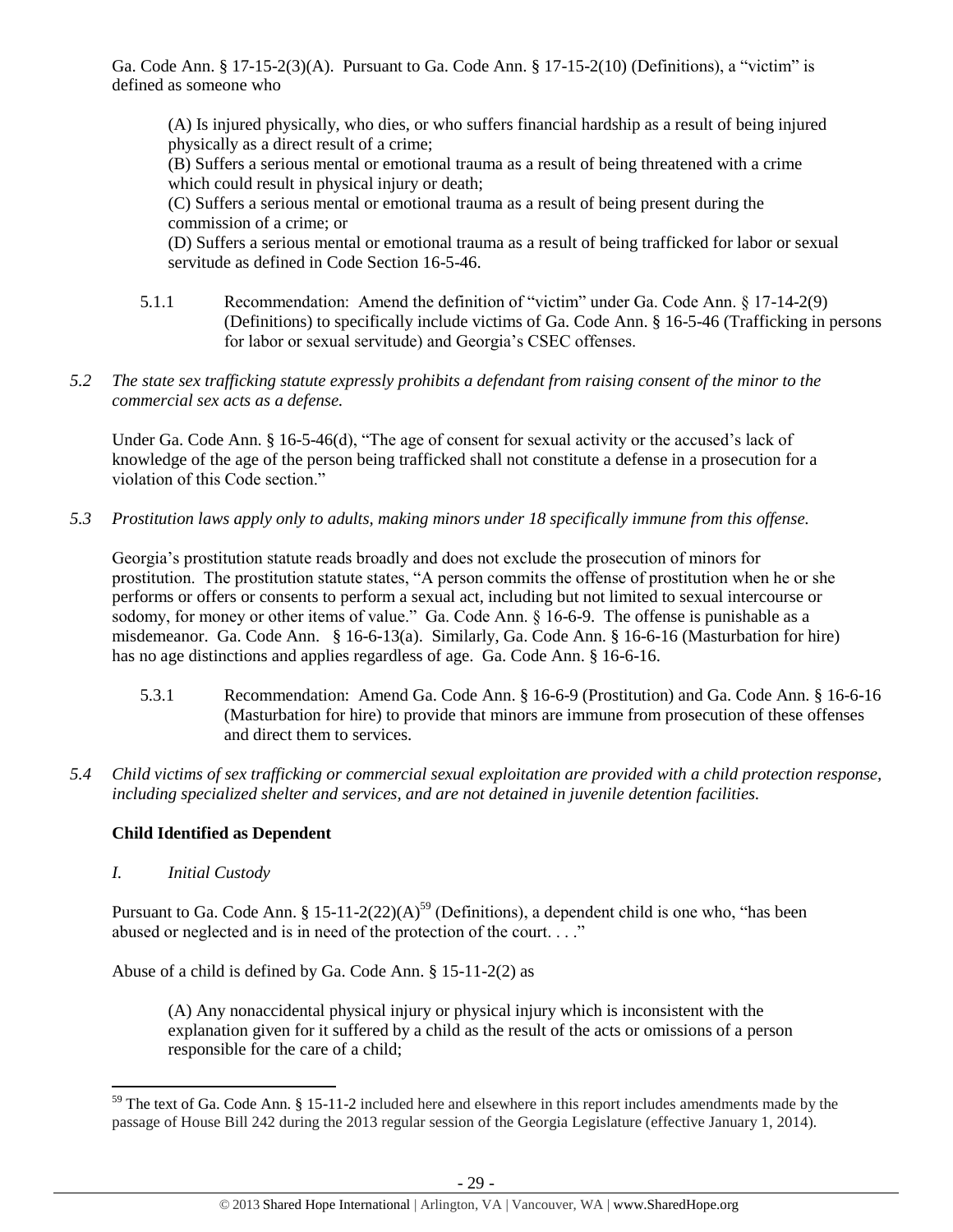(B) Emotional abuse; (C) Sexual abuse<sup>60</sup> or sexual exploitation<sup>61</sup>; . . . .

Pursuant to Ga. Code Ann. § 15-11-2(48)(A), neglect of a child is

(A) The failure to provide proper parental care or control, subsistence, education as required by law, or other care or control necessary for a child's physical, mental, or emotional health or morals;

(B) The failure to provide a child with adequate supervision necessary for such child's well-being; or

(C) The abandonment of a child by his or her parent, guardian, or legal custodian.

a. Authority for initial custody

Pursuant to Ga. Code Ann. § 15-11-133(a)<sup>62</sup> (Removal of child from the home; protective custody), a child may be removed from the home pursuant to a court order, or "[b]y a law enforcement officer or duly authorized officer of the court if a child is in imminent danger of abuse or neglect if he or she remains in the home."

b. Placement

An abused or neglected child may be placed "with a relative of such child's parent, guardian, or legal custodian, in foster care, or in emergency foster care." Ga. Code Ann. § 15-11-130<sup> $\bar{6}3$ </sup> (Emergency care and supervision of child without court order; immunity).

[A] caregiver or other person responsible for the care of a child employing, using, persuading, inducing, enticing, or coercing any child to engage in any act which involves:

(A) Sexual intercourse, including genital-genital, oral-genital, anal-genital, or oral-anal, whether between persons of the same or opposite sex;

(B) Bestiality;

(C) Masturbation;

(D) Lewd exhibition of the genitals or pubic area of any person;

(E) Flagellation or torture by or upon a person who is nude;

(F) The condition of being fettered, bound, or otherwise physically restrained on the part of a person who is nude;

(G) Physical contact in an act of apparent sexual stimulation or gratification with any person's clothed or unclothed genitals, pubic area, or buttocks or with a female's clothed or unclothed breasts;

(H) Defecation or urination for the purpose of sexual stimulation; or

(I) Penetration of the vagina or rectum by any object except when done as part of a recognized medical procedure by a licensed health care professional.

*See supra* note [59.](#page-28-0)

 $61$  Sexual exploitation is defined as Ga. Code Ann. § 15-11-2(70) as

[C]onduct by a caregiver or other person responsible for the care of a child who allows, permits, encourages, or requires a child to engage in:

(A) Prostitution, in violation of Code Section 16-6-9; or

(B) Sexually explicit conduct for the purpose of producing any visual or print medium depicting such conduct, in violation of Code Section 16-12-100.

*See supra* note [59.](#page-28-0)

 $62$  The text of Ga. Code Ann. § 15-11-133 included here and elsewhere in this report includes amendments made by the passage of House Bill 242 during the 2013 regular session of the Georgia Legislature (effective January 1,  $2014$ ).

 $63$  The text of Ga. Code Ann. § 15-11-130 included here and elsewhere in this report includes amendments made by the passage of House Bill 242 during the 2013 regular session of the Georgia Legislature (effective January 1,

l  $60$  Sexual abuse is defined by Ga. Code Ann. § 15-11-2(69) as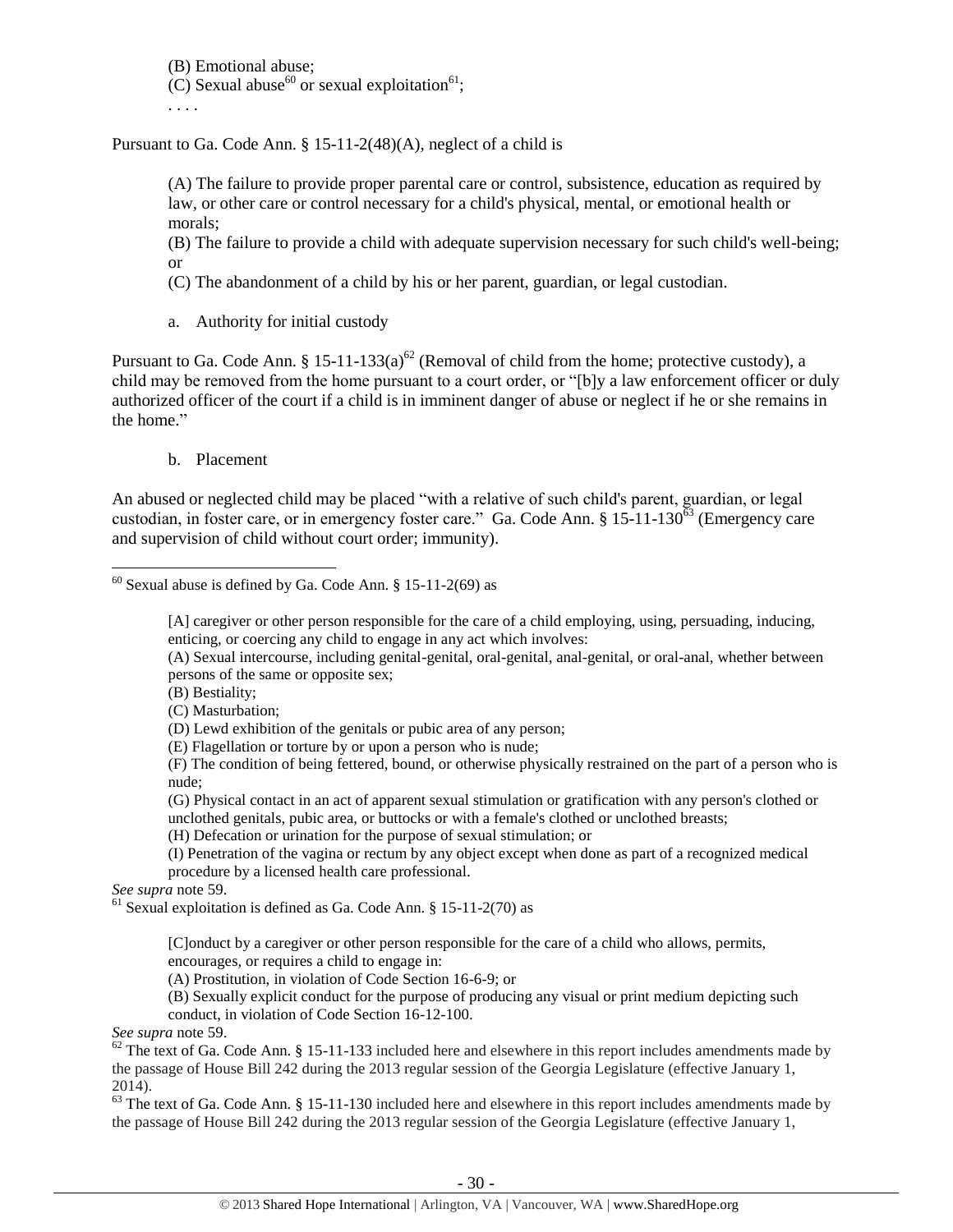Moreover, Georgia law specifically states that "[n]o child alleged to be or adjudicated as a dependent child shall be detained in any jail, adult lockup, or adult detention facility, nor shall a child be detained in a secure residential facility or nonsecure residential facility unless a child is also alleged to have committed a delinquent act or adjudicated to be a delinquent child." Ga. Code Ann. § 15-11-135<sup>64</sup> (Placement in eligible foster care).

# *II. Process Following Initial Custody*

Pursuant to Ga. Code Ann. § 15-11-133 (Removal of child from the home; protective custody),

. . . .

. . .

(b) Upon removing a child from his or her home, a law enforcement officer or duly authorized officer of the court shall:

(1) Immediately deliver such child to a medical facility if such child is believed to suffer from a serious physical condition or illness which requires prompt treatment, and, upon delivery, shall promptly contact DFCS;

(2) Bring such child immediately before the juvenile court or promptly contact a juvenile court intake officer; and

(3) Promptly give notice to the court and such child's parents, guardian, or legal custodian that such child is in protective custody, together with a statement of the reasons for taking such child into protective custody.

(f) A juvenile court intake officer shall immediately determine if a child should be released, remain in protective custody, or be brought before the court upon being contacted by a law enforcement officer, duly authorized officer of the court, or DFCS that a child has been taken into protective custody.

To determine whether a child should be removed from the home, the intake officer is required to make certain findings. Specifically, under Ga. Code Ann. § 15-11-134 (Required findings justifying removal from the home), the officer must find that remaining in the home, "would be contrary to his or her welfare."

# *III. Placement Process Pending Adjudication/Investigation*

A child that is alleged to be dependent may be placed temporarily in foster care. However, pursuant to Ga. Code Ann. § 15-11-135 (Placement in eligible foster care),

(a) A child taken into custody shall not be placed in foster care prior to the hearing on a petition for dependency unless:

(1) Foster care is required to protect the child;

(2) The child has no parent, guardian, or legal custodian or other person able to provide

supervision and care and return him or her to the court when required; or

(3) An order for the child's foster care has been made by the court.

Further, Ga. Code Ann. § 15-11-135(c) (Placement in eligible foster care) allows for a child to be placed in foster care only in the following locations:

 $\overline{\phantom{a}}$ 2014).

<sup>&</sup>lt;sup>64</sup> The text of Ga. Code Ann. § 15-11-135 included here and elsewhere in this report includes amendments made by the passage of House Bill 242 during the 2013 regular session of the Georgia Legislature (effective January 1, 2014).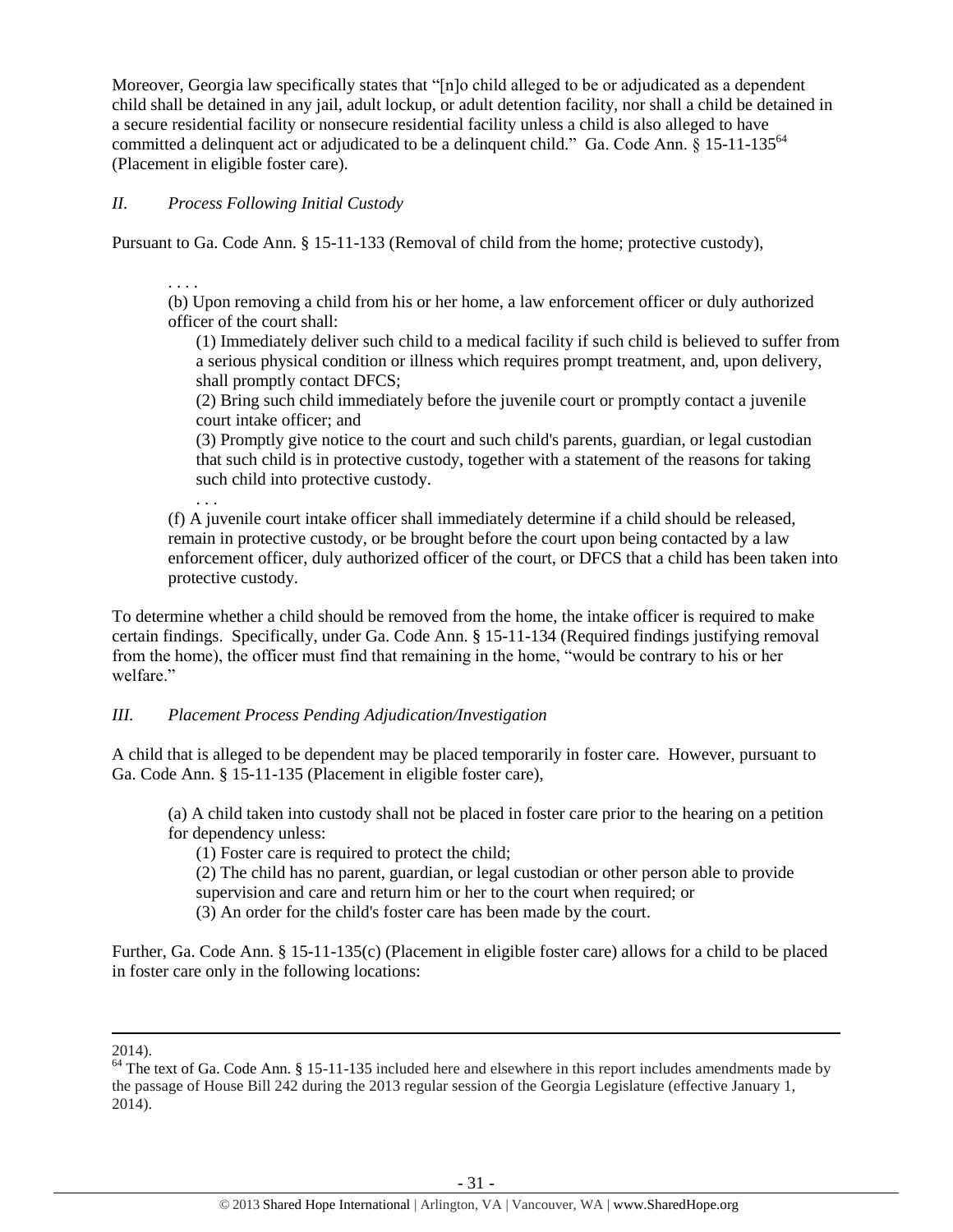(1) A licensed or approved foster home or a home approved by the court which may be a public or private home or the home of the child's noncustodial parent or of a relative; (2) A facility operated by a licensed child welfare agency; or

(3) A licensed shelter care facility approved by the court.

Additionally, pursuant to subsection (b), no child, "alleged to be or adjudicated as a dependent child shall be detained in any jail, adult lockup, or adult detention facility. . .secure residential facility or nonsecure residential facility."

Moreover, Georgia law specifically states that "[u]nless a child found to be deprived is found also to be delinquent, such child shall not be committed to or confined in an institution or other facility designed or operated for the benefit of delinquent children." Ga. Code Ann.  $§$  15-11-55(b)<sup>65</sup>.

# *IV. Adjudication or Referral to Alternate Process*

Ga. Code Ann. § 15-11-181 (Adjudication hearing) requires that the court schedule an adjudication hearing. If the child was held in foster care, the adjudication must, "be scheduled for no later than ten days after the filing of the petition alleging dependency." Ga. Code Ann.  $\S 15{\text -}11{\text -}181(a)^{66}$ . Further, "[i]f the alleged dependent child is not in foster care, the adjudication hearing shall be held no later than 60 days after the filing of the petition alleging dependency." Ga. Code Ann. § 15-11-181(a).

If the court does not find that the child is dependent, the child must be discharged from foster care. Ga. Code Ann. Ga. Code Ann. § 15-11-181(d). However, if the child is found to be dependent, the court must make a further finding of whether, "such dependency is the result of substance abuse by such child's parent, guardian, or legal custodian." Ga. Code Ann. § 15-11-181(f). Additionally, the court must hold a disposition hearing, if the child is found to be dependent. Ga. Code Ann. § 15-11-181(g).

# *V. Outcomes*

l

Pursuant to Ga. Code Ann.  $\S 15{\text -}11{\text -}212^{67}$  (Disposition of dependent child), the court may order any of the following as possible dispositions:

(1) Permit such child to remain with his or her parent, guardian, or legal custodian subject to conditions and limitations as the court prescribes, including supervision as directed by the court for the protection of such child;

(2) Grant or transfer temporary legal custody to any of these persons or entities:

(A) Any individual, including a biological parent, who, after study by the probation officer or other person or agency designated by the court, is found by the court to be qualified to receive and care for such child;

(B) An agency or other private organization licensed or otherwise authorized by law to receive and provide care for such child;

(C) Any public agency authorized by law to receive and provide care for such child; provided, however, that for the purpose of this Code section, the term "public agency" shall not include DJJ; . . .

 $65$  The text of Ga. Code Ann. § 15-11-55 included here and elsewhere in this report includes amendments made by the passage of House Bill 242 during the 2013 regular session of the Georgia Legislature (effective January 1, 2014).

<sup>&</sup>lt;sup>66</sup> The text of Ga. Code Ann. § 15-11-181 included here and elsewhere in this report includes amendments made by the passage of House Bill 242 during the 2013 regular session of the Georgia Legislature (effective January 1, 2014).

 $67$  The text of Ga. Code Ann. § 15-11-212 included here and elsewhere in this report includes amendments made by the passage of House Bill 242 during the 2013 regular session of the Georgia Legislature (effective January 1, 2014).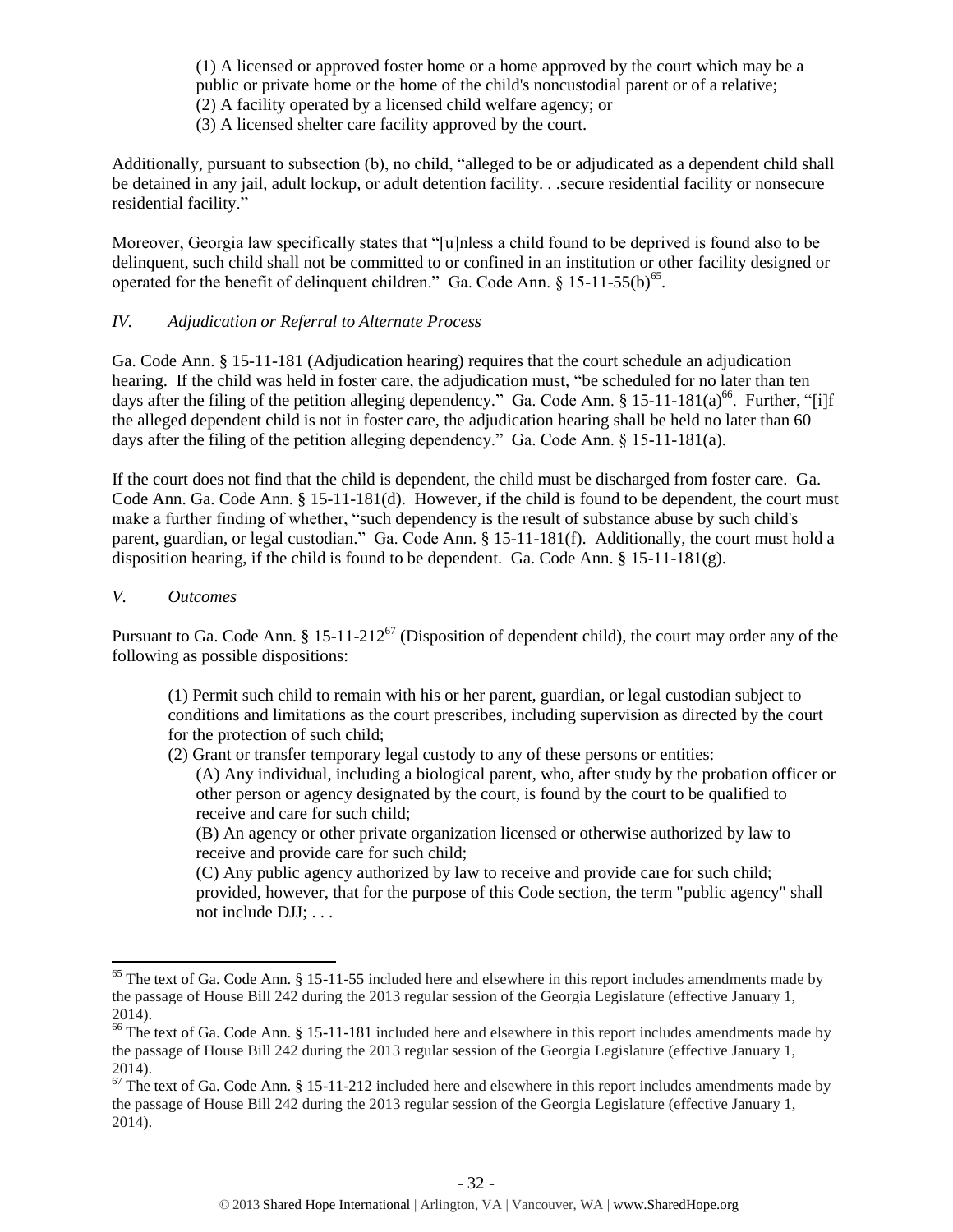Additionally, the court may order that the child or guardian(s) participate in counseling. Ga. Code Ann. Ga. Code Ann. § 15-11-212(a)(4). However, if the court finds that "preventive or reunification efforts have not been reasonable but that further efforts could not permit a child adjudicated as a dependent child to safely remain at home, the court may nevertheless authorize or continue the removal of such child." Ga. Code Ann. Ga. Code Ann. § 15-11-212(g).

Pursuant to Ga. Code Ann. Ga. Code Ann. § 15-11-212(f), if the court finds that the dependency is as a result of the substance abuse of the child's guardian, the court may not allow for the child's custody to be transferred back to the child's parent or guardian until, "such parent, guardian, or legal custodian undergoes substance abuse treatment and random substance abuse screenings and those screenings remain negative for a period of no less than six consecutive months."

# **Child Identified as In Need of Services**

Under Ga. Code Ann. § 15-11-2(11), <sup>68</sup> a "Child in need of services" means:

(A) A child adjudicated to be in need of care, guidance, counseling, structure,

supervision, treatment, or rehabilitation and who is adjudicated to be:

(i) Subject to compulsory school attendance and who is habitually and without good and sufficient cause truant, as such term is defined in Code Section 15-11-381, from school; (ii) Habitually disobedient of the reasonable and lawful commands of his or her parent, guardian, or legal custodian and is ungovernable or places himself or herself or others in unsafe circumstances;

(iii) A runaway, as such term is defined in Code Section 15-11-381;

(iv) A child who has committed an offense applicable only to a child;

(v) A child who wanders or loiters about the streets of any city or in or about any highway or any public place between the hours of 12:00 Midnight and 5:00 A.M.;

(vi) A child who disobeys the terms of supervision contained in a court order which has been directed to such child who has been adjudicated a child in need of services; or (vii) A child who patronizes any bar where alcoholic beverages are being sold, unaccompanied by his or her parent, guardian, or legal custodian, or who possesses alcoholic beverages; or

(B) A child who has committed a delinquent act and is adjudicated to be in need of supervision but not in need of treatment or rehabilitation.

# *I. Initial Custody*

a. Authority for initial custody

Pursuant to Ga. Code Ann. § 15-11-410(a)<sup>69</sup> (Taking a child into temporary custody), a child may be taken into custody

(1) Pursuant to a court order; or

(2) By a law enforcement officer when there are reasonable grounds to believe that a child has run away from his or her parent, guardian, or legal custodian or the circumstances are such as to endanger a child's health or welfare unless immediate action is taken.

 $\overline{\phantom{a}}$ <sup>68</sup> *See supra* note [59.](#page-28-0) 

 $69$  The text of Ga. Code Ann. § 15-11-410 included here and elsewhere in this report includes amendments made by the passage of House Bill 242 during the 2013 regular session of the Georgia Legislature (effective January 1, 2014).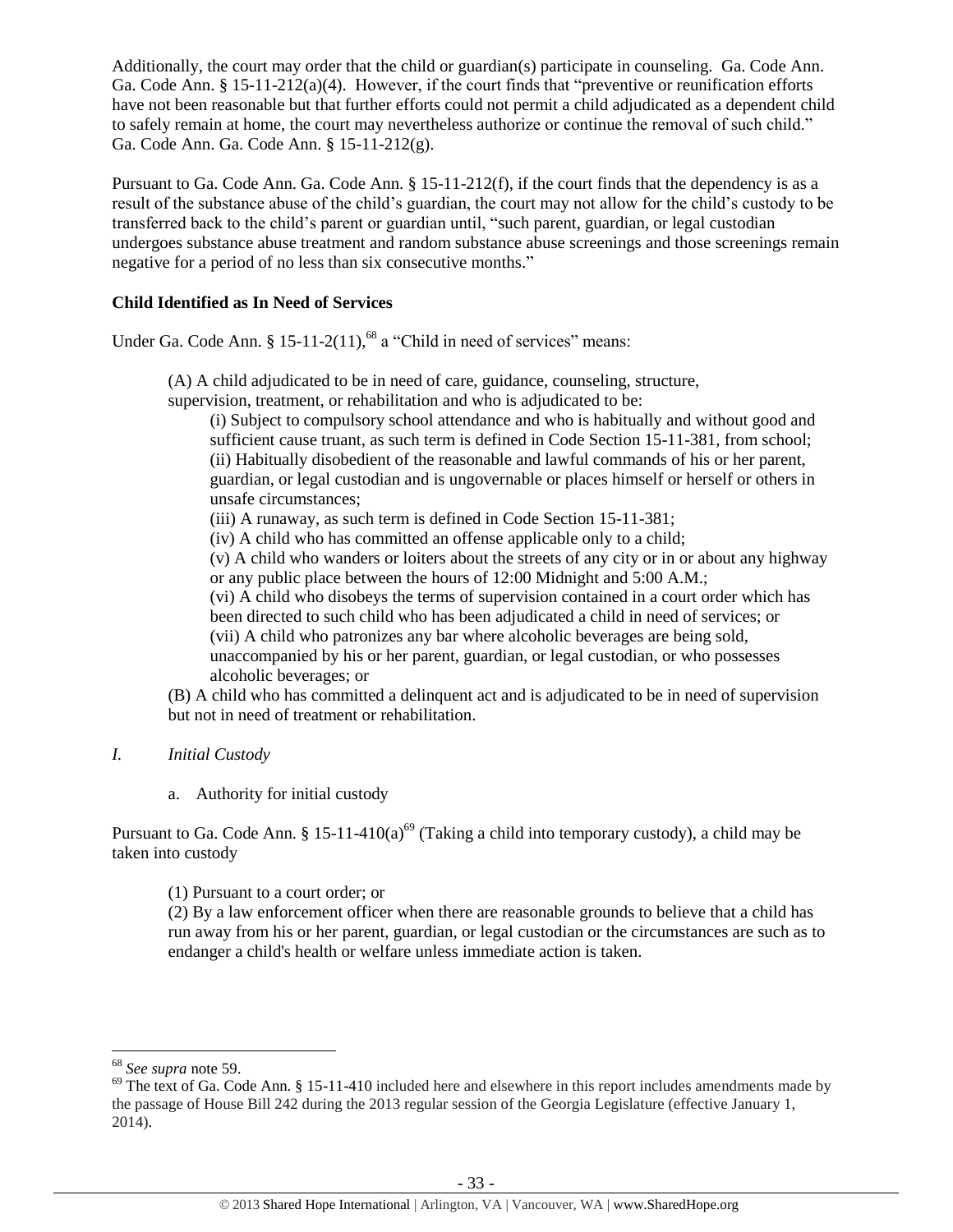## b. Placement

As set out in Ga. Code Ann. § § 15-11-412<sup>70</sup> (Temporary detention; place of custody),

(a) A child alleged to be a child in need of services may be held in a secure residential facility or nonsecure residential facility until a continued custody hearing is held, provided that a detention assessment has been administered and such child is not held in a secure residential facility or nonsecure residential facility for more than 24 hours and any of the following apply:

(1) It is alleged that such child is a runaway;

(2) It is alleged that such child is habitually disobedient of the reasonable and lawful commands of his or her parent, guardian, or legal custodian and is ungovernable; or (3) Such child has previously failed to appear at a scheduled hearing.

. . . (c) In no case shall a child alleged to be or adjudicated as a child in need of services in custody be detained in a jail, adult lock-up, or other adult detention facility.

# *II. Process Following Initial Custody*

 $\overline{a}$ 

Initially, the person exercising custody over a child, which may include a law enforcement officer, may not hold the child for a period exceeding 12 hours. Ga. Code Ann. § 15-11-411<sup>71</sup> (Temporary custody; time limitations). During that period of time, "the court shall be notified and shall place such child in the least restrictive placement consistent with such child's needs for protection or control. . . ." Ga. Code Ann. § 15-11-411(c).

If the child is placed in a "secured residential facility or nonsecure residential facility" a continued custody hearing must be held within 72 hours. Ga. Code Ann. § 15-11-413(a)<sup>72</sup> (Continued custody hearing). Additionally, pursuant to subsection (b),

If a child alleged to be a child in need of services is not being held in a secure residential facility or nonsecure residential facility and has not been released to the custody of such child's parent, guardian, or legal custodian, a hearing shall be held promptly and not later than five days after such child is placed in foster care, provided that, if the five-day time frame expires on a weekend or legal holiday, the hearing shall be held on the next day which is not a weekend or legal holiday.

The standard required to continue a child in care is dictated by Ga. Code Ann. § 15-11-415(a)<sup>73</sup> (Detention decision; finding), which states that

Restraints on the freedom of a child prior to adjudication shall be imposed only when there is probable cause to believe that a child committed the act of which he or she is accused, there is clear and convincing evidence that such child's freedom should be restrained, that no less

<sup>&</sup>lt;sup>70</sup> The text of Ga. Code Ann. § 15-11-412 included here and elsewhere in this report includes amendments made by the passage of House Bill 242 during the 2013 regular session of the Georgia Legislature (effective January 1, 2014).

<sup>&</sup>lt;sup>71</sup> The text of Ga. Code Ann.  $\S 15-11-411$  included here and elsewhere in this report includes amendments made by the passage of House Bill 242 during the 2013 regular session of the Georgia Legislature (effective January 1, 2014).

 $72$  The text of Ga. Code Ann. § 15-11-413 included here and elsewhere in this report includes amendments made by the passage of House Bill 242 during the 2013 regular session of the Georgia Legislature (effective January 1, 2014).

 $\frac{73}{73}$  The text of Ga. Code Ann. § 15-11-415 included here and elsewhere in this report includes amendments made by the passage of House Bill 242 during the 2013 regular session of the Georgia Legislature (effective January 1, 2014).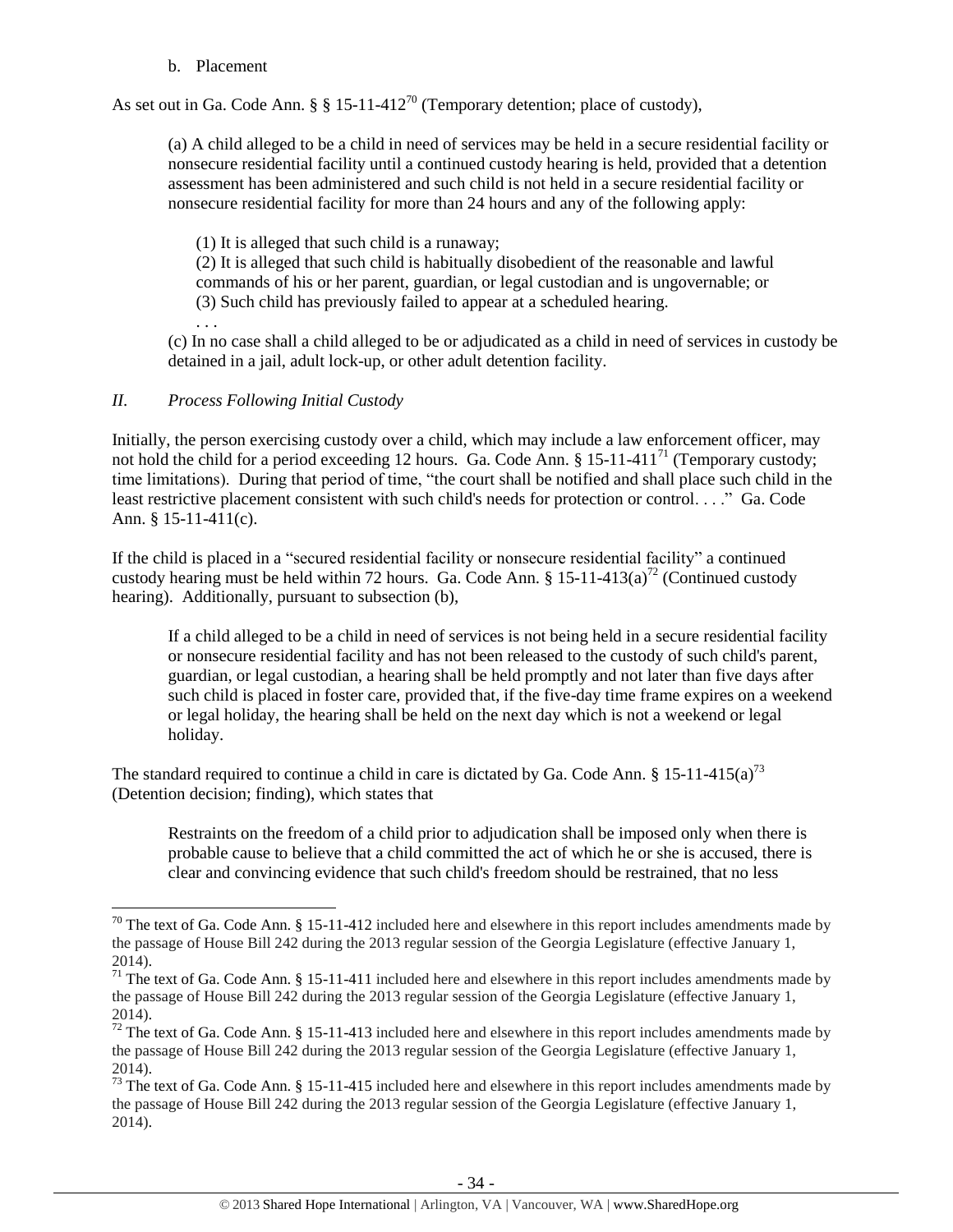restrictive alternatives will suffice, and:

(1) Such child's detention or care is required to reduce the likelihood that he or she may inflict serious bodily harm on others during the interim period; (2) Such child's detention is necessary to secure his or her presence in court to protect the jurisdiction and processes of the court; or (3) An order for such child's detention has been made by the court.

Ga. Code Ann. § 15-11-415(f) states that services may still be provided in lieu of removal until the adjudication hearing is held if it is deemed appropriate.

## *III. Placement Process Pending Adjudication/Investigation*

At the continued custody hearing, the court may either release the child to a parent or guardian or may place the child "in the least restrictive placement consistent with such child's need for protection and control.  $\ldots$   $\frac{8}{9}$  15-11-414 (Continued custody hearing; findings).

# *IV. Adjudication or Referral to Alternate Process*

Pursuant to Ga. Code Ann. § 15-11-415(b) (Detention decision; finding), if a child was not taken into custody pending adjudication, the adjudication hearing must be held within 60 days after the filing of the petition. If the child was held in temporary custody pending adjudication, the adjudication hearing must be held within 10 days of the petition being filed. Ga. Code Ann. § 15-11-415(c).

This timeline is further addressed in Ga. Code Ann.  $\S 15$ -11-441<sup>74</sup> (Adjudication hearing), which states that

. . . . [T]he adjudication hearing shall be scheduled to be held no later than ten days after the filing of the petition seeking an adjudication that such child is a child in need of services. If such child is not in continued custody, the adjudication hearing shall be scheduled to be held no later than 60 days after the filing of such petition.

Ga. Code Ann. § 15-11-441(b) goes on to further state, "[a]t the conclusion of the adjudication hearing, the court shall determine whether such child is a child in need of services."

The disposition of the case is not required to be heard immediately after the adjudication hearing. In fact, pursuant to Ga. Code Ann. § 15-11-442(a)<sup>75</sup> (Disposition hearing; time limitations; disposition of a child in need of services), "If the court finds that a child is a child in need of services, a final disposition hearing shall be held and completed within 60 days of the conclusion of the adjudication hearing."

*V. Outcomes*

 $\overline{\phantom{a}}$ 

Pursuant to Ga. Code Ann.§ 15-11-442(b) (Disposition hearing; time limitations; disposition of a child in need of services),

(b) The court shall order the least restrictive and most appropriate disposition. Such disposition may include:

 $74$  The text of Ga. Code Ann. § 15-11-441 included here and elsewhere in this report includes amendments made by the passage of House Bill 242 during the 2013 regular session of the Georgia Legislature (effective January 1, 2014).

<sup>&</sup>lt;sup>75</sup> The text of Ga. Code Ann. § 15-11-442 included here and elsewhere in this report includes amendments made by the passage of House Bill 242 during the 2013 regular session of the Georgia Legislature (effective January 1, 2014).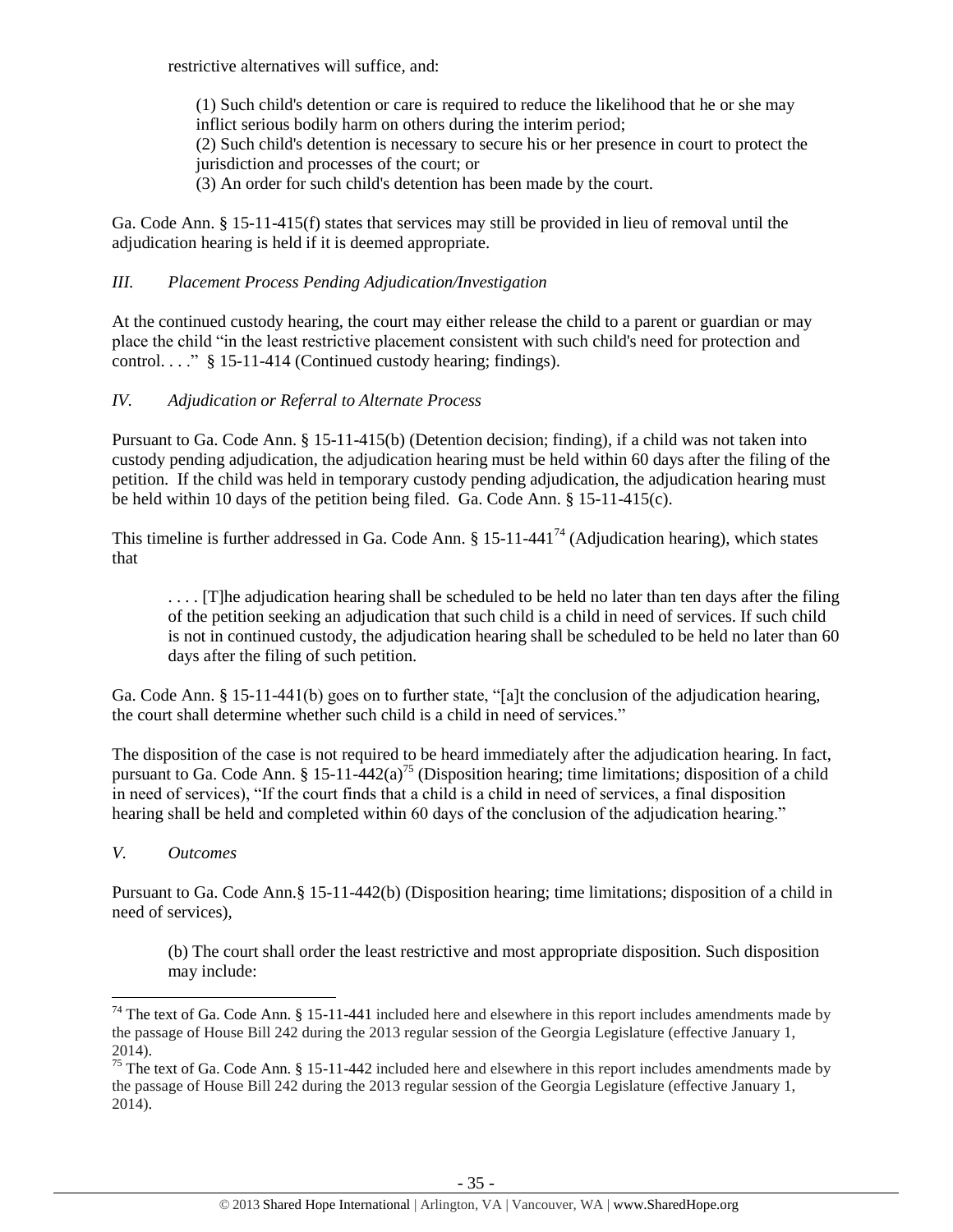(1) Permitting such child to remain with his or her caregiver without limitations or conditions;

(2) Permitting such child to remain with his or her caregiver subject to such limitations and conditions as the court may prescribe;

(3) Placing such child on probation or unsupervised probation on such terms and conditions as deemed in the best interests of such child and the public. An order granting probation to a child in need of services may be revoked on the ground that the terms and conditions of the probation have not been observed;

(4) Requiring that such child perform community service in a manner prescribed by the court and under the supervision of an individual designated by the court;

. . .

(7) Requiring such child to attend structured after-school or evening programs or other court approved programs as well as requiring supervision of such child during the time of the day in which he or she most often used to perform the acts complained of in the petition alleging that such child is a child in need of services;

(8) Any order authorized for the disposition of a dependent child;

(9) Any order authorized for the disposition of a delinquent child except that a child in need of services shall not be placed in a secure residential facility or nonsecure residential facility nor shall such facility accept such child; . . . .

# **Child Identified as Delinquent**

A child is a "delinquent child" if the child "has committed a delinquent act and is in need of treatment or rehabilitation." Ga. Code Ann. § 15-11-2(20). Pursuant to Ga. Code Ann. § 15-11-2(19),<sup>76</sup> a "delinquent" act" is,

(A) An act committed by a child designated a crime by the laws of this state, or by the laws of another state if the act occurred in that state, under federal laws, or by local ordinance, and the act is not an offense applicable only to a child or a juvenile traffic offense;

(B) The act of disobeying the terms of supervision contained in a court order which has been directed to a child who has been adjudicated to have committed a delinquent act; or (C) Failing to appear as required by a citation issued for an act that would be a crime if committed by an adult.

- *I. Initial Custody*
	- a. Authority for initial custody

If a child commits an act of prostitution, the child could be considered a delinquent. If the sexually exploited minor is alleged to be delinquent, the child may be detained, pursuant to Ga. Code Ann. § 15- 11-9<sup>77</sup> (Authority to issue arrest warrants), which allows for a juvenile judge, "to issue a warrant for the arrest of any child for an offense committed against the laws of this state, based either on personal knowledge or the information of others given under oath."

Additionally, pursuant to Ga. Code Ann.  $\S 15{\text -}11{\text -}500^{78}$  (Order to take child into immediate custody), a judge may issue a summons for the child to be taken immediately into custody by a law enforcement officer,

 $\overline{a}$ 

<sup>76</sup> *See supra* note [59.](#page-28-0)

 $77$  The text of Ga. Code Ann. § 15-11-9 included here and elsewhere in this report includes amendments made by the passage of House Bill 242 during the 2013 regular session of the Georgia Legislature (effective January 1, 2014).  $78$  The text of Ga. Code Ann. § 15-11-500 included here and elsewhere in this report includes amendments made by the passage of House Bill 242 during the 2013 regular session of the Georgia Legislature (effective January 1, 2014).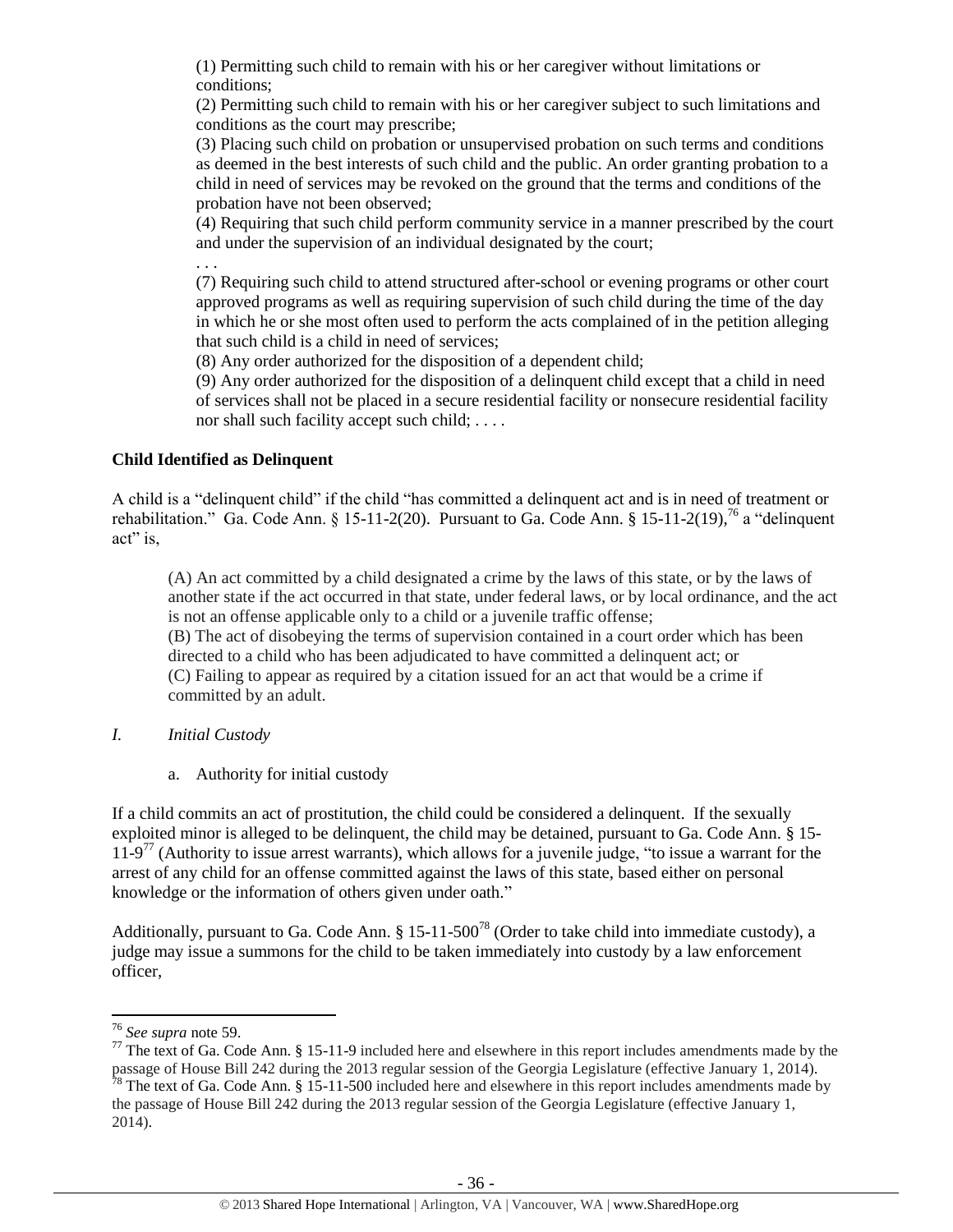If it appears from a filed affidavit or from sworn testimony before the court that the conduct, condition, or surroundings of an alleged delinquent child are endangering such child's health or welfare or those of others or that such child may abscond or be removed from the jurisdiction of the court or will not be brought before the court, notwithstanding the service of the summons. . . .

A child may also be taken into custody, pursuant to Ga. Code Ann. § 15-11-501(a)<sup>79</sup> (Taking child into custody; notice to custodian; notification of prosecuting attorney), in the following circumstances:

- (1) Pursuant to an order of the court under this article, including an order to a DJJ employee to apprehend:
	- (A) When he or she has escaped from an institution or facility operated by DJJ; or
- (B) When he or she has been placed under supervision and has violated its conditions;
- (2) Pursuant to the laws of arrest; or
- (3) By a law enforcement officer or duly authorized officer of the court if there are reasonable grounds to believe that a child has committed a delinquent act.
	- b. Placement

Pursuant to Ga. Code Ann.  $\S 15{\text -}11{\text -}504^{80}$  (Place of detention; data on child detained),

- (a) An alleged delinquent child may be detained only in:
	- (1) A licensed foster home;
	- (2) A home approved by the court which may be a public or private home;
	- (3) The home of such child's noncustodial parent or of a relative;
	- (4) A facility operated by a licensed child welfare agency; or
	- (5) A secure residential facility or nonsecure residential facility.
- *II. Process Following Initial Custody*

When a child in need of services is taken into custody, the person taking that child into custody may only maintain custody over the child for 12 hours. Ga. Code Ann. §  $15{\text -}11{\text -}47(\text{e})(1)^{81}$ .

A detention hearing must be heard if a child is detained pending a delinquency adjudication. Ga. Code Ann. § 15-11-472<sup>82</sup> (Delinquency case time limitations). Pursuant to subsection (a), a detention hearing is required to be held either

(1) Two business days after an alleged delinquent child is placed in preadjudication custody if he or she is taken into custody without an arrest warrant; or

(2) Five business days after an alleged delinquent child is placed in preadjudication custody if he or she is taken into custody pursuant to an arrest warrant.

l  $79$  The text of Ga. Code Ann. § 15-11-501 included here and elsewhere in this report includes amendments made by the passage of House Bill 242 during the 2013 regular session of the Georgia Legislature (effective January 1, 2014).

<sup>&</sup>lt;sup>80</sup> The text of Ga. Code Ann. § 15-11-504 included here and elsewhere in this report includes amendments made by the passage of House Bill 242 during the 2013 regular session of the Georgia Legislature (effective January 1, 2014).

<sup>&</sup>lt;sup>81</sup> The text of Ga. Code Ann. § 15-11-47 included here and elsewhere in this report includes amendments made by the passage of House Bill 242 during the 2013 regular session of the Georgia Legislature (effective January 1, 2014).

 $82$  The text of Ga. Code Ann. § 15-11-472 included here and elsewhere in this report includes amendments made by the passage of House Bill 242 during the 2013 regular session of the Georgia Legislature (effective January 1, 2014).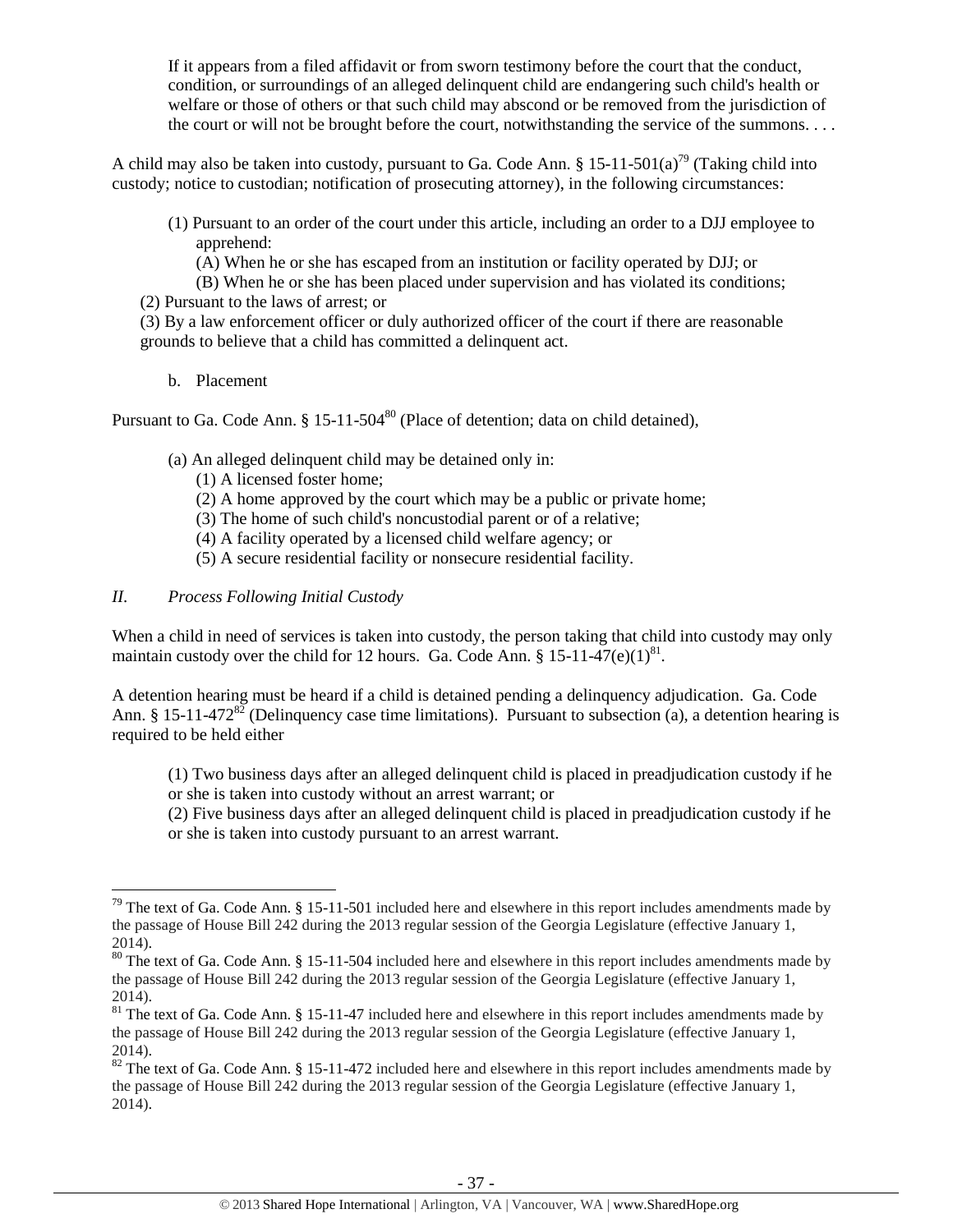After the detention hearing, a petition must be filed to begin the delinquency proceedings. Ga. Code Ann. § 15-11-472(c). If the child is released from custody pending adjudication, the petition must be filed "within 30 days of the filing of the complaint or within 30 days after such child is released from preadjudication custody." Ga. Code Ann.  $\S$  15-11-472(c)(1). However, if the child is continued in custody pending the hearing, the petition must be filed within 72 hours. Ga. Code Ann. § 15-11-  $472(d)(1)$ .

Additionally, pursuant to Ga. Code Ann. § 15-11-472(f), "A child who is released from detention but subject to conditions of release shall not be considered to be in detention for purposes of calculating time frames.  $\ldots$ "

# *III. Placement Process Pending Adjudication/Investigation*

Pursuant to Ga. Code Ann. § 15-11-504 (Place of detention; data on child detained),

- (a) An alleged delinquent child may be detained only in:
	- (1) A licensed foster home;
	- (2) A home approved by the court which may be a public or private home;
	- (3) The home of such child's noncustodial parent or of a relative;
	- (4) A facility operated by a licensed child welfare agency; or
	- (5) A secure residential facility or nonsecure residential facility.

# *IV. Adjudication or Referral to Alternate Process*

Once the petition is filed, the adjudication hearing must be held within 60 days if the child is not in custody, and within 10 days if the child is in custody. Ga. Code Ann.  $\S$  15-11-472(c)(4) and (d)(3).

The adjudication hearing is required to be held without a jury, pursuant to Ga. Code Ann. § 15-11-  $582(a)^{83}$  (Adjudication hearing; time limitations; findings). Additionally, pursuant to Ga. Code Ann. § 15-11-582(b)(4), the hearing must be conducted "[i]n language understandable to the child subject to the delinquency petition and participants, to the fullest extent practicable."

Ga. Code Ann. § 15-11-582(e) dictates that if the child is found to be delinquent as a result of the adjudication, "the court may proceed immediately or at a postponed hearing to make disposition of the case."

As an alternative to a delinquency adjudication, a petition for informal adjustment may be filed. Ga. Code Ann. § 15-11-515 (Informal adjustment; circumstances; admissions; exceptions). In order for informal adjustment to be implemented, the following must apply:

(1) The admitted facts bring the case within the jurisdiction of the court;

(2) Counsel and advice without an adjudication would be in the best interests of the public and a child, taking into account at least the following factors:

- (A) The nature of the alleged offense;
- (B) The age and individual circumstances of such child;
- (C) Such child's prior record, if any;

 $\overline{\phantom{a}}$ 

(D) Recommendations for informal adjustment made by the complainant or the victim; and

(E) Services to meet such child's needs and problems may be unavailable within the formal court system or may be provided more effectively by alternative community programs; and

 $83$  The text of Ga. Code Ann. § 15-11-582 included here and elsewhere in this report includes amendments made by the passage of House Bill 242 during the 2013 regular session of the Georgia Legislature (effective January 1, 2014).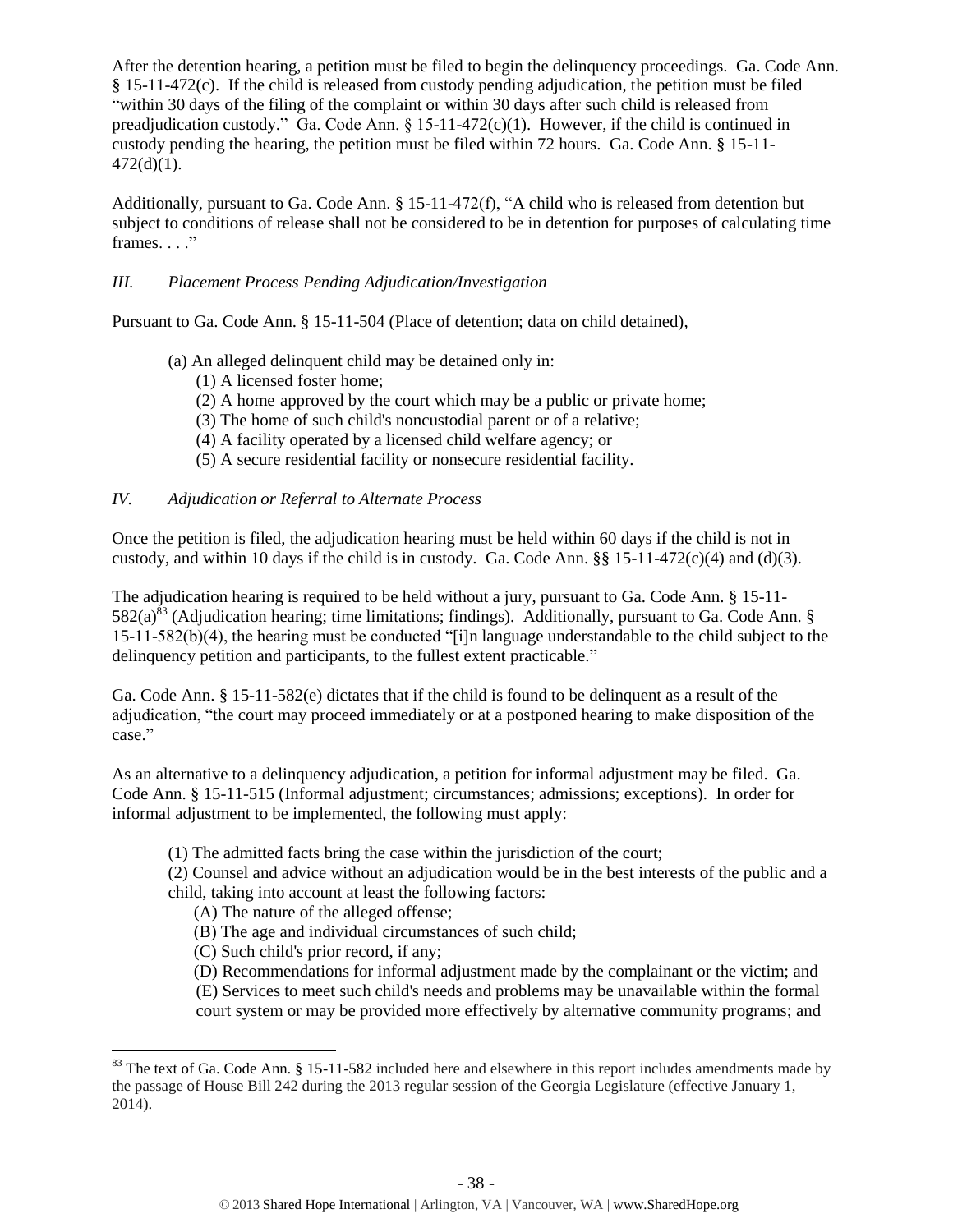(3) A child and his or her parent, guardian, or legal custodian consent with knowledge that consent is not obligatory.

5.4.1 Recommendation: Establish a statutory protective response procedure for victims of domestic minor sex trafficking that avoids criminal liability and ensures specialized services and shelter for intervention and restoration.

# *5.5 Commercial sexual exploitation or sex trafficking is identified as a type of abuse and neglect within child protection statutes.*

Within the title on "social services," a definition of "child abuse" for the article on "child abuse and deprivation records" includes, "(B) Neglect or exploitation of a child by a parent or caretaker thereof; (C) Sexual abuse of a child; or (D) Sexual exploitation of a child." Ga. Code Ann. § 49-5-40(3). "Sexual exploitation" is defined as "conduct by any person who allows, permits, encourages, or requires that child to engage in: (A) Prostitution, as defined in Code Section 16-6-9 ; or (B) Sexually explicit conduct for the purpose of producing any visual or print medium depicting such conduct, as defined in Code Section 16- 12-100." Ga. Code Ann. § 49-5-40 (6). Similarly, "sexual abuse" is defined as including "a person's employing, using, persuading, inducing, enticing or coercing any minor who is not that person's spouse to engage in any act which involves: (A) Sexual intercourse . . . ." Ga. Code Ann. § 49-5-40 (5). However, the definition of "sexual abuse" does "not include consensual sex acts involving persons of the opposite sex when the sex acts are between minors or between a minor and an adult who is not more than five years older than the minor." Ga. Code Ann. § 49-5-40(5).

Additionally, within the title on "Courts" and the Chapter on "Juvenile Code", Ga. Code Ann. § 15-11-2<sup>84</sup> also includes "sexual abuse or sexual exploitation" as abuse. Ga. Code Ann. § 15-11-2(2)(C). "Sexual exploitation" is defined as "conduct by a caregiver or other person responsible for the care of a child who allows, permits, encourages, or requires a child to engage in: (A) Prostitution, in violation of Code Section 16-6-9; or (B) Sexually explicit conduct for the purpose of producing any visual or print medium depicting such conduct, in violation of Code Section 16-12-100." Ga. Code Ann. § 15-11-2(70). Further, the law also defines "aggravated circumstances" to include instances in which a parent "Attempted, conspired to attempt, or has subjected a child or his or her sibling to torture, chronic abuse, sexual abuse, or sexual exploitation." Ga. Code Ann. § 15-11-2(5)(C).

*5.6 The definition of "caregiver" (or similar term) in the child welfare statutes is broad enough to include a trafficker who has custody or control of a child in order to bring a trafficked child into the protection of child protective services.*

Title 49, Social Services, does not supply a definition of "caregiver" for the child welfare statutes. However, under Georgia's chapter "juvenile code" in title 15, a "caregiver" includes, "any person providing a residence for a child or any person legally obligated to provide or secure adequate care for a child, including his or her parent, guardian, or legal custodian." Ga. Code Ann.  $\S 15{\text -}11{\text -}2(8)$ .<sup>85</sup> Additionally, traffickers could be held responsible for the child under Ga. Code Ann. § 15-11-2(55) which defines the "person responsible for the care of the child" as:

(A) An adult member of a child's household;

(B) A person exercising supervision over a child for any part of the 24 hour day; or

(C) Any adult who, based on his or her relationship to the parent, guardian, or legal custodian or a member of a child's household, has access to such child.

5.6.1 Recommendation: Amend Title 49 (Social services) to define a "caregiver" broadly enough to include a trafficker who has physical custody or control of the

 $\overline{\phantom{a}}$ <sup>84</sup> *See supra* note [59.](#page-28-0) 

<sup>85</sup> *See supra* note [59.](#page-28-0)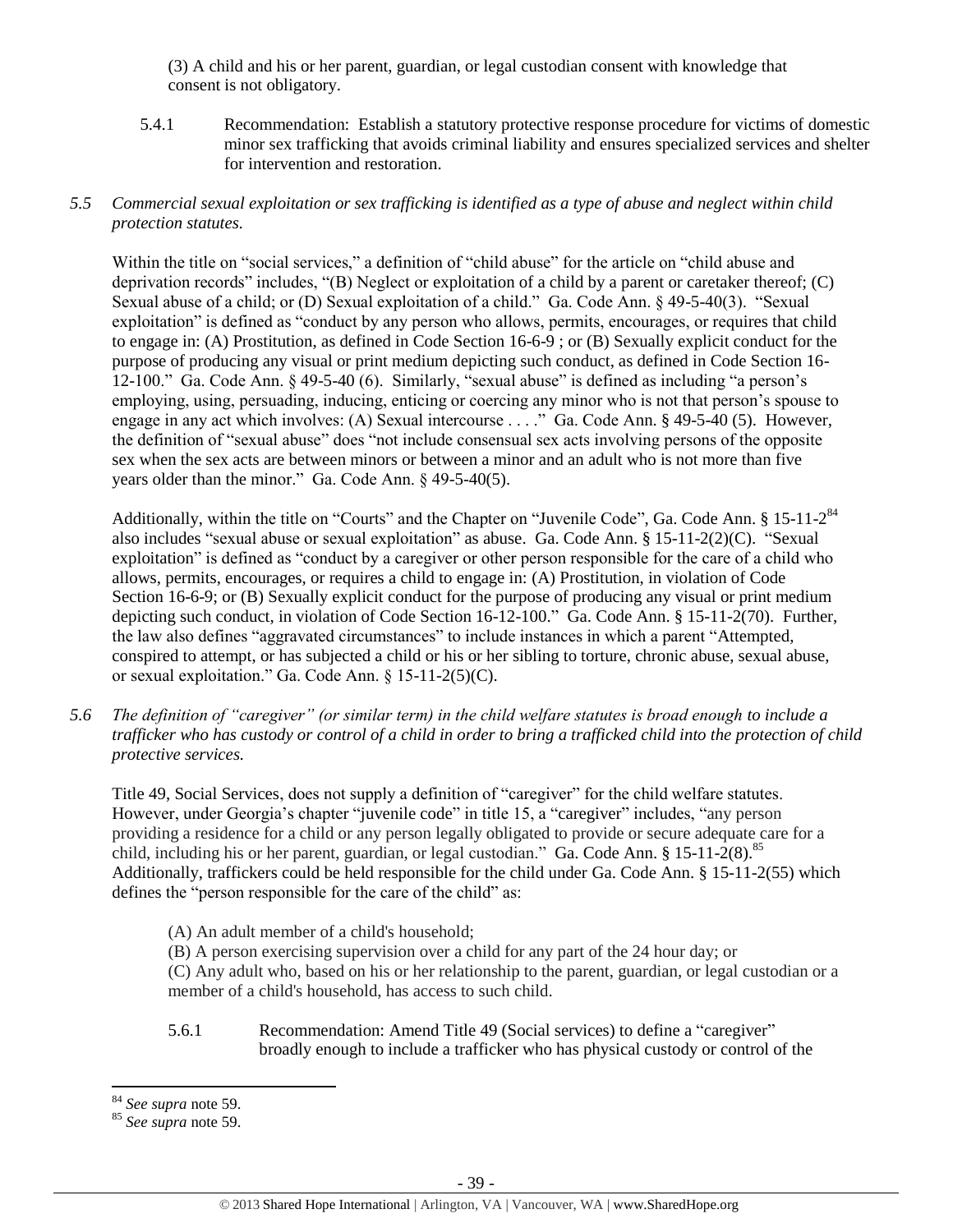child in order to bring the child within the scope of child protective services.

*5.7 Crime victims' compensation is specifically available to a child victim of sex trafficking or commercial sexual exploitation of children (CSEC) without regard to ineligibility factors.*

For the purposes of crime victims' compensation funds, "crime" includes a violation of Ga. Code Ann. § 16-5-46 (Trafficking in persons for labor or sexual servitude). Ga. Code Ann. § 17-15-2(3)(A). Pursuant to Ga. Code Ann. § 17-15-2(9), a "victim" is defined as someone who endures at least one of the following:

(A) Is injured physically, who dies, or who suffers financial hardship as a result of being injured physically as a direct result of a crime;

(B) Suffers a serious mental or emotional trauma as a result of being threatened with a crime which could result in physical injury or death;

(C) Suffers a serious mental or emotional trauma as a result of being present during the commission of a crime; or

(D) Suffers a serious mental or emotional trauma as a result of being trafficked for labor or sexual servitude as defined in Code Section 16-5-46 [Trafficking in persons for labor or sexual servitude].

Therefore, since the crime of human trafficking is specifically mentioned, and since crime includes the definition of human trafficking, a victim would be eligible for compensation under this statute. Additionally, Georgia defines victims as those who are present during or suffer injury or emotional trauma from certain crimes, including "any act which constitutes a violation of Chapter 6 or Part 2 of Article 3 of Chapter 12 of Title 16," which includes Ga. Code Ann. § 16-12-100 (Sexual exploitation of children; reporting violation; forfeiture; penalties) and  $\S$  16-12-100.2<sup>86</sup> (Computer or electronic pornography and child exploitation prevention). Ga. Code Ann. § 17-15-2(3)(A). Therefore, those victims who are exploited to produce pornography could obtain crime victims' compensation funds.

Some crime victims may become ineligible or face reduced awards if they are considered accomplices to the crime, though human trafficking victims are specifically excluded from this ineligibility provision. Ga. Code Ann. § 17-15-7(e). Nonetheless, misidentified human trafficking victims could potentially face a reduced compensation award as a result of Ga. Code Ann. § 17-15-8(d) (Required findings; amount of award; rejection of claim; reductions) which states,

In determining the amount of an award, the director and board shall determine whether because of his or her conduct the victim of such crime contributed to the infliction of his or her injury, serious mental or emotional trauma, or financial hardship, and the director and board may reduce the amount of the award or reject the claim altogether in accordance with such determination.

Even if victims are able to access the victims' compensation funds, a claim for compensation "must be filed by the claimant not later than one year after the occurrence of the crime upon which such claim is based . . . provided, however, that, upon good cause shown, the board may extend that time for filing for a period not exceeding three years after such occurrence." Ga. Code Ann. § 17-15-5(b).

Similarly, it must be found that "the crime was promptly reported to the proper authorities," and "[i]n no case may an award be made where . . . such report was made more than 72 hours after the occurrence of such crime unless the board, for good cause shown, finds the delay to have been justified." Ga. Code Ann. § 17-15-8(a)(3). The statute further provides that there is a presumption that good cause exists in cases of human trafficking victims suffering serious mental or emotional trauma as a result of being trafficked. Ga. Code Ann.  $\S 17-15-8(a)(3)$ . Therefore, the presumption of good cause for human trafficking victims lessens the effect of this ineligibility factor for these victims.

<sup>86</sup> *See supra* note [10.](#page-4-0)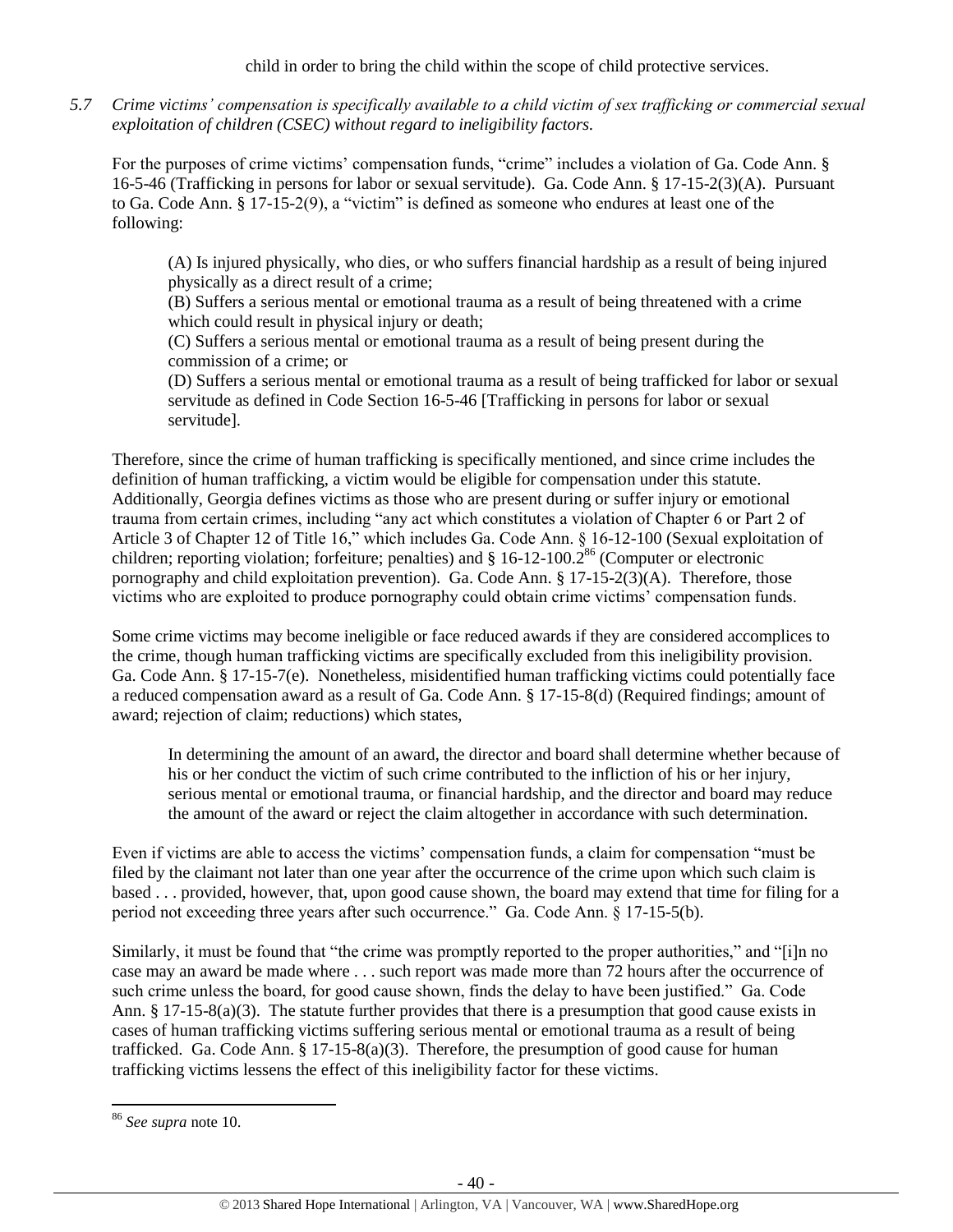Notably, law enforcement officials are required to make human trafficking victims aware of the availability of federal victim compensation. Ga. Code Ann. § 17-17-6(a) states in part,

(a) Upon initial contact with a victim, all law enforcement and court personnel shall make available to the victim the following information written in plain language: . . . .

(2) The availability of victim compensation and, if the victim has been trafficked for labor or sexual servitude as defined in Code Section 16-5-46, compensation available through the federal government pursuant to 22 U.S.C. Section 7105 . . . .

# *5.8 Victim-friendly procedures and protections are provided in the trial process for minors under 18.*

Certain victim-friendly criminal justice procedures exist in Georgia.

Under Ga. Code Ann. § 16-5-46(e), "The sexual history or history of commercial sexual activity of a person alleged to have been trafficked or such person's connection by blood or marriage to an accused in the case or to anyone involved in such person's trafficking shall be excluded from evidence if the court finds at a hearing outside the presence of the jury that the probative value of the evidence is substantially outweighed by the danger of unfair prejudice, confusion of the issues, or misleading the jury."

Similar protections exist for certain sex offenses, including § 16-6-1 (Rape), § 16-6-4 (Child molestation; aggravated child molestation), and § 16-6-22.2 (Aggravated sexual battery). Ga. Code Ann. § 24-4-412. Georgia does not allow the defendant to raise evidence about the complaining witness's past sexual behavior. Ga. Code Ann. § 24-4-412(a). According to this statute, "[E]vidence relating to the past sexual behavior of the complaining witness shall not be admissible, either as direct evidence or on crossexamination of the complaining witness or other witnesses, except as provided in this Code section. For the purposes of this Code section, evidence of past sexual behavior includes, but is not limited to, evidence of the complaining witness's marital history, mode of dress, general reputation for promiscuity, nonchastity, or sexual mores contrary to the community standards." Ga. Code Ann.  $\S$  24-4-412(a). Under subsection (b), "[E]vidence relating to the past sexual behavior of the complaining witness may be introduced if the court, following the procedure described in subsection (c) of this Code section, finds that the past sexual behavior directly involved the participation of the accused and finds that the evidence expected to be introduced supports an inference that the accused could have reasonably believed that the complaining witness consented to the conduct complained of in the prosecution."

Additionally, under Ga. Code Ann.  $\S 24-8-820<sup>87</sup>$  (Testimony as to child's description of sexual contact or physical abuse),

A statement made by a child younger than 16 years of age describing any act of sexual contact or physical abuse performed with or on such child by another or with or on another in the presence of such child shall be admissible in evidence by the testimony of the person to whom made if the proponent of such statement provides notice to the adverse party prior to trial of the intention to use such out-of-court statement and such child testifies at the trial, unless the adverse party forfeits or waives such child's testimony as provided in this title, and, at the time of the testimony regarding the out-of-court statements, the person to whom the child made such statement is subject to cross-examination regarding the out-of-court statements.

 $87$  Ga. Code Ann. § 24-8-820 became effective on January 1, 2013. 2011 Ga. Laws 52. Until January 1, 2013, these protections were provided under Ga. Code Ann. § 24-3-16.The text of Ga. Code Ann. § 24-8-820 included here and elsewhere in this report includes amendments made by the passage of House Bill 349 during the 2013 regular session of the Georgia Legislature. (July 1, 2013).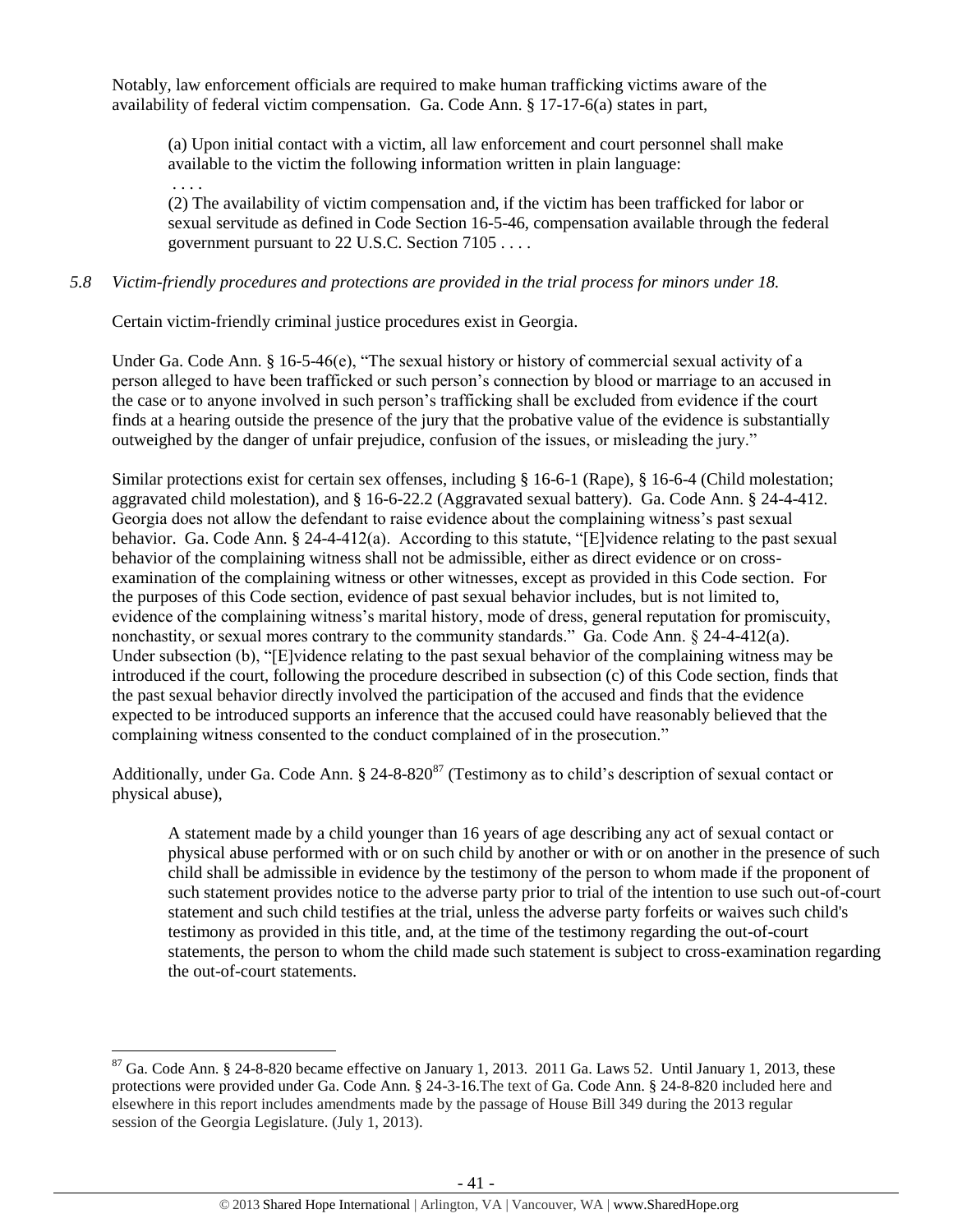Pursuant to Ga. Code Ann. § 17-8-54 (Persons in courtroom when person under age of 16 testifies concerning sexual offense), "[W]hen any person under the age of 16 is testifying concerning any sex offense, the court shall clear the courtroom of all persons except parties to the cause and their immediate families or guardians, attorneys and their secretaries, officers of the court, jurors, newspaper reporters or broadcasters, and court reporters."

For children ten years of age and younger that are victims of the crimes of Ga. Code Ann. § 16-5-70 (Cruelty to children), § 16-6-1 (Rape), § 16-6-4 (Child molestation; aggravated child molestation), or § 16-6-5 (Sexual assault by persons with supervisory or disciplinary authority), the court can order that their testimony "be taken outside the courtroom and shown in the courtroom by means of a two-way closed circuit television." Ga. Code Ann. § 17-8-55(a). However, such "[a]n order may be granted in such cases only if: (1) The testimony is taken during the criminal trial proceeding for such violation; and (2) The judge determines that testimony by the child victim in the courtroom will result in the child's suffering serious emotional distress such that the child cannot reasonably communicate." Ga. Code Ann. § 17-8-55(a).

Additionally, each county in Georgia is required to have a written child abuse protocol which deals with victims of child abuse and exploitation. Ga. Code Ann. § 19-15-2. Georgia's written child abuse protocol also focuses on the anonymity of the victim under Ga. Code Ann.  $\S 15{\text -}11{\text -}16^{88}$  It states, "(c) On appeal, the anonymity of a child, and where appropriate, a victim or witness who is under the age of 18 years, shall be preserved by appropriate use of a child's, victim's, or witness's initials as appropriate."

*5.9 Expungement or sealing of juvenile delinquency records resulting from arrests or adjudications for prostitution-related offenses committed as a result of, or in the course of, the commercial sexual exploitation of a minor is available within a reasonable time after turning 18.*

Georgia allows delinquency adjudications for victims of sex trafficking and sexual exploitation to be vacated or modified. Under Ga. Code Ann. §15-11-32(d)<sup>89</sup> (Modification or vacation of orders), a court order may be set aside if:

(d) An order of adjudication of delinquency by a court may be modified or vacated if the child was adjudicated for a delinquent act for a sexual crime as defined in Code Section 16-3-6 and such crime resulted from the child being:

(1) Trafficked for sexual servitude in violation of Code Section 16-5-46; or

(2) A victim of sexual exploitation as defined in Code Section 49-5-40.

(e) Any party to the proceeding, the probation officer, or any other person having supervision or legal custody of or an interest in a child may petition the court for the relief provided in this Code section. Such petition shall set forth in clear and concise language the grounds upon which the relief is requested.

(f) After a petition seeking relief under this Code section is filed, the court shall fix a time for hearing and shall cause notice to be served on the parties to the proceeding or those affected by the relief sought. After the hearing, the court shall deny or grant relief as the evidence warrants.

In addition to its trafficking-specific provisions, Georgia has some general expungement provisions for juveniles. While Georgia does not have automatic expungement, the Georgia Code provides for the sealing of records of delinquent children upon application to the court and a hearing. Ga. Code Ann. §15- 11-79.2(b). Pursuant to Ga. Code Ann. § 15-11-79.2(b) (Sealing of records), in order to seal the records the court must find that:

 $\overline{a}$ 

 $88$  The text of Ga. Code Ann. § 15-11-16 included here and elsewhere in this report includes amendments made by the passage of House Bill 242 during the 2013 regular session of the Georgia Legislature (effective January 1, 2014).

<sup>&</sup>lt;sup>89</sup> The text of Ga. Code Ann. § 15-11-32 included here and elsewhere in this report includes amendments made by the passage of House Bill 242 during the 2013 regular session of the Georgia Legislature (effective January 1, 2014).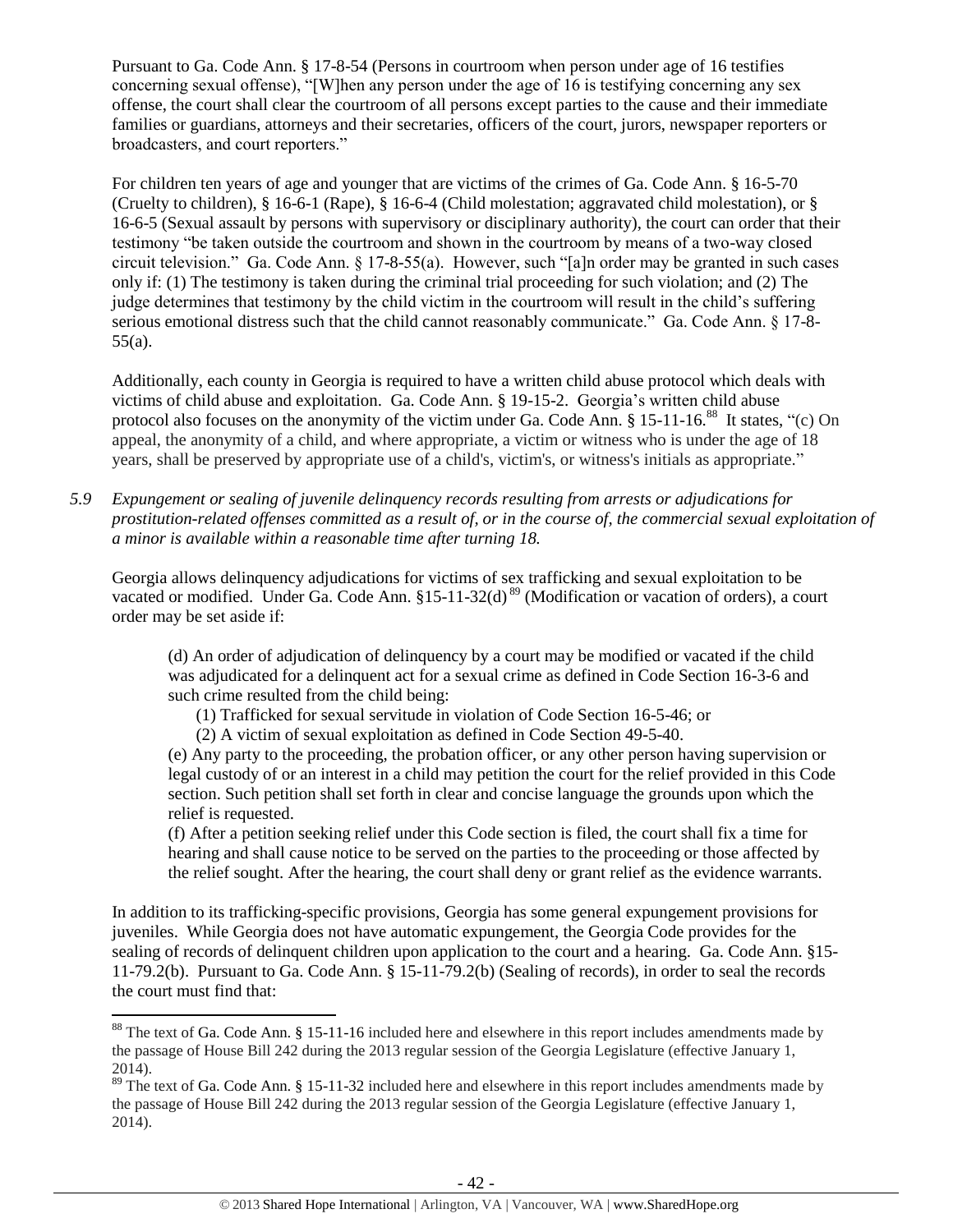(1) Two years have elapsed since the final discharge of the person; (2) Since the final discharge of the person he or she has not been convicted of a felony or of a misdemeanor involving moral turpitude or adjudicated a delinquent or unruly child and no proceeding is pending against the person seeking conviction or adjudication; and (3) The person has been rehabilitated.

Furthermore, under subsection (a), "Upon dismissal of a petition or complaint alleging delinquency or unruliness, or, in a case handled through informal adjustment, following completion of the informal adjustment, the court shall order the sealing of the files and records in the case, including those specified in Code Sections 15-11-82 and 15-11-83."

Also, Ga. Code Ann. § 15-11-83(e) (When child shall be fingerprinted or photographed), which protects fingerprints and photographs of children, states,

Upon application of the child, fingerprints and photographs of a child shall be removed from the file and destroyed if a petition alleging delinquency is not filed or the proceedings are dismissed after either a petition is filed or the case is transferred to the juvenile court as provided in Code Section 15-11-30.4 [Transfer of criminal or quasi-criminal proceeding to juvenile court] or the child is adjudicated not to be a delinquent child. The court shall notify the deputy director of the Georgia Crime Information Center when fingerprints and photographs are destroyed pursuant to this subsection, and the Georgia Bureau of Investigation shall treat such records in the same manner as criminal history record information restricted pursuant to Code Section  $35-3-37<sup>90</sup>$ [Inspection of records; correction] $91$  [Inspection of criminal records; purging, modifying, of supplementing of records]. $^{92}$ 

*5.10 Victim restitution and civil remedies for victims of domestic minor sex trafficking or commercial sexual exploitation of children (CSEC) are authorized by law.* 

Under Ga. Code Ann. § 17-14-3(a) (Requirement of restitution by offender as condition of relief generally), "[I]n addition to any other penalty imposed by law, a judge of any court of competent jurisdiction shall, in sentencing an offender, make a finding as to the amount of restitution due any victim, and order an offender to make full restitution to such victim." Also, pursuant to Ga. Code Ann. § 17-14-9 (Amount of restitution), "The amount of restitution ordered shall not exceed the victim's damages." Ga. Code Ann. § 17-14-9. This award, however, will reduce the amount payable to the victim from the Crime Victims Compensation Board. Ga. Code Ann. § 17-14-6(c). Similarly, it sets off the amount a victim is eligible to recover in civil proceedings. Ga. Code Ann. § 17-14-11. Notably, the definition of "victim" for the article on "restitution" excludes "any person who is concerned in the commission of such unlawful act as defined in Code Section 16-2-20."<sup>93</sup> Ga. Code Ann. § 17-14-2(9). Under Ga. Code Ann. § 16-2- 20, "[a] person is concerned in the commission of a crime only if he," among other things, "[i]ntentionally

- (b) A person is concerned in the commission of a crime only if he:
	- (1) Directly commits the crime;
	- (2) Intentionally causes some other person to commit the crime under such circumstances that the other person is not guilty of any crime either in fact or because of legal incapacity;
	- (3) Intentionally aids or abets in the commission of the crime; or
	- (4) Intentionally advises, encourages, hires, counsels, or procures another to commit the crime.

 $90$  The text of Ga. Code Ann. § 35-3-37 included here and elsewhere in this report includes amendments made by the passage of House Bill 349 during the 2013 regular session of the Georgia Legislature (effective July 1, 2013).

 $^{91}$  Effective July 1, 2013, the provision title for Ga. Code Ann. § 35-3-37 is "Inspection of records; correction".

<sup>92</sup> Ga. Code Ann. § 15-11-83.

 $93$  Ga. Code Ann. § 16-2-20 (When a person is a party to a crime) states,

<sup>(</sup>a) Every person concerned in the commission of a crime is a party thereto and may be charged with and convicted of commission of the crime.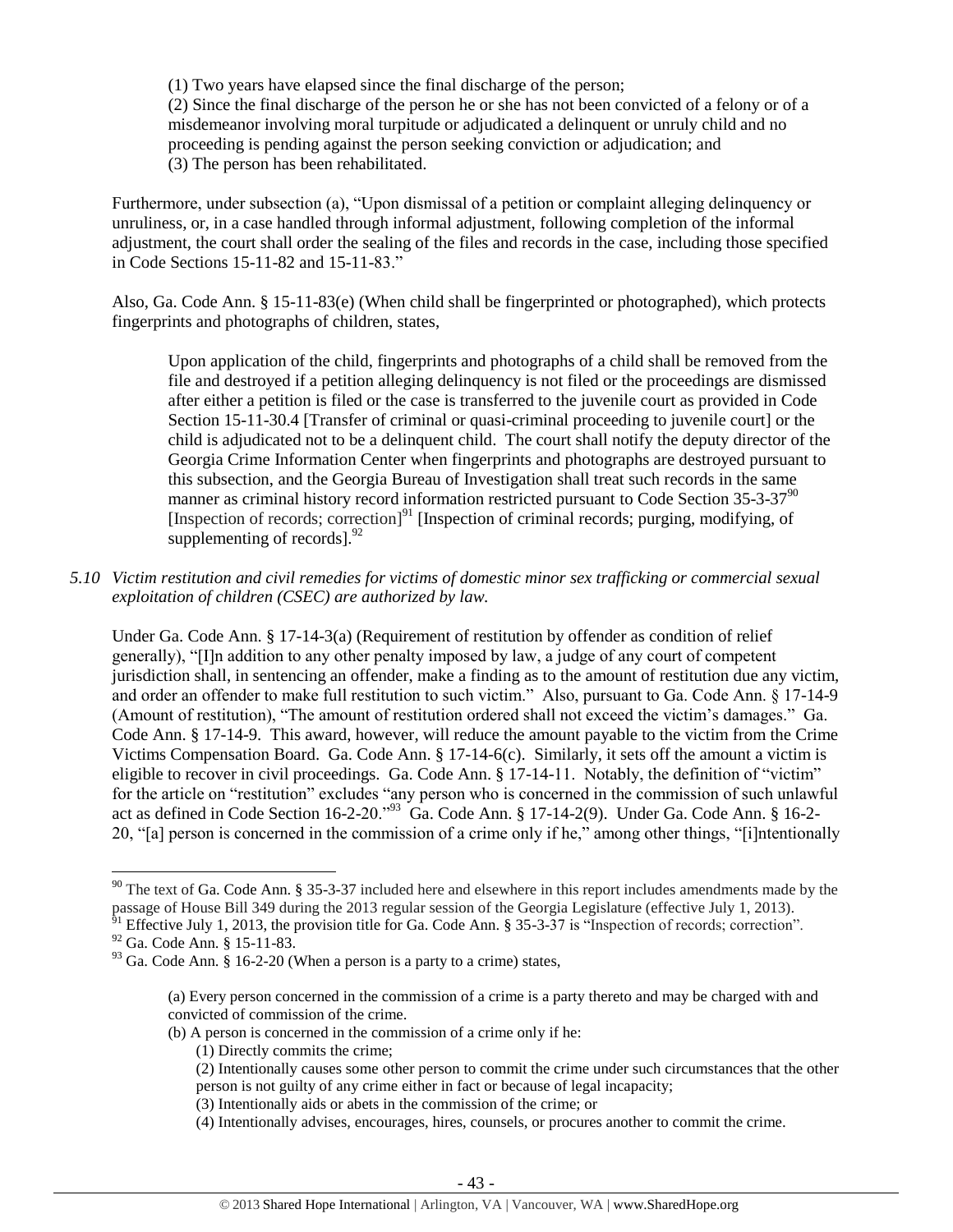aids or abets in the commission of the crime." § Ga. Code Ann. § 16-2-20(b)(3). This provision could potentially inhibit domestic minor sex trafficking victims from recovering funds if courts view the victims as aiders or abettors in the crime.

- 5.10.1 Recommendation: Amend Ga. Code Ann. § 17-14-2(9) (Restitution–Definitions) to ensure access to restitution by clarifying that unlawful acts committed by a domestic minor sex trafficking victim as a result of his or her victimization do not make that victim a party to the crime or "concerned in the commission" of the crime.
- *5.11 Statutes of limitations for civil and criminal actions for child sex trafficking or commercial sexual exploitation of children (CSEC) offenses are eliminated or lengthened sufficiently to allow prosecutors and victims a realistic opportunity to pursue criminal action and legal remedies.*

Ga. Code. Ann. § 17-3-1 generally requires that prosecutions for felonies, unless otherwise stated, occur within four years of the commission of the crime if the victim was an adult or within seven years if the victim was under 18. Ga. Code Ann. § 17-3-1(c). Certain crimes can be prosecuted at any time, including murder, kidnapping, rape, aggravated child molestation, aggravated sodomy, and aggravated sexual battery, but only "when deoxyribonucleic acid (DNA) evidence is used to establish the identity of the accused." Ga. Code Ann.  $\S 17-3-1$ (a), (d).

Under Ga. Code Ann. § 17-3-2.1(b) (Limitation on prosecution of certain offenses involving a victim under 16 years of age), "[f]or crimes committed on or after July 1, 2012, if the victim of: (1) Trafficking a person for sexual servitude, as defined in Code Section 16-5-46…(5) Child molestation or aggravated child molestation, as defined in Code Section 16-6-4; (6) Enticing a child for indecent purposes, as defined in Code Section 16-6-5…a prosecution may be commenced at any time."

For related "childhood sexual abuse" civil actions, pursuant to Ga. Code Ann. § 9-3-33.1 (Actions for childhood sexual abuse), the case "shall be commenced within five years of the date the plaintiff attains the age of majority." Ga. Code Ann. § 9-3-33.1(b). "Childhood sexual abuse" is defined as including actions committed against a victim less than 18 where the act would constitute statutory rape, child molestation, enticing a child for indecent purposes, pandering, pandering by compulsion, solicitation of sodomy, and sexual battery. Ga. Code Ann. § 9-3-33.1(a).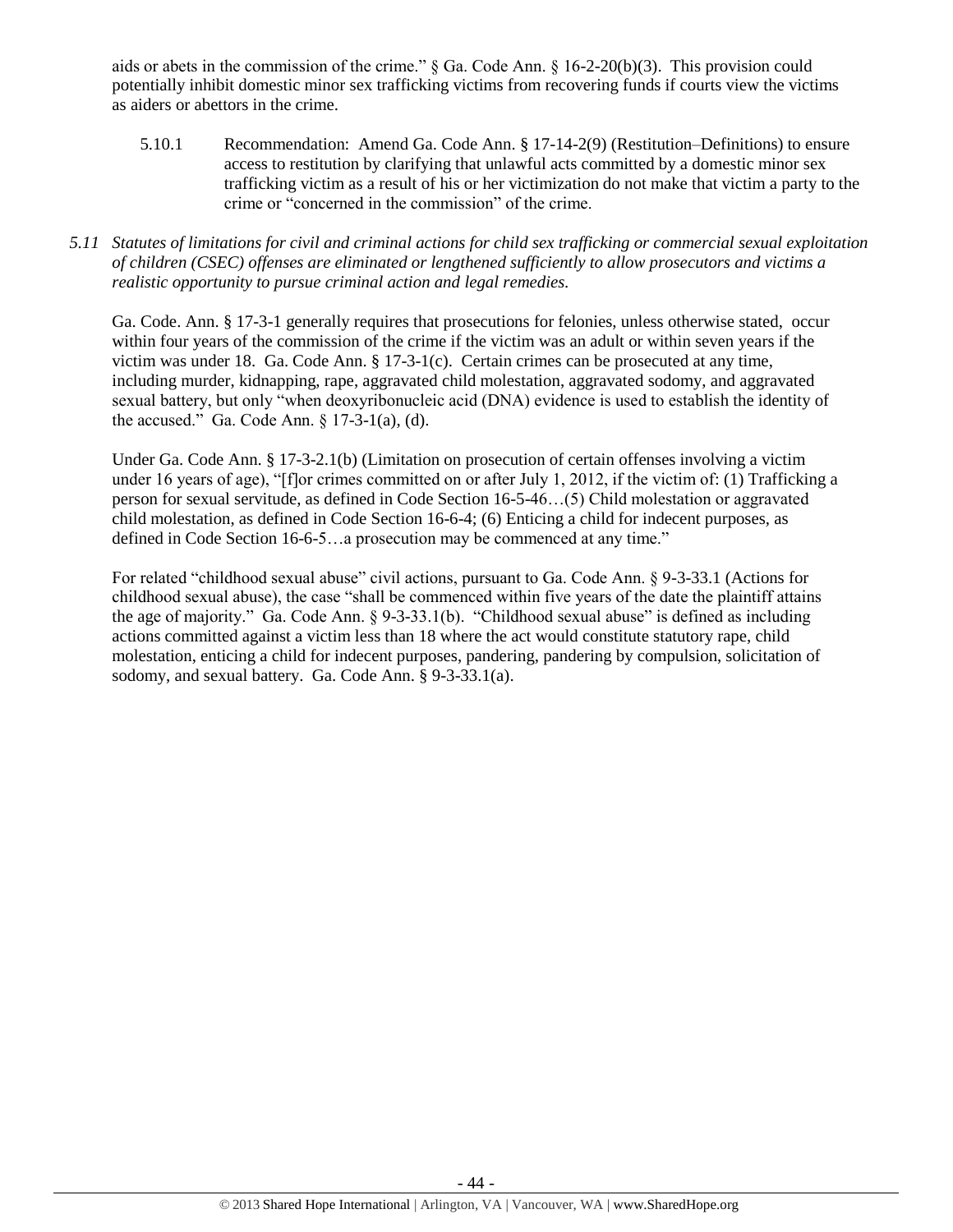#### **FRAMEWORK ISSUE 6: CRIMINAL JUSTICE TOOLS FOR INVESTIGATION AND PROSECUTIONS**

# *Legal Components:*

- *6.1 Training on human trafficking and domestic minor sex trafficking for law enforcement is statutorily mandated or authorized.*
- *6.2 Single party consent to audiotaping is permitted in law enforcement investigations.*
- *6.3 Wiretapping is an available tool to investigate domestic minor sex trafficking.*
- *6.4 Using a law enforcement decoy posing as a minor to investigate buying or selling of commercial sex acts is not a defense to soliciting, purchasing, or selling sex with a minor.*
- *6.5 Using the Internet to investigate buyers and traffickers is a permissible investigative technique.*
- *6.6 Law enforcement and child welfare agencies are mandated to promptly report missing and recovered children. \_\_\_\_\_\_\_\_\_\_\_\_\_\_\_\_\_\_\_\_\_\_\_\_\_\_\_\_\_\_\_\_\_\_\_\_\_\_\_\_\_\_\_\_\_\_\_\_\_\_\_\_\_\_\_\_\_\_\_\_\_\_\_\_\_\_\_\_\_\_\_\_\_\_\_\_\_\_\_\_\_\_\_\_\_\_\_\_\_\_\_\_\_\_*

# *Legal Analysis:*

*6.1 Training on human trafficking and domestic minor sex trafficking for law enforcement is statutorily mandated or authorized.*

Georgia law provides for training of law enforcement officers on issues of trafficking. Ga. Code Ann. § 35-1-16 states,

(a) The Georgia Peace Officer Standards and Training Council and the Georgia Public Safety Training Center shall establish guidelines and procedures for the incorporation of training materials and information in:

(1) Methods for identifying, combating, and reporting incidents where a person has been trafficked for labor or sexual servitude, as such terms are defined in Code Section 16-5-46 [Trafficking of persons for labor or sexual servitude];

(2) Methods for providing proper detention facilities or alternatives to detention facilities for persons who have been trafficked for labor or sexual servitude . . . including providing information on therapeutic facilities for such persons; and

(3) Methods for assisting persons who have been trafficked for labor or sexual servitude . . . including providing information on social service organizations available to assist such person.

(b) The guidelines and procedures listed in subsection (a) of this Code section shall be for use by law enforcement training centers monitored by the Georgia Peace Officer Standards and Training Council and monitored and funded by the Georgia Public Safety Training Center in all courses for which they have responsibility and oversight.

Ga. Code Ann. § 35-3-4(13), relating to the Georgia Bureau of Investigation, now has a new paragraph requiring the Bureau to "[i]dentify and investigate violations of Code Section 16-5-46 [Trafficking of persons for labor or sexual servitude]." Also, according to the Editor's notes for Ga. Code Ann. Ch. 5, tit. 49, the "General Assembly urged certain public organizations and state agencies to develop programs for the education and training of social services and criminal justice professionals in the areas of child abuse, sexual abuse**,** and sexual exploitation." Ga. Code Ann. ch.5, tit. 49 editor's notes (citing 1986 Ga. Laws 1204).

# *6.2 Single party consent to audiotaping is permitted in law enforcement investigations.*

Pursuant to Ga. Code Ann. § 16-11-66(a) (Interception of wire, oral, or electronic communication by party thereto; consent requirements for recording and divulging conversations to which child under 18 years is a party; parental exception), single party consent to audiotaping is allowable. Specifically, "Nothing in Code Section 16-11-62 [Eavesdropping, surveillance, or intercepting communication which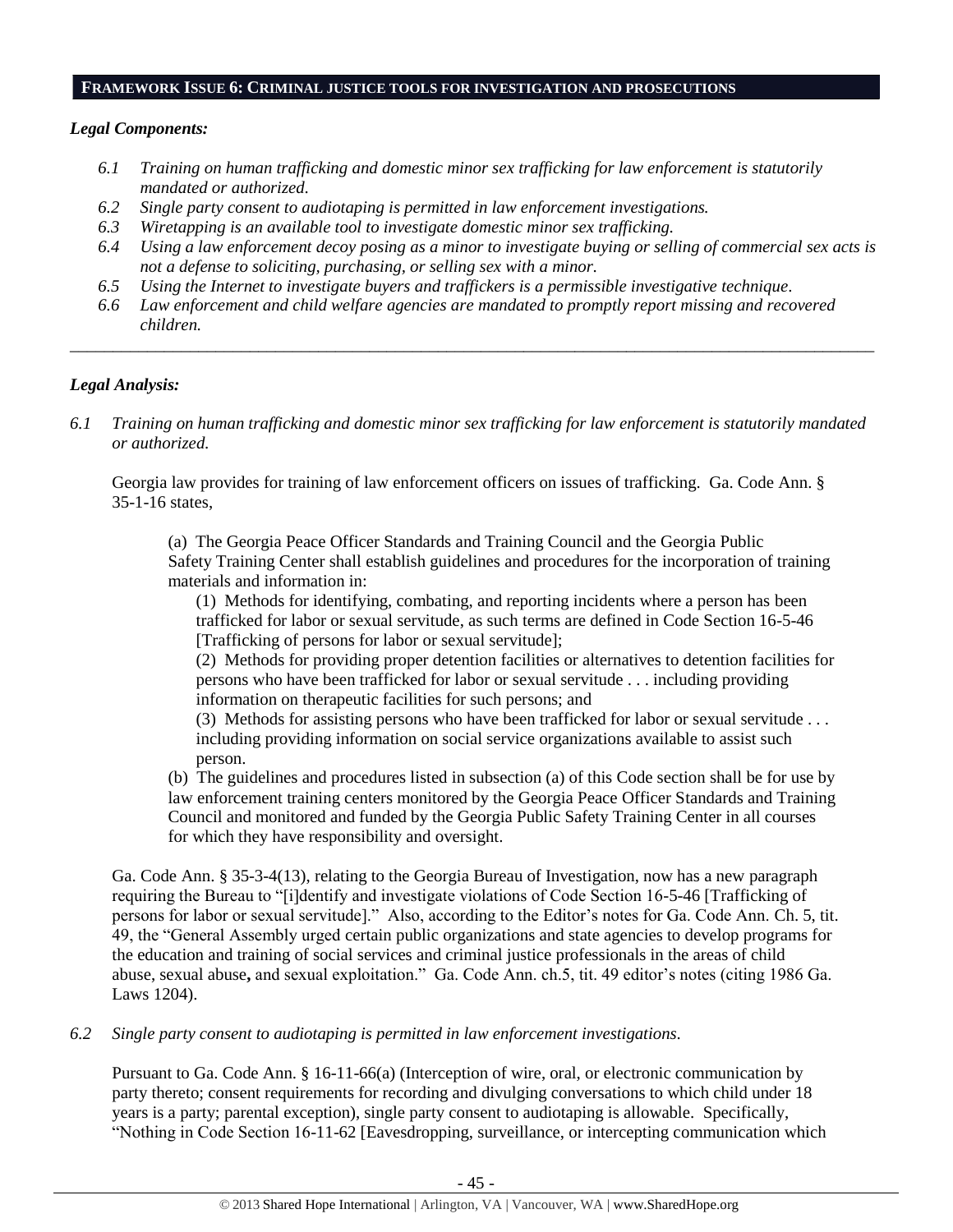invades privacy of another; divulging private message] shall prohibit a person from intercepting a wire, oral, or electronic communication where such person is a party to the communication or one of the parties to the communication has given prior consent to such interception." Ga. Code Ann. § 16-11-66(a).

Notably, however, obtaining telephone and electronic communication of a minor under 18 requires a judicial order. Ga. Code Ann. § 16-11-66(b). Specifically, Ga. Code Ann. § 16-11-66(b) states in part,

Consent for the recording or divulging of the conversations of a child under the age of 18 years conducted by telephone or electronic communication shall be given only by order of a judge of a superior court upon written application . . . or by a parent or guardian of said child as provided in subsection (d) of this Code section [permitting parents to monitor and intercept certain conversations of their minor child]. Said recording shall not be used in any prosecution of the child in any delinquency or criminal proceeding. An application to a judge of the superior court having jurisdiction over the crime under investigation made pursuant to this Code section need not comply with the procedures set out in Code Section 16-11-64.

A judge may issue the order, according to Ga. Code Ann. § 16-11-66(c), "(1) Upon finding probable cause that a crime has been committed; (2) Upon finding that the child understands that the conversation is to be recorded and that such child agrees to participate; and (3) Upon determining that participation is not harmful to such child."

6.2.1 Recommendation: Amend Ga. Code Ann. § 16-11-66(b) (Interception of wire, oral, or electronic communication by party thereto; consent requirements for recording and divulging conversations to which child under 18 years is a party; parental exception) to allow for obtaining telephone and electronic communication of a minor where it is suspected that the child is a victim of a human trafficking or CSEC offense.

# *6.3 Wiretapping is an available tool to investigate domestic minor sex trafficking.*

Law enforcement may use wiretapping to investigate sex trafficking. Specifically, pursuant to Ga. Code Ann. § 16-11-64(c),  $94$ 

Upon written application, under oath, of the district attorney having jurisdiction over prosecution of the crime under investigation or the Attorney General made before a judge of superior court having jurisdiction over the crime under investigation, such court may issue an investigation warrant permitting the use of a device for the surveillance of a person or place to the extent the same is consistent with and subject to the terms, conditions, and procedures provided for by 18 U.S.C. Chapter 119. Such warrant shall have state-wide application and interception of communications shall be permitted in any location in this state.

Relevant crimes that allow wiretapping, as outlined in 18 U.S.C. § 2516, include sex trafficking of children by force, fraud, or coercion; violence or travel in aid of racketeering activity; sexual exploitation of children; selling or buying of children; involvement with child pornography, child obscenity, or production of sexually explicit depictions of a minor; and transportation for illegal sexual activity. 18 U.S.C. § 2516(1)(c).

l  $94$  The text of Ga. Code Ann. § 16-11-64 included here and elsewhere in this report includes amendments made by the passage of House Bill 55 during the regular session of the 2013 Georgia Legislature (effective February 13, 2013).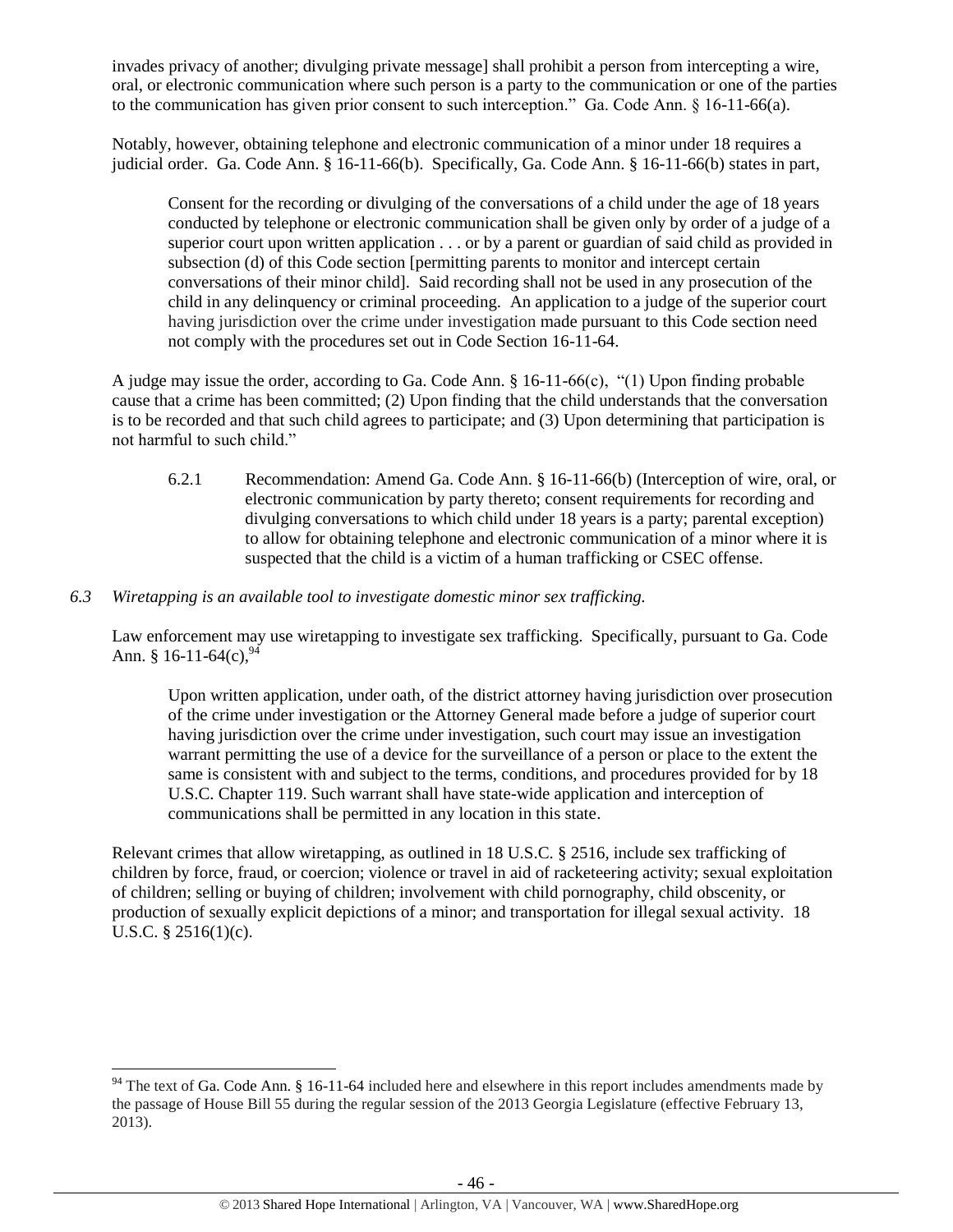*6.4 Using a law enforcement decoy posing as a minor to investigate buying or selling of commercial sex acts is not a defense to soliciting, purchasing, or selling sex with a minor.*

Perpetrators caught by decoys are unlikely to have the defense of entrapment. Entrapment is only a defense, according to Ga. Code Ann. § 16-3-25, if a person's

conduct is induced or solicited by a government officer or employee, or agent of either, for the purpose of obtaining evidence to be used in prosecuting the person for commission of the crime. Entrapment exists where the idea and intention of the commission of the crime originated with a government officer or employee, or with an agent of either, and he, by undue persuasion, incitement, or deceitful means, induced the accused to commit the act which the accused would not have committed except for the conduct of such officer.

- 6.4.1 Recommendation: Amend Ga. Code Ann. § 16-5-46 (Trafficking of persons for labor or sexual servitude),  $§$  16-6-12 (Pandering) and  $§$  16-6-11 (Pimping) to prohibit a defendant from asserting a defense that the subject of the offense was a law enforcement officer.
- *6.5 Using the Internet to investigate buyers and traffickers is a permissible investigative technique.*

Using the Internet to investigate buyers and traffickers is permissible. Pursuant to Ga. Code Ann. § 16- 12-100.2(e)(1)<sup>95</sup> (Computer or electronic pornography and child exploitation prevention),

A person commits the offense of obscene Internet contact with a child if he or she has contact with someone he or she knows to be a child or with someone he or she believes to be a child via a computer wireless service or Internet service . . . and the contact involves any matter containing explicit verbal descriptions or narrative accounts of sexually explicit nudity, sexual conduct, sexual excitement, or sadomasochistic abuse . . . .

Therefore, even if the individual the perpetrator thought was a child was in fact a law enforcement officer, a crime has still occurred. The statute states even more explicitly that "[t]he sole fact that an undercover operative or law enforcement officer was involved in the detection and investigation of an offense under this Code section shall not constitute a defense to prosecution under this Code section." Ga. Code Ann. §  $16-12-100.2(g)$ .

Additionally, law enforcement officers have the ability to obtain search warrants for "stored wire or electronic communications and transactional records . . . ." Ga. Code Ann. § 16-11-66.1(c).

Lastly, provisions allow for the discovery of electronic documents under Ga. Code Ann. § 35-3-4.3. Specifically, Ga. Code Ann. § 35-3-4.3(a) states,

In any investigation of a violation of Code Section 16-5-46 involving trafficking of persons for labor or sexual servitude, the director, assistant director, or deputy director for investigations shall be authorized to issue a subpoena, with the consent of the Attorney General, to compel the production of books, papers, documents, or other tangible things, including records and documents contained within, or generated by, a computer or any other electronic device.

# *6.6 Law enforcement and child welfare agencies are mandated to promptly report missing and recovered children.*

Georgia has a Missing Children Information Center, which collects and disseminates information on missing children. Ga. Code Ann. § 35-3-81. Pursuant to Ga. Code Ann. § 35-1-8(a)(2), (3) (Acquisition, collection, classification, and preservation of information assisting in identifying deceased persons and locating missing persons), every law enforcement agency has a duty to do the following:

 $\overline{\phantom{a}}$ <sup>95</sup> *See supra* note [10.](#page-4-0)